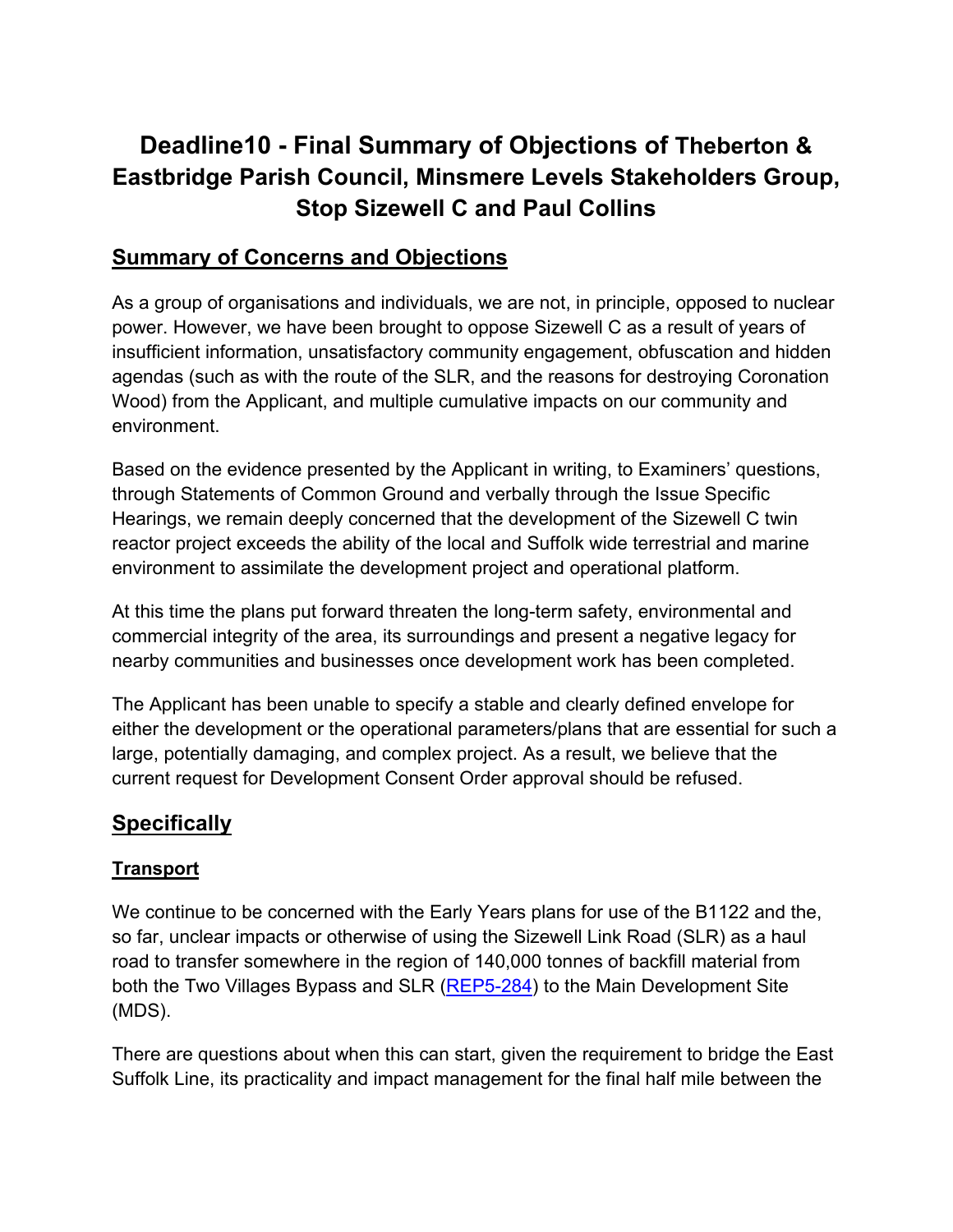southern end of the SLR and MDS entrance, and how haul traffic will join the existing B1122.

We note the ExA's question (TT.3.1 [PD-049\)](https://infrastructure.planninginspectorate.gov.uk/wp-content/ipc/uploads/projects/EN010012/EN010012-007231-ExQ3_Part_6.pdf) on this in the latest request for information and are still concerned regarding potential impacts on the HDV limits agreed by EDF.

We continue to be concerned about the fact, based on the Hinkley Point C (HPC) experience, that for the first two years of site development the Applicant expects at least one Abnormal Indivisible Load per day to traverse the B1122 [\(REP2-054\)](https://infrastructure.planninginspectorate.gov.uk/wp-content/ipc/uploads/projects/EN010012/EN010012-004831-D2%20-%20Sizewell%20C%20Project%20-%20Other-%20Construction%20Traffic%20Management%20Plan.pdf) from the A12 to the MDS, and is not clear whether the development of the SLR will add to that total.

We are only too aware that HGV limits at HPC had to be increased and that the only impact was to EDF's finances as a monetary sanction was imposed but the impacted communities would have seen no real benefit from such a sanction. The same will be true for communities along the B1122.

# **Coastal Impacts**

In the initial DCO application, the Applicant attempted to keep any consideration of the design of coastal defences out of the examination on the basis that

- The Office for Nuclear Regulation (ONR) would have a final say on the defence of the reactor platform and design of the hard and soft coastal defence.
- The Coastal Processes Monitoring and Mitigation Plan (CPMMP) would manage any impacts from the design and implementation of the defences

On the basis that the ONR are not experts on the behaviour and specifics of East Anglian coastal change, impacts associated with climate change, storm surges and Sizewell Dunwich Bank changes, we are pleased that the ExA has ensured that these plans, that are key to impacts across the coast locally, have been brought before the Examination for scrutiny.

It is with significant concern that we have seen four changes to design of the HCDF, SCDF and BLF during such a short time and questions remain about the precise location, relative to the natural coastal embayment across Sizewell, and depth of the HCDF toe, especially at the southern end close to the interface with the existing Sizewell B defences.

So far, the impact of the final shutdown of SZB on the shoreline across SZA, SZB, SZC and the CPMMP does not seem to have been considered in modelling for the SCDF which is the only protection afforded the HCDF [\(REP8-280\)](https://infrastructure.planninginspectorate.gov.uk/wp-content/ipc/uploads/projects/EN010012/EN010012-007440-DL8%20-%20Minsmere%20Levels%20Stakeholders%20Group%20-%20Post%20Hearing%20submissions%20including%20written%20submissions%20of%20oral%20case.pdf).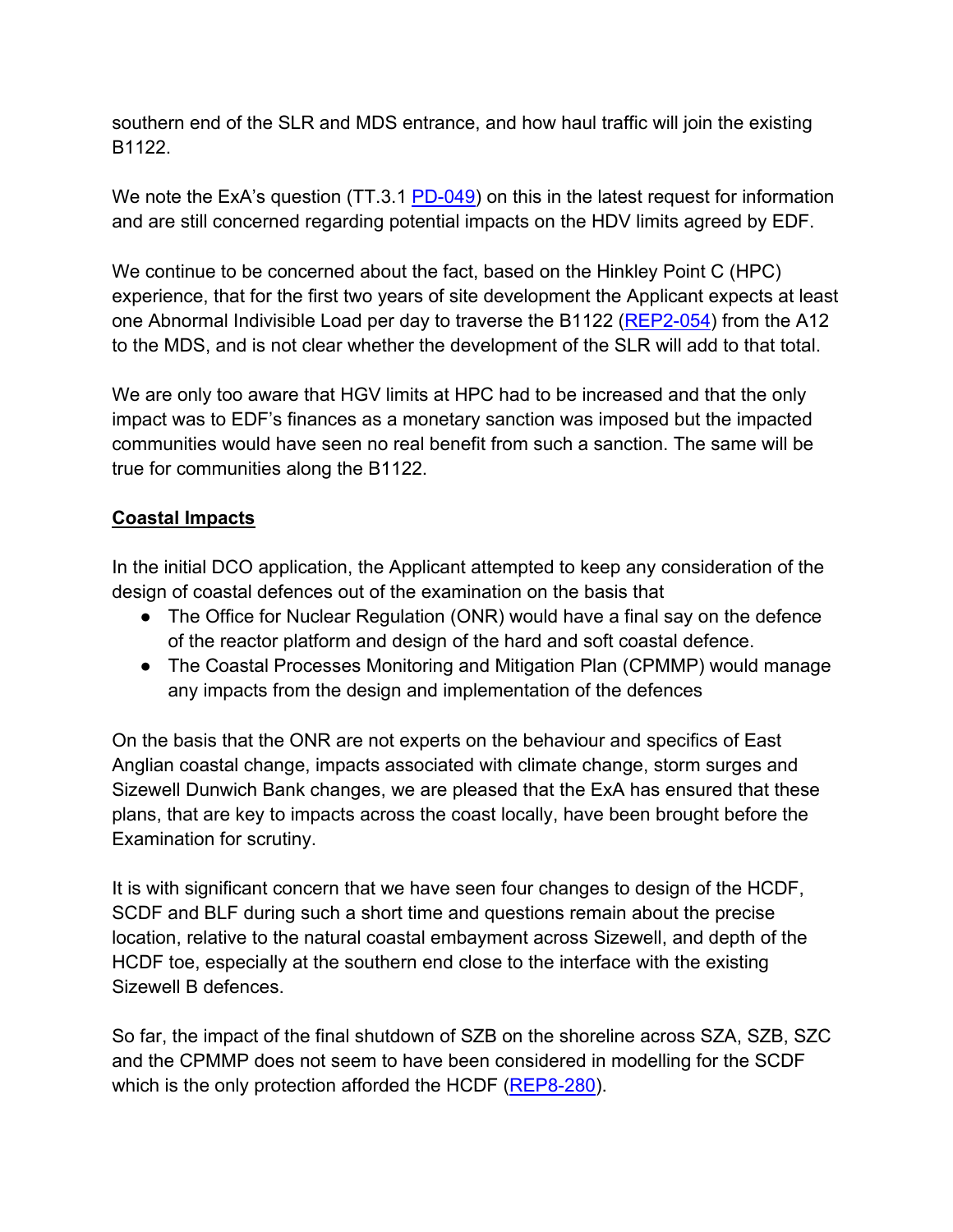Further questions and differences regarding geomorphology and impact on the coast remain with Mr. Nick Scarr [\(REP9-040,](https://infrastructure.planninginspectorate.gov.uk/wp-content/ipc/uploads/projects/EN010012/EN010012-007770-DL9%20-%20Nick%20Scarr%20-%20Responses%20to%20any%20further%20information%20and%20notifications%20requested%20by%20the%20ExA%20for%20this%20Deadline.pdf) [REP8-328,](https://infrastructure.planninginspectorate.gov.uk/wp-content/ipc/uploads/projects/EN010012/EN010012-007762-DL8%20-%20Nick%20Scarr%20-%20Late%20Submission.pdf) [REP8-248,](https://infrastructure.planninginspectorate.gov.uk/wp-content/ipc/uploads/projects/EN010012/EN010012-007354-DL8%20-%20Nick%20Scarr%20-%20Other-%20Responses%20to%20D7%20submissions.pdf) [REP8-249](https://infrastructure.planninginspectorate.gov.uk/wp-content/ipc/uploads/projects/EN010012/EN010012-007358-DL8%20-%20Nick%20Scarr%20-%20Comments%20on%20D7%20Submissions.pdf) and others) and Mr. Bill Parker [\(REP8-198,](https://infrastructure.planninginspectorate.gov.uk/wp-content/ipc/uploads/projects/EN010012/EN010012-007360-DL8%20-%20Bill%20Parker%20-%20Post%20Hearing%20submissions%20including%20written%20submissions%20of%20oral%20case.pdf) [REP8-199,](https://infrastructure.planninginspectorate.gov.uk/wp-content/ipc/uploads/projects/EN010012/EN010012-007655-DL8%20-%20Bill%20Parker%20-%20Responses%20to%20the%20ExA%E2%80%99s%20third%20Written%20Questions.pdf) [REP7-175](https://infrastructure.planninginspectorate.gov.uk/wp-content/ipc/uploads/projects/EN010012/EN010012-006880-DL7%20-%20Bill%20Parker%20-%20Responses%20to%20any%20further%20information%20requested%20by%20the%20ExA%20for%20this%20Deadline.pdf) and others) where the Applicant and Cefas [\(REP7-060\)](https://infrastructure.planninginspectorate.gov.uk/wp-content/ipc/uploads/projects/EN010012/EN010012-007209-SZC_Bk9_9.73_Comments_on_Earlier_Submissions_and_ISH1-ISH6_Appendices_Part_1_of_3.pdf) seem to be questioning years of established geomorphological understanding of the East Anglian coast and of their own observational reports.

We are aware of the submissions, from both IPs, that will be submitted at Deadline10 and endorse their views.

We are also aware of the SoCG that will be submitted between the Applicant and Mr. Nick Scarr and endorse his views of lack of progress with the Applicant.

# **Environmental Impact**

We have considerable concern regarding the negative impact on the AONB, Heritage Coast and designated sites at Minsmere, Sizewell and Dunwich both during development and operation.

We are aware of the submissions of Paul Collins [\(REP6-075](https://infrastructure.planninginspectorate.gov.uk/wp-content/ipc/uploads/projects/EN010012/EN010012-006616-DL6%20-%20Theberton%20and%20Eastbridge%20Parish%20Council,%20Stop%20Sizewell%20C%20and%20Paul%20Collins-%20Other-%20Issue%20Specific%20Hearing%207%20Additional%20Submission.pdf) and [REP9-044\)](https://infrastructure.planninginspectorate.gov.uk/wp-content/ipc/uploads/projects/EN010012/EN010012-007834-DL9%20-%20Theberton%20and%20Eastbridge%20Parish%20Council%20-%20Late%20Submission.pdf) regarding Biodiversity Net Gain (BNG) and his SoCG discussions with the Applicant supported by Dominic Woodfield of Bioscan and Tom Langton.

The damage that will be inflicted on this highly interconnected and environmentally sensitive area is not just regrettable but is beyond acceptable given the recognition that we are not only in a climate crisis but also a Biodiversity crisis, something that is recognised in the upcoming Environment Bill.

The Applicant's claims of 19% Biodiversity Net Gain [\(REP1-004\)](https://infrastructure.planninginspectorate.gov.uk/wp-content/ipc/uploads/projects/EN010012/EN010012-003968-Sizewell%20C%20Project%20-%20Other-%20Deadline%201%20submission%20-%20Appendix%2014E%20Biodiversity%20Net%20Gain%20Report.pdf) are indefensible and do not account for massive losses of biodiversity during the development phase of the MDS and all the Associated Development sites including Park & Rides and the Freight Management facility.

We understand that the assessment of the Applicant's BNG metric 2 calculations submitted by Mr. Collins, when compared with BNG metric 3 calculations, are shown to be comparable, thus reinforcing that submission [\(REP9-044\)](https://infrastructure.planninginspectorate.gov.uk/wp-content/ipc/uploads/projects/EN010012/EN010012-007834-DL9%20-%20Theberton%20and%20Eastbridge%20Parish%20Council%20-%20Late%20Submission.pdf). Further submissions by Mr. Woodfield of Bioscan at Deadline10 reinforce the view that the Applicant's claims are erroneous and constitute exaggeration and by proclaiming them publicly an attempt at greenwash. We fully support Mr. Woodfield's submission and Mr. Collins' previous submissions on this subject.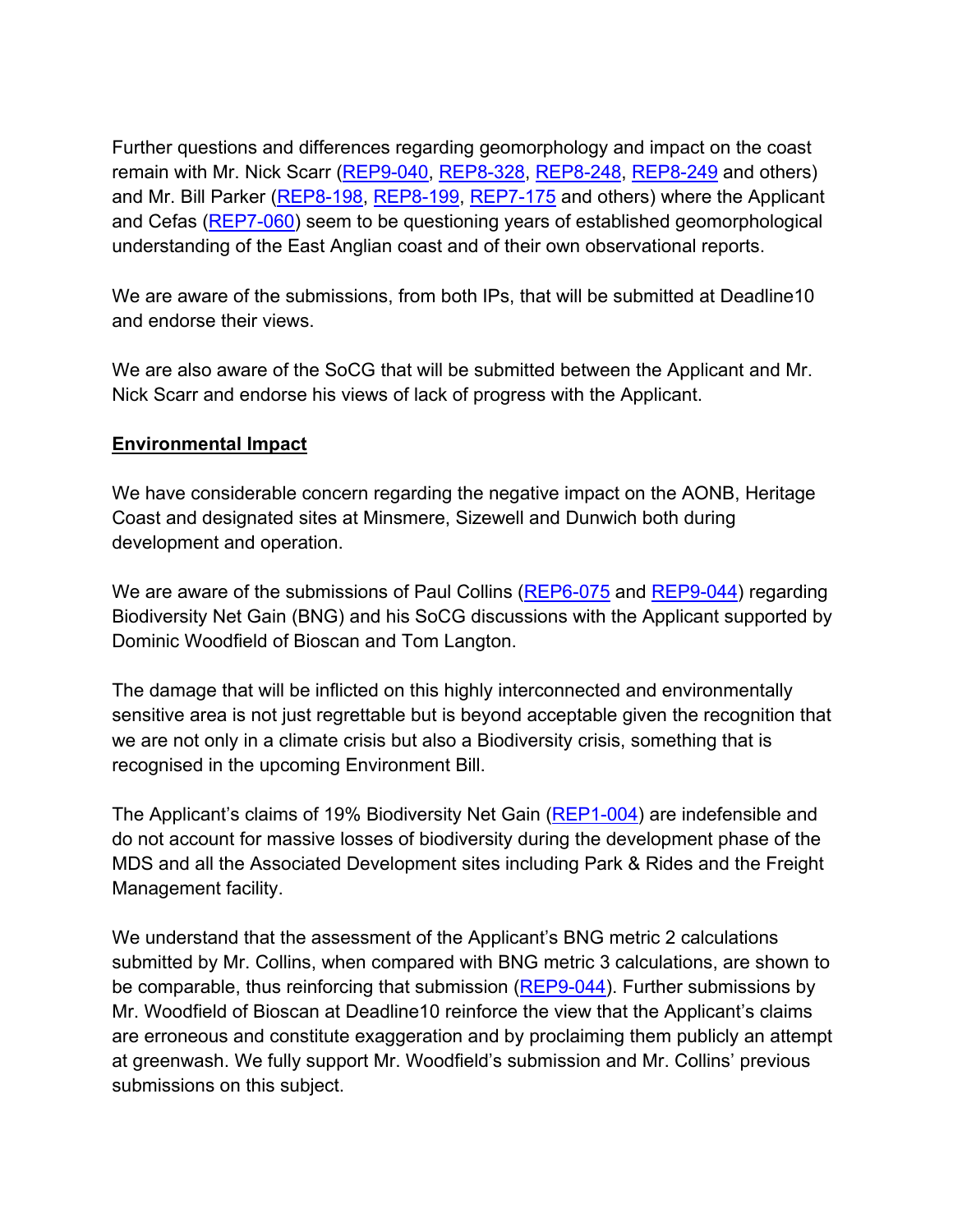The Applicant's statements in hearings that "they don't recognise" their own BNG assessments is a result of a reliance on actions through the LEMP negating poor BNG assessments in their calculations.

It is now apparent from metric 3 calculations that as far as the MDS is concerned, the assessment of 25% loss in Biodiversity is probably a significant underestimate with the true loss being closer to 40%.

The Applicant in relying upon above average performance for habitat creation and improvement against the LEMP plans is unrealistic as an overall strategy. There is an equal likelihood of failure of achieving LEMP objectives in both areas where BNG assessments are negative, due to the difficulty of establishing or improving habitats, as well as with less challenging habitats.

Whilst it is not required for the Applicant to have submitted a BNG assessment for an NSIP, it is also true that where any designated site is being developed upon (Sizewell Marsh SSSI), NE guidance says that BNG should not be claimed as such sites cannot be assessed via metric 2 or metric 3.

However, as a BNG assessment has been made and claimed we feel that there should be a modicum of agreement between what the EIA and BNG assessments and what the LEMP seeks to achieve.

Such a balance is achieved when considering the compensation efforts for Fen Meadow and M22 habitats with an NE-imposed 9-fold multiplier and fail-safe compensation package should the required quota not be achieved.

The fact that much of the development site is not assessed with such rigour does not mean that such insecurities of success are not present there as well.

# **Community Impacts**

From the viewpoint of Theberton and Eastbridge Parish Council, we are pleased that our concerns over the closure of all of the north/south connections lanes south of the existing B1122 have been acknowledged and that Pretty Road from Theberton to Saxmundham has been left open with a connecting bridge across the SLR but remain concerned that this is the only direct connection that will be left open.

There remain several issues for which remedies have not been identified: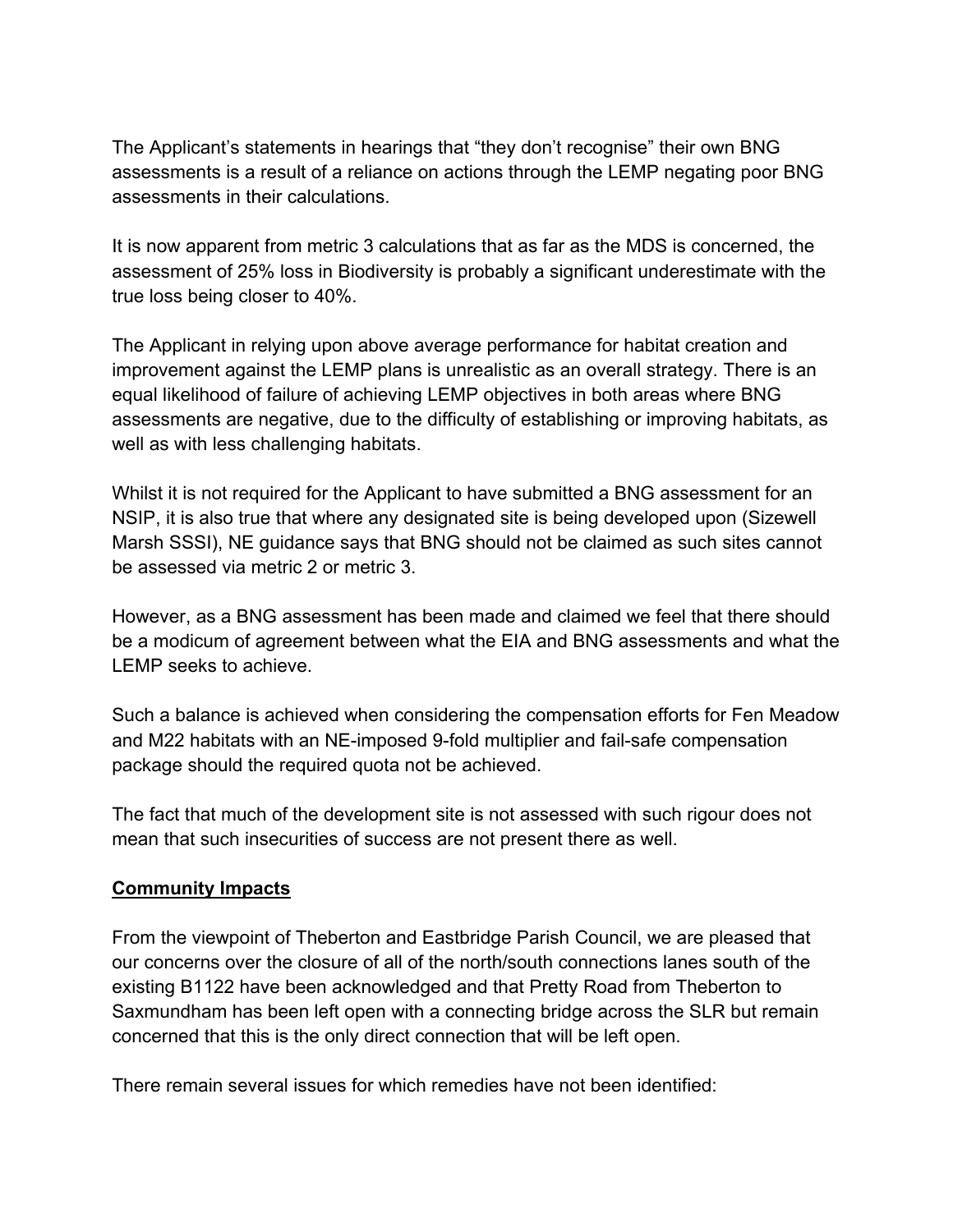- B1122 mitigation through Theberton for the Early Years has still not been finalised in terms of a pedestrian crossing and whether a 20mph speed limit can be introduced from the proposed village gateway entry signs on the B1122.
- We have still not seen any improvement in the Property Price Support Scheme to bring it in line with the sort of scheme operating at Hinkley Point. There are further concerns that the scheme was removed from the Deed of Obligation at an early stage with East Suffolk Council's consent but without any consultation with the villages likely to be affected. Cllr. Graham Bickers is pursuing this issue separately and with our full support [\(REP5-202,](https://infrastructure.planninginspectorate.gov.uk/wp-content/ipc/uploads/projects/EN010012/EN010012-006390-DL5%20-%20Graham%20I%20Bickers%20-%20Responses%20to%20any%20further%20information%20requested%20by%20the%20ExA%20for%20this%20Deadline%205.pdf) [REP5-203,](https://infrastructure.planninginspectorate.gov.uk/wp-content/ipc/uploads/projects/EN010012/EN010012-006387-DL5%20-%20Graham%20I%20Bickers%20-%20Responses%20to%20any%20further%20information%20requested%20by%20the%20ExA%20for%20this%20Deadline%202.pdf) [REP5 204,](https://infrastructure.planninginspectorate.gov.uk/wp-content/ipc/uploads/projects/EN010012/EN010012-006383-DL5%20-%20Graham%20I%20Bickers%20-%20Responses%20to%20any%20further%20information%20requested%20by%20the%20ExA%20for%20this%20Deadline.pdf) [REP5-](https://infrastructure.planninginspectorate.gov.uk/wp-content/ipc/uploads/projects/EN010012/EN010012-006385-DL5%20-%20Graham%20I%20Bickers%20-%20Responses%20to%20any%20further%20information%20requested%20by%20the%20ExA%20for%20this%20Deadline.pdf) [205,](https://infrastructure.planninginspectorate.gov.uk/wp-content/ipc/uploads/projects/EN010012/EN010012-006385-DL5%20-%20Graham%20I%20Bickers%20-%20Responses%20to%20any%20further%20information%20requested%20by%20the%20ExA%20for%20this%20Deadline.pdf) [REP5-206](https://infrastructure.planninginspectorate.gov.uk/wp-content/ipc/uploads/projects/EN010012/EN010012-006388-DL5%20-%20Graham%20I%20Bickers%20-%20Responses%20to%20any%20further%20information%20requested%20by%20the%20ExA%20for%20this%20Deadline%203.pdf) and [REP5-207\)](https://infrastructure.planninginspectorate.gov.uk/wp-content/ipc/uploads/projects/EN010012/EN010012-006389-DL5%20-%20Graham%20I%20Bickers%20-%20Responses%20to%20any%20further%20information%20requested%20by%20the%20ExA%20for%20this%20Deadline%204.pdf).
- There remain concerns on Noise and Pollution impacts in the Early Years as Theberton village residents will experience significantly increased traffic flow on the B1222 and contributions from SLR construction and unspecified haul road traffic on the developing SLR. These are assessed but not in combination.
- Noise and dust impacts in Eastbridge, as well as rat running through Minsmere, on what are single track roads without any speed limit, continue be minimised by the Applicant as issues that will not be due to their own workforce even when the causation will probably be due to increased traffic due to the Applicant's development.
- Given the experience with light pollution at HPC, we are clear in our understanding that the night skies in Eastbridge [\(REP7-292\)](https://infrastructure.planninginspectorate.gov.uk/wp-content/ipc/uploads/projects/EN010012/EN010012-007270-DL7%20-%20Theberton%20and%20Eastbridge%20Parish%20Council%20Eastbridge%20Dark%20Skies.pdf) and the Minsmere valley will be severely compromised by the development for 10 to 12 years and are also concerned for the effects on wildlife in the area, quite apart from the environmental issues raised earlier in the summary, as this is not captured in either BNG metric 2 or metric 3 assessments.
- We remain appalled that the Applicant has determinedly resisted all your strong recommendations to provide visualisations (LI.2.1 [PD-035\)](https://infrastructure.planninginspectorate.gov.uk/wp-content/ipc/uploads/projects/EN010012/EN010012-006495-Part%204.pdf) of the construction phase. Local communities have a right to know what is coming, and it seems clear that the Applicant's refusal to comply is directly related to a fear of stoking opposition, as opposed to being a considerate neighbour [\(REP5-286\)](https://infrastructure.planninginspectorate.gov.uk/wp-content/ipc/uploads/projects/EN010012/EN010012-006181-DL5%20-Theberton%20and%20Eastbridge%20Parish%20Council%20-%20Other-%20Issue%20Specific%20Hearing%20Summaries%203.pdf).
- We remain unconvinced with accommodation plans for the workers campus and caravan site, given the significant expansion of maximum workforce revealed after the size of these two sites had been fixed [\(REP5-285\)](https://infrastructure.planninginspectorate.gov.uk/wp-content/ipc/uploads/projects/EN010012/EN010012-006180-DL5%20-%20Theberton%20and%20Eastbridge%20Parish%20Council%20-%20Other-%20Issue%20Specific%20Hearing%20Summaries%202.pdf). We are already getting feedback about significant increases in rental values in Leiston, a problem that will only increase should SZC be approved. We are also unconvinced that East Suffolk Council's contentedness with the existing arrangements supplemented by various funds to increase bed space availability by increasing the number of Houses of Multiple Occupancy and other such efforts as spare room letting. We do not believe these mitigation's will be successful, despite the Applicant's confidence in comparisons with HPC and Bridgewater when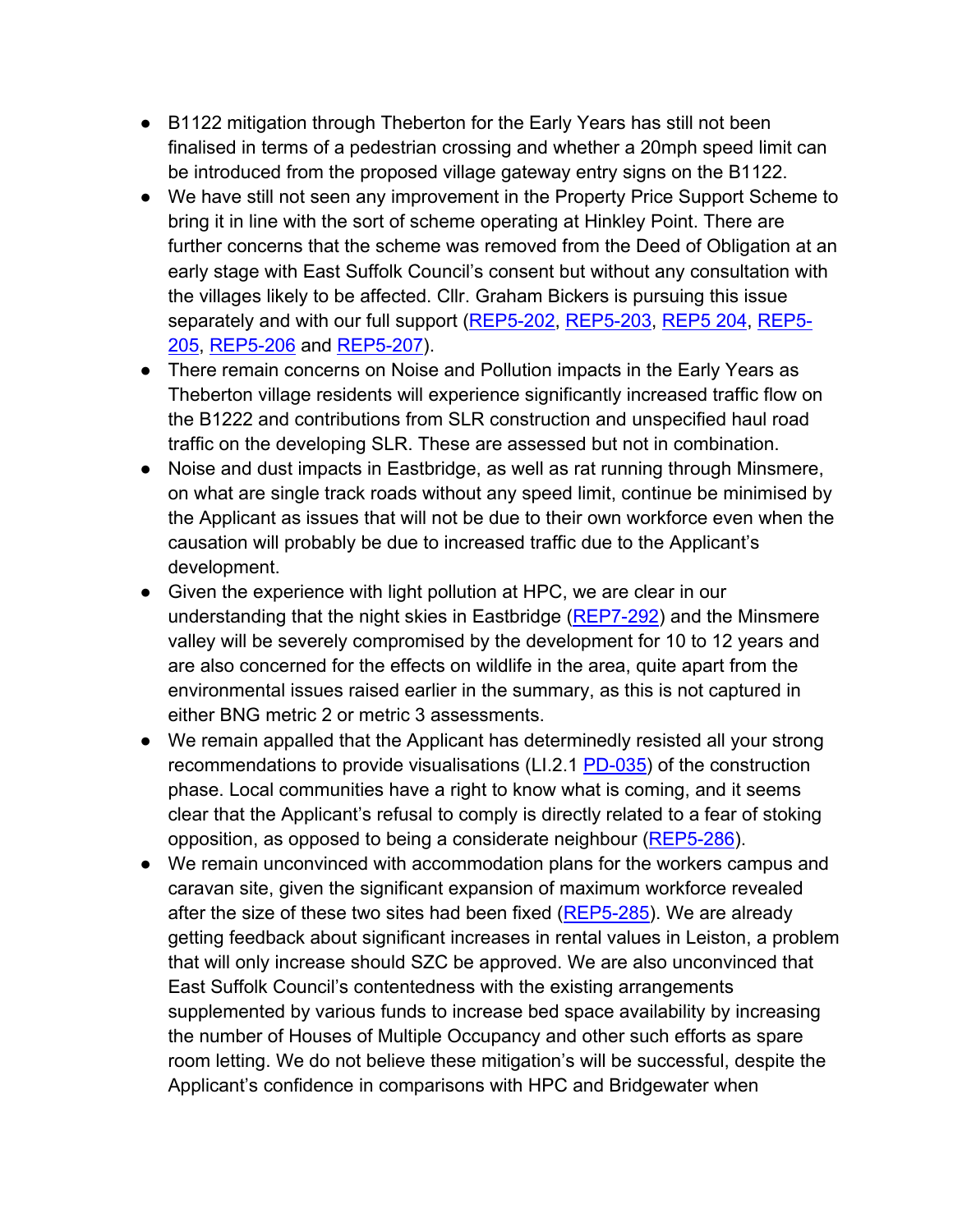Bridgewater population is approximately nine times that in Leiston and thus has much greater capacity to absorb large influxes of temporary workers.

# **Water Requirements**

It is astonishing that this issue is unresolved considering that East Anglia and Suffolk in particular is well known for being a significantly water stressed county. Indeed, as the operator of SZB, EDF and the Applicant must have been fully aware of the potential issues in supplying potable water at the volumes required for both development and operation.

This is particularly frustrating since IPs and consultees have been asking questions about water supply throughout the past 10 years and have been receiving "don't worry" reassurances but with no specific plans.

Now that the issue has come home to roost, it seems that apart from a very late application for a desalination plant for development, all that is offered for operation is a dogged insistence that Northumbrian Water (NW) will have to ensure provision for commissioning and operation in 10-12 years' time, despite the fact that the means are unidentified.

We fail to understand how the project could be allowed to proceed given that the source, cost, sustainability and environmental and community impacts of securing such a water supply are all unknown. Will we, as residents, be forced to accept a detrimental proposal, at any price, because "water must be found"?

It is equally galling that the entire issue of potable water provision, including potentially providing additional water main connection with associated pumping facilities purely for SZC, is not part of the DCO application and examination.

The Applicant seems to think that provision by NW is a right and that all costs for such provision will have to be rolled into the overall cost base for NW and, in part, passed on to its consumers.

This is an issue that should have been resolved during pre-application consultations and fully elaborated within the DCO application.

Unfortunately, this is a recurring theme within this project whether it be coastal defence or various strands of transport plans.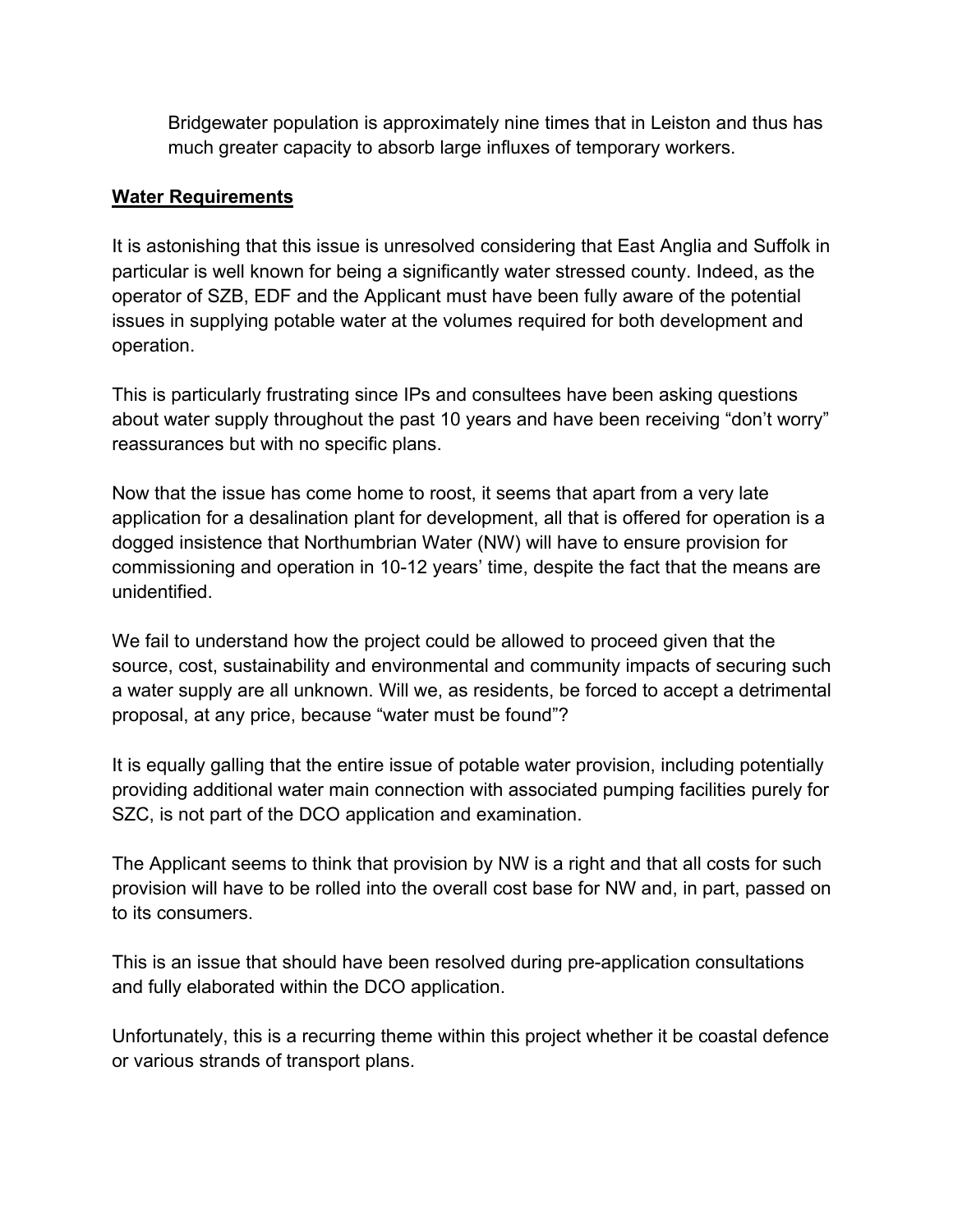# **Finance**

We consider it an outrage that the Applicant has refused to either update or share information during the examination about the cost of the project. It is abundantly clear that these costs will have risen given the multiple changes to the Applicant's proposals, including the need for a water desalination plant during construction, and the increase in the cost of building materials. It is also certain that Sizewell C will only go ahead if it receives taxpayers' money and a construction "tax" on energy bills via a RAB model to incentivise investors. The latter is likely to be highly controversial, therefore the cost of Sizewell C is a matter of major public interest. [\(REP7-226,](https://infrastructure.planninginspectorate.gov.uk/wp-content/ipc/uploads/projects/EN010012/EN010012-007113-DL7%20-%20Stop%20Sizewell%20C%20-%20Post%20Hearing%20submissions%20including%20written%20submissions%20of%20oral%20case%201.pdf) [REP2-449c,](https://infrastructure.planninginspectorate.gov.uk/wp-content/ipc/uploads/projects/EN010012/EN010012-004897-Stop%20Sizewell%20C%20-%20Summaries%20of%20all%20WRs%20exceeding%201500%20words%203.pdf) [REP2-449i,](https://infrastructure.planninginspectorate.gov.uk/wp-content/ipc/uploads/projects/EN010012/EN010012-004899-Stop%20Sizewell%20C%20-%20Summaries%20of%20all%20WRs%20exceeding%201500%20words%204.pdf) [REP2-449l,](https://infrastructure.planninginspectorate.gov.uk/wp-content/ipc/uploads/projects/EN010012/EN010012-004896-Stop%20Sizewell%20C%20-%20Written%20Representations%20(WRs)%203.pdf) [REP2-449q](https://infrastructure.planninginspectorate.gov.uk/wp-content/ipc/uploads/projects/EN010012/EN010012-004904-Stop%20Sizewell%20C%20-%20Written%20Representations%20(WRs)%208.pdf) and [REP2-449t\)](https://infrastructure.planninginspectorate.gov.uk/wp-content/ipc/uploads/projects/EN010012/EN010012-004898-Stop%20Sizewell%20C%20-%20Written%20Representations%20(WRs)%204.pdf)

# **Conclusion**

Whilst we are dismayed at the government's recently stated support for nuclear energy, this cannot be at any price. The Applicant may be correct in stating that Sizewell C is the only large-scale project close to construction, but this does not mean it is the right project, or that the multiple negative impacts that would result are justifiable.

We note with interest the French President's announcement today of support for the less impactful Small Modular Reactors which he described as "safer" and a way to "reduce waste". If nuclear is to be included in the future energy mix, surely new technologies rather than the enormous and damaging Sizewell C are the way to go. We urge you to recommend that the project be refused consent.

I apologise for the lack of examination library references in the above, but working from my iPhone in Spain has reduced my ability to add these at this time. I intend to resubmit this with references on 14th October, being my first day back at home and I hope you will be willing to accept a replacement submission at that time.

Cllr. Paul Collins Theberton and Eastbridge Parish Council And on behalf of Minsmere Levels Stakeholders Group Stop Sizewell C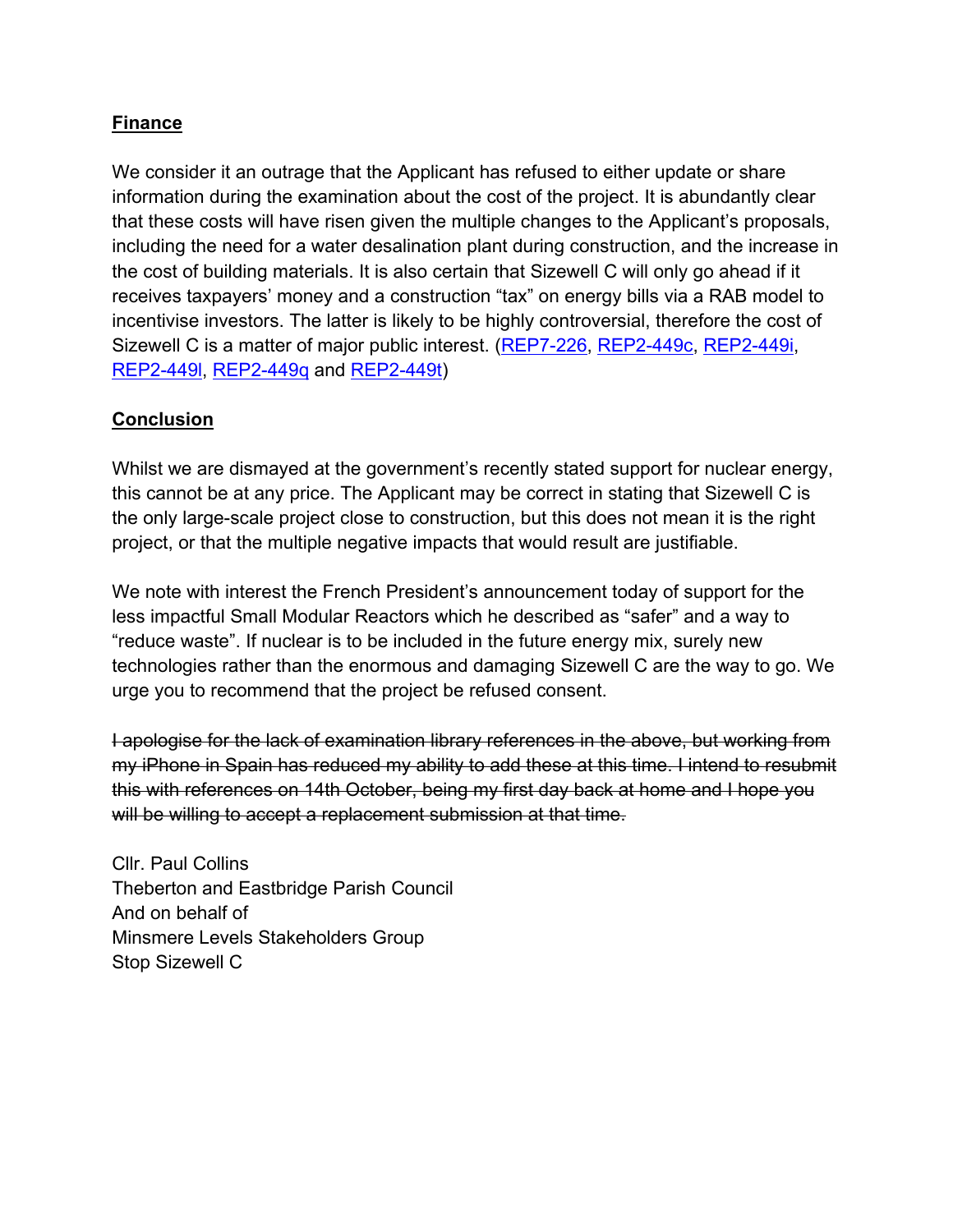

# SIZEWELL C PROJECT – STATEMENT OF COMMON GROUND MR P. COLLINS

# **NOT PROTECTIVELY MARKED**

# **CONTENTS**

# **TABLES**

|--|

# **PLATES**

None provided

# **FIGURES**

None provided

# **APPENDICES**

NNB Generation Company (SZC) Limited. Registered in England and Wales. Registered No. 6937084. Registered office: 90 Whitfield Street, London W1T 4EZ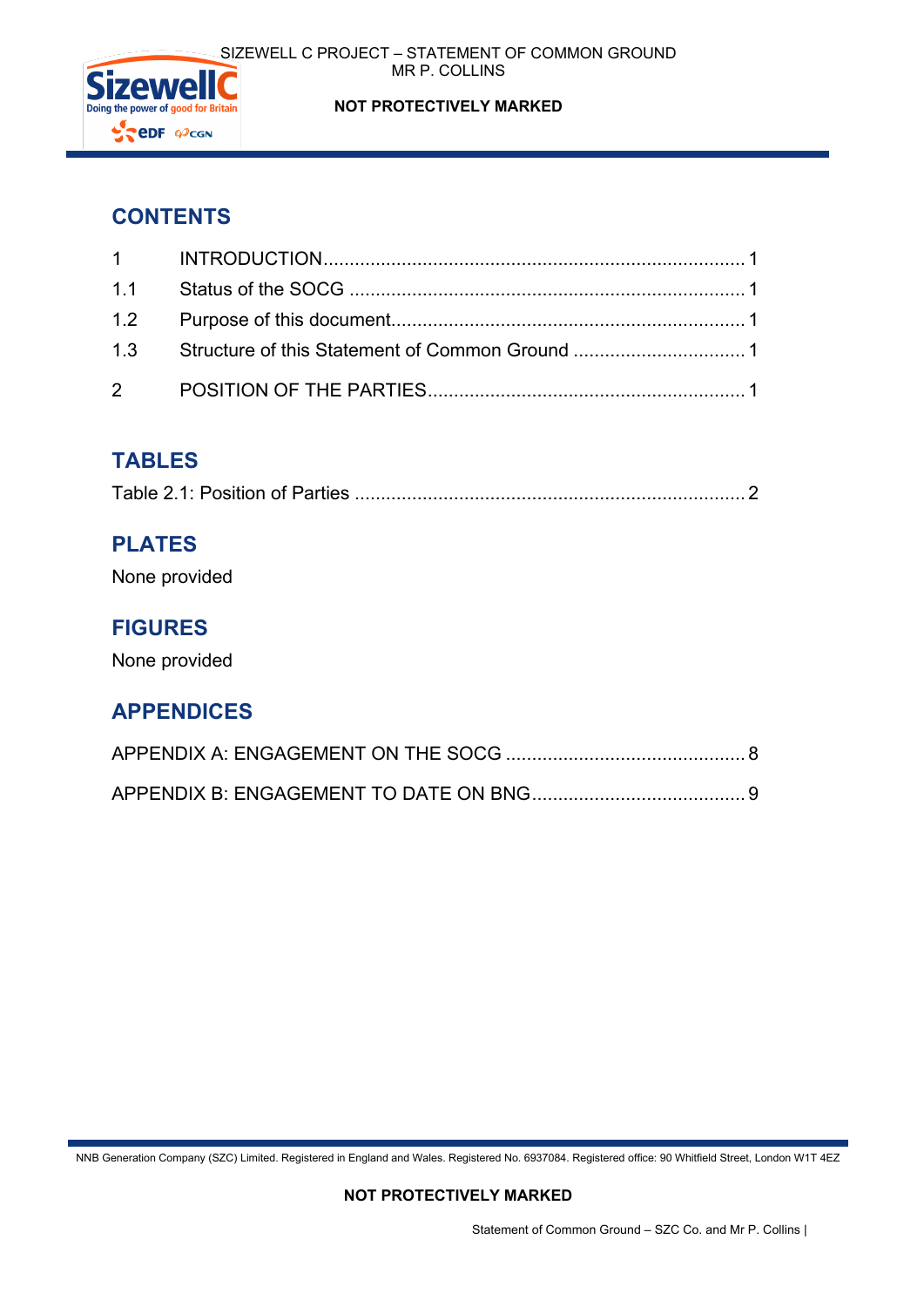



**NOT PROTECTIVELY MARKED**

# <span id="page-8-0"></span>1 INTRODUCTION

# <span id="page-8-1"></span>1.1 Status of the SOCG

- 1.1.1 This Statement of Common Ground ('SoCG') has been prepared in respect of the application for development consent under the Planning Act 2008 ('the Application') for the proposed Sizewell C Project. This version, version 02, dated 24 August 2021, has been prepared through a programme of engagement between NNB Generation Company (SZC) Limited ('SZC Co.') as the Applicant and Mr Paul Collins, referred to as 'the parties'.
- <span id="page-8-2"></span>1.2 Purpose of this document
- 1.2.1 The purpose of this SoCG is to set out the position of the parties arising from the application for development consent for the construction and operation of the Sizewell C nuclear power station and together with the proposed associated development (hereafter referred to as 'the Sizewell C Project') in relartion to Biodiversity Net Gain (BNG). This SoCG has been prepared in accordance with the 'Guidance for the examination of applications for development consent' published in March 2015 by the Department of Communities and Local Government (hereafter referred to as 'DCLG guidance').
- 1.2.2 The aim of this SoCG is, therefore, to inform the Examining Authority and provide a clear position on the state and extent of discussions and agreement between the parties on matters relating to the Biodiversity Net Gain assessment of the proposed Sizewell C Project.
- 1.2.3 This SoCG does not seek to replicate information which is available elsewhere within the DCO application documents. All documents are available on the Planning Inspectorate website.
- <span id="page-8-3"></span>1.3 Structure of this Statement of Common Ground
- 1.3.1 **Chapter 2** provides a schedule which detail the position on relevant matters between the parties, including any matters where discussions are ongoing. This is underpinned by Appendix A, which provides a summary of engagement undertaken to establish this SoCG.

# <span id="page-8-4"></span>2 POSITION OF THE PARTIES

2.1.1 **Table 2.1** provides an overview of the position of the parties and any further actions planned.

NNB Generation Company (SZC) Limited. Registered in England and Wales. Registered No. 6937084. Registered office: 90 Whitfield Street, London W1T 4EZ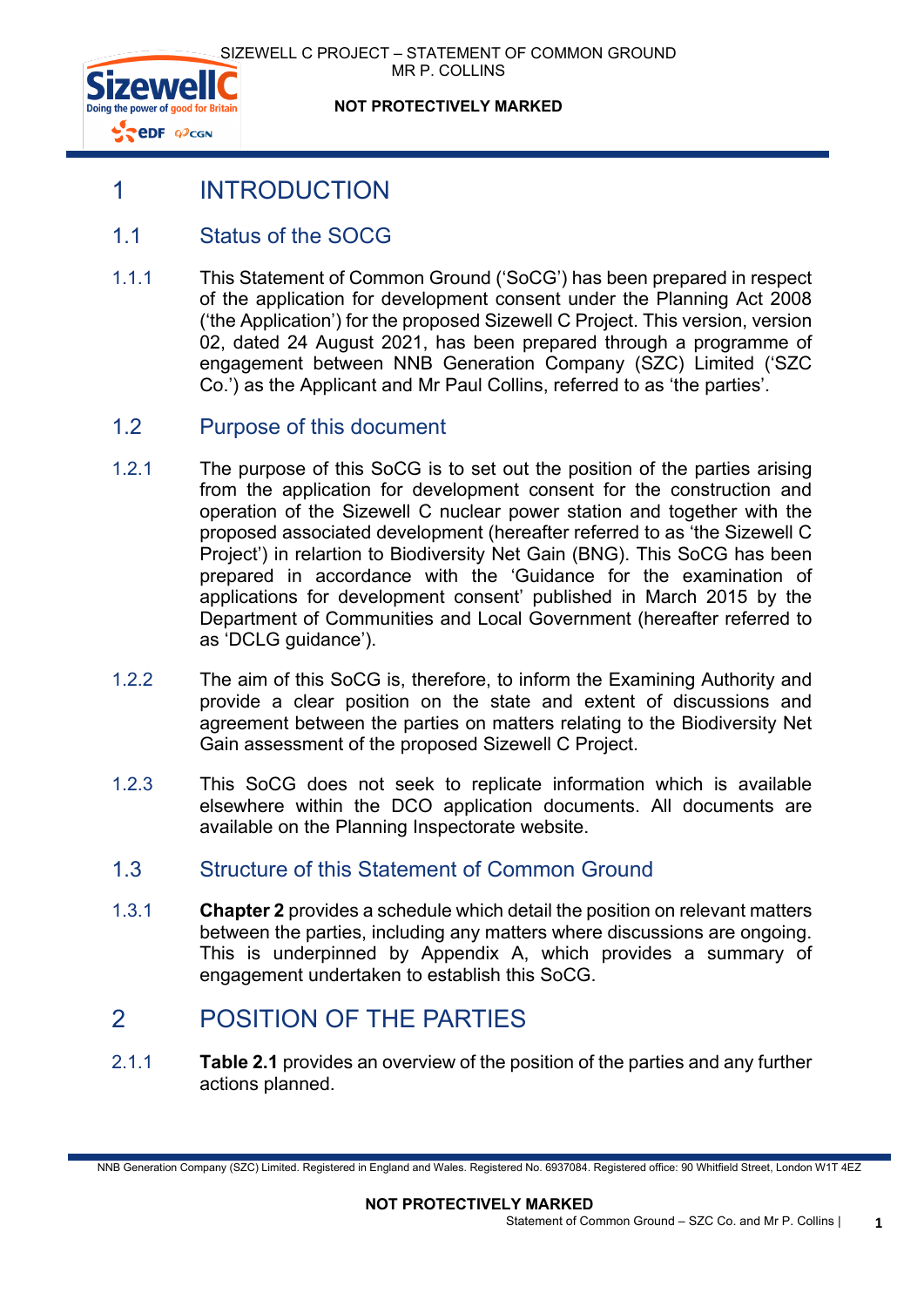

NNB Generation Company (SZC) Limited. Registered in England and Wales. Registered No. 6937084. Registered office: 90 Whitfield Street, London W1T 4EZ

# <span id="page-9-0"></span>**Table 2.1: Position of Parties**

| Ref. | <b>Matter</b> | Mr P. Collins's position                                                                                                                                                                                                                                                                                                                                                                                                                                                       | <b>SZC Co.'s Position</b>                                                                                                                                   | <b>Position of the</b><br><b>Parties</b>                                                                                                                                         |
|------|---------------|--------------------------------------------------------------------------------------------------------------------------------------------------------------------------------------------------------------------------------------------------------------------------------------------------------------------------------------------------------------------------------------------------------------------------------------------------------------------------------|-------------------------------------------------------------------------------------------------------------------------------------------------------------|----------------------------------------------------------------------------------------------------------------------------------------------------------------------------------|
|      | Transparency  | Deadline 6 (REP6-075) and Deadline 7 (REP7-241)<br>submissions                                                                                                                                                                                                                                                                                                                                                                                                                 | SZC Co. has agreed to share the metric via email.                                                                                                           | Paul Collins position:<br>Not agreed.                                                                                                                                            |
|      |               | The applicant states that the table shows an 18.03% increase in<br>biodiversity. Try as I may, the only result I can get from this<br>table is an increase of 13.4%.                                                                                                                                                                                                                                                                                                           | It has not been possible to share the metric through the PDF based<br>examination library.                                                                  | Whilst there has been<br>a positive, if late,<br>sharing of information,                                                                                                         |
|      |               | As the biodiversity difference claimed by the Applicant is for a<br>19% increase REP1-004, one can only assume that the overall<br>figure must be less also.                                                                                                                                                                                                                                                                                                                   | The targets set are aspirational, but achievable. The Landscape and<br>Ecology Management Plan documentation details how these targets<br>will be achieved. | the basic premise of<br>the 19% and it's<br>underpinings is not                                                                                                                  |
|      |               | It's not actually possible to reference the locations to which the<br>claims and assessments are related in that biodiversity net gain<br>document. There are no maps of the various sites that are cross<br>referenced into the tables for prior and post development<br>assessments.                                                                                                                                                                                         | The targets will be tested and reviewed throughout the design and<br>implementation period.                                                                 | accepted.<br>The refusal by the<br>applicant to recognise<br>the details of their own<br><b>BNG</b> assessments on                                                               |
|      |               | A lack of complete location information provided by the<br>applicant. Attempts have been made to reproduce the<br>spreadsheet based on the information given in the above<br>submission but simply cannot be successfully recreated.                                                                                                                                                                                                                                           |                                                                                                                                                             | the basis that the<br><b>LEMP</b> will ensure<br>successes not<br>recognised by metric 2                                                                                         |
|      |               | The original work by Arcadis has not been submitted,<br>presumably where more detailed maps and relationships to<br>physical settings within the development site have been<br>elaborated. We request that this report along with the<br>accompanying metric 2 assessment be provided as soon as<br>possible to verify locations and the appropriate use of quality<br>metrics which can very quickly turn an increase into a decrease<br>of biodiversity units or vice versa. |                                                                                                                                                             | will occur is unrealistic.<br>It is unfortunate that<br>spreadsheets cannot<br>be shared through the<br>examination library<br>something that<br>perhaps PINS should<br>address. |
|      |               | Post 21st September TEAMS meeting<br>The metric 2 spreadsheet has been shared as well as some<br>additional breakdown of the aggregated areas assessed for the<br>MDS, both off-site and on-site areas.                                                                                                                                                                                                                                                                        |                                                                                                                                                             |                                                                                                                                                                                  |
|      |               | However, no map has been provided as initially requested so<br>there are still some issuies with accurate assessments being<br>related to the metric 2 spreadsheet inputs and subsequent<br>details sheets.                                                                                                                                                                                                                                                                    |                                                                                                                                                             |                                                                                                                                                                                  |
|      |               | From the meeting, it is clear that when I raise the issue of<br>26.2% loss in biodiversity in the MDS on-site area between pre-<br>development assessments and post development assessment,<br>the phrase "we don't recognise those figures" refers to the fact<br>that despite their metric 2 assessments giving those figures<br>they refer back to the LEMP as a means and justification that                                                                               |                                                                                                                                                             |                                                                                                                                                                                  |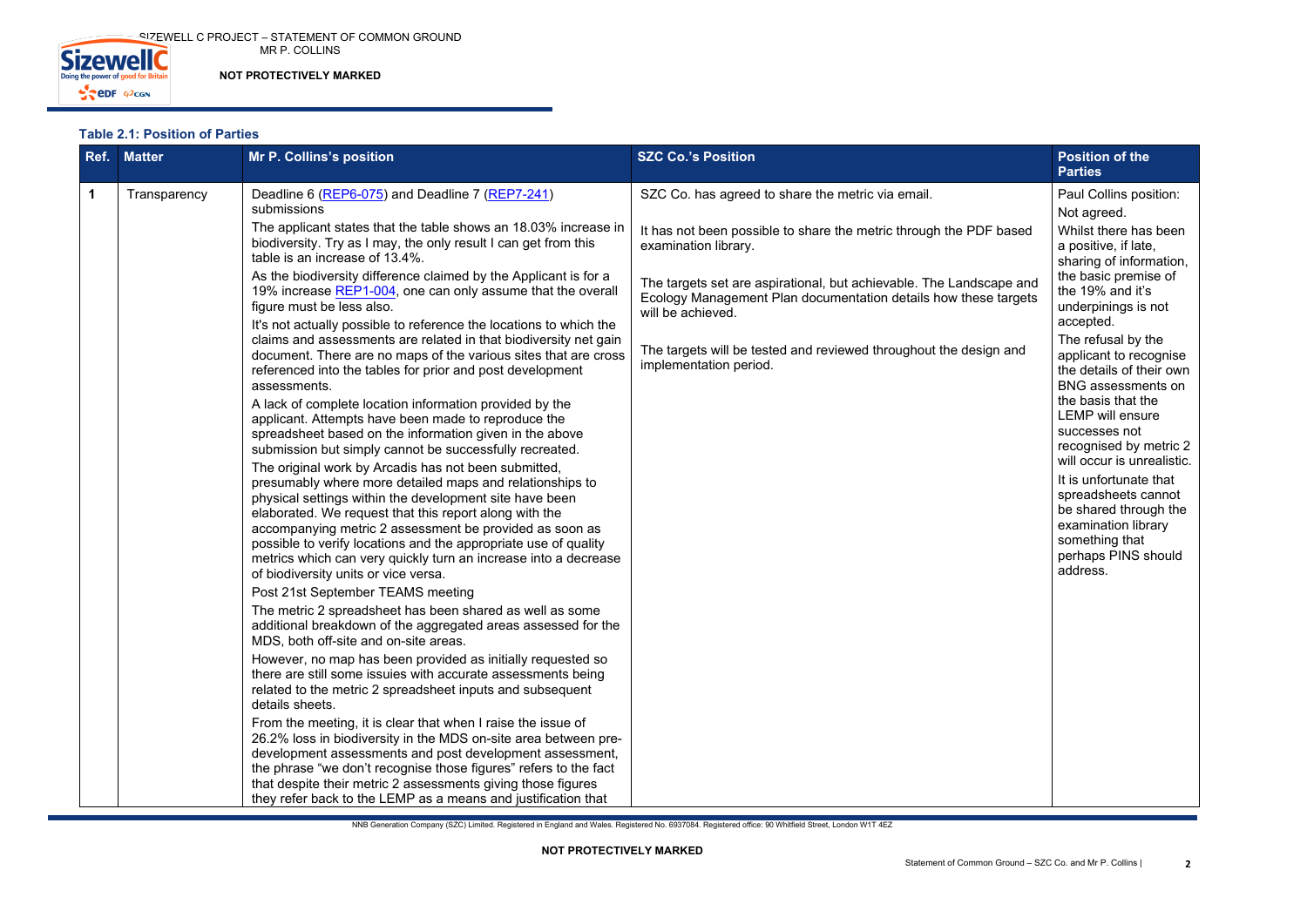SIZEWELL C PROJECT – STATEMENT OF COMMON GROUND MR P. COLLINS



# **NOT PROTECTIVELY MARKED**

| <b>Position of the</b><br>Parties |
|-----------------------------------|
|                                   |
|                                   |
|                                   |
|                                   |
|                                   |
|                                   |
|                                   |
|                                   |
|                                   |
|                                   |
|                                   |
|                                   |
|                                   |
|                                   |
|                                   |
|                                   |
|                                   |
|                                   |

| Ref. | <b>Matter</b> | Mr P. Collins's position                                                                                                                                                                                                                                                                                                                                                                                | <b>SZC Co.'s Position</b> | <b>Position of the</b><br><b>Parties</b> |
|------|---------------|---------------------------------------------------------------------------------------------------------------------------------------------------------------------------------------------------------------------------------------------------------------------------------------------------------------------------------------------------------------------------------------------------------|---------------------------|------------------------------------------|
|      |               | will ensure that the applicant will improve their impementation<br>post development and the result will be better than the BNG<br>metric might suggest.                                                                                                                                                                                                                                                 |                           |                                          |
|      |               | This comes back to a general tension between wanting to use<br>the 19% Biodiversity Net Gain result as proof that their plan and<br>management post development will be positive.                                                                                                                                                                                                                       |                           |                                          |
|      |               | The applcant is happy to laud the postives but unwilling to<br>accept that within that asessment, there are also negative<br>contributions.                                                                                                                                                                                                                                                             |                           |                                          |
|      |               | It is not logical or scientifically valid to accept all the positives<br>and then to claim the negatives will not appear because the<br>LEMP will ensure the applicant will do better in those areas.                                                                                                                                                                                                   |                           |                                          |
|      |               | It is just as likely that in those areas and other more positively<br>assessed areas, that the applicant will fail to meet the "target"<br>assessments as habitat creation and improvement is not an<br>exact or easy science.                                                                                                                                                                          |                           |                                          |
|      |               | The applicant needs to accept this uncertainty and accept that<br>metric 2, which undoubtedly has its faults - otherwise we would<br>not belooking at metric 3 to be associated with the new<br>Environment Bill - is still a tool that gives a reasonable<br>assessment of impact and the difficulties of creatiung and<br>improving habitats and the time that it might take to achieve<br>such ends. |                           |                                          |
|      |               | As for as the 18.03% versus 13.4% for the MDS, it is now<br>apparent that for metric 2 all the positive BNG associated with<br>the off-site areas has been compared to the MDS on-site values<br>only.                                                                                                                                                                                                  |                           |                                          |
|      |               | Effectively this says that the off-site areas are not improved at<br>all as all their BNG is applied only against the on-site area,<br>where there is actually a 26.2% deficit.                                                                                                                                                                                                                         |                           |                                          |
|      |               | In fact what the metric 2 assessments says in detail is that in<br>the off-site areas there is a 128% increase in biodiversity units<br>compared to baseline and on-site a 26.2% decrease in<br>biodiversity units compared to baseline. Because the on-site<br>area is much larger, viewed as a single on-site plus off-site unit,<br>the value is 13.4%.                                              |                           |                                          |
|      |               | This is a criticism I would have of the way the metric 2 deals<br>with interpretation of this overall assessment.                                                                                                                                                                                                                                                                                       |                           |                                          |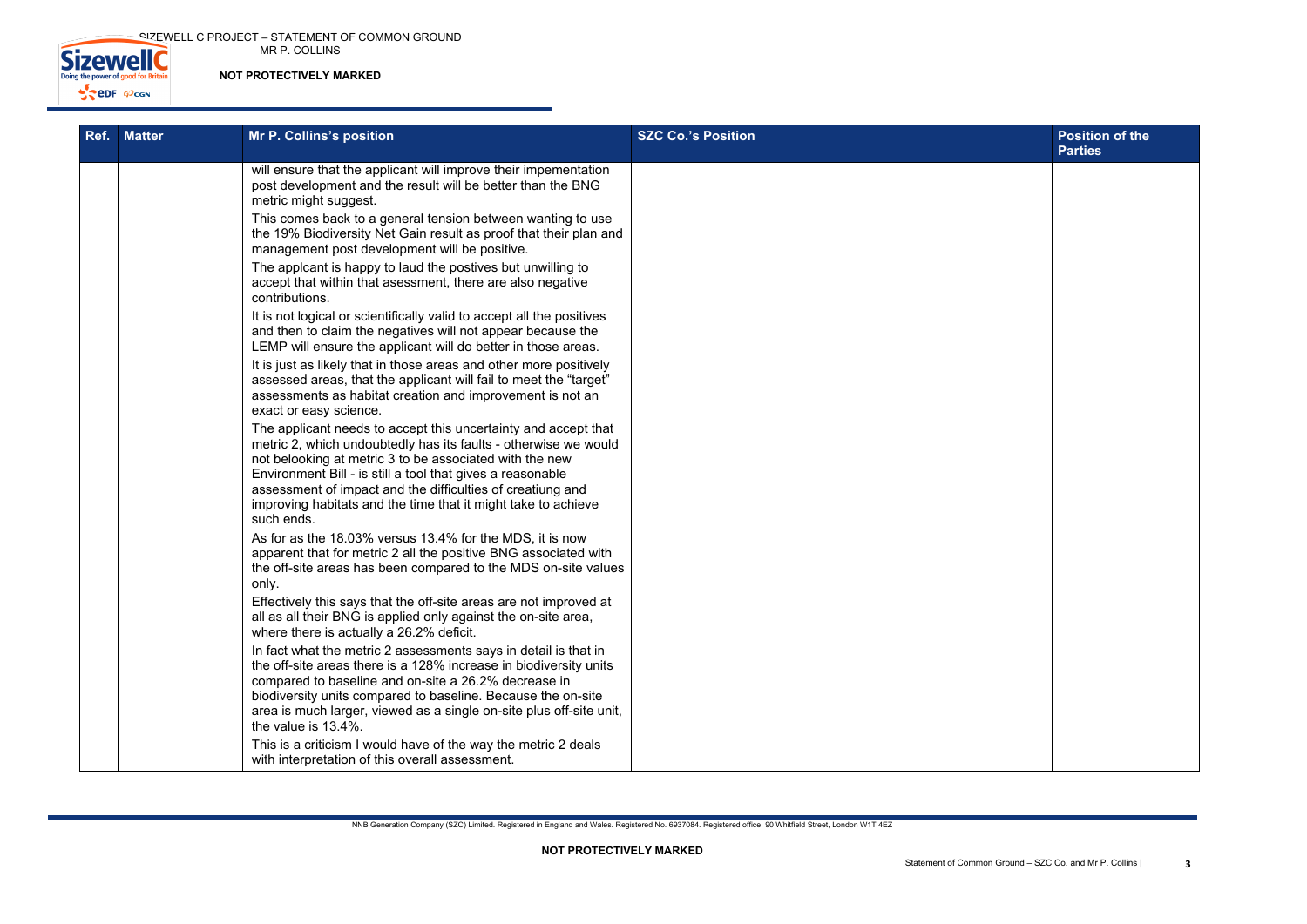**SIZEWELL C PROJECT – STATEMENT OF COMMON GROUND** MR P. COLLINS



**NOT PROTECTIVELY MARKED**

NNB Generation Company (SZC) Limited. Registered in England and Wales. Registered No. 6937084. Registered office: 90 Whitfield Street, London W1T 4EZ

| Ref.         | <b>Matter</b>                                    | Mr P. Collins's position                                                                                                                                                                                                                                                                                                                                                                                                                                                                                                                                                                                                                                                                                                                                                                                                                                                                                                                                                                                                                                                                                                                                                                                    | <b>SZC Co.'s Position</b>                                                                                                                                                                                                                                                                           | <b>Position of the</b><br><b>Parties</b>                                                                                                                                                                                      |
|--------------|--------------------------------------------------|-------------------------------------------------------------------------------------------------------------------------------------------------------------------------------------------------------------------------------------------------------------------------------------------------------------------------------------------------------------------------------------------------------------------------------------------------------------------------------------------------------------------------------------------------------------------------------------------------------------------------------------------------------------------------------------------------------------------------------------------------------------------------------------------------------------------------------------------------------------------------------------------------------------------------------------------------------------------------------------------------------------------------------------------------------------------------------------------------------------------------------------------------------------------------------------------------------------|-----------------------------------------------------------------------------------------------------------------------------------------------------------------------------------------------------------------------------------------------------------------------------------------------------|-------------------------------------------------------------------------------------------------------------------------------------------------------------------------------------------------------------------------------|
| $\mathbf{2}$ | Assessment of<br>Associated<br>Development sites | Deadline 6 (REP6-075) and Deadline 7 (REP7-241)<br>submissions<br>No evaluations are made of the two park and ride sites or<br>freight management centre, so these are assumed to be<br>restored to the same state as they were before the development<br>began and thus make no contribution, positive or negative, to<br>BNG. However, they do contribute to overall biodiversity loss for<br>the time they are in operation and prior to restoration.<br>Post 21st September TEAMS meeting<br>My position stands. No calculations are given for these sites<br>and optimistic statements from the applicant without any impact<br>assessments are not acceptable. This item was not discussed<br>in the meeting.                                                                                                                                                                                                                                                                                                                                                                                                                                                                                         | BNG calculations were carried out for sites with a permanent land<br>use change. The sites with a temporary land use change will be<br>returned to their baseline states. This is likely an underestimate of the<br>level of biodiversity enhancements due to improved hedges and field<br>margins. | Paul Collins position:<br>Not agreed.                                                                                                                                                                                         |
| $\mathbf{3}$ | Condition<br>Assessment                          | Deadline 6 (REP6-075) and Deadline 7 (REP7-241)<br>submissions<br>Whilst the BNG calculations try to account for some of the<br>difficulties in establishing the various habitat types, it is likely<br>that the estimates will fall short of accounting for all the issues<br>inherent in the different soil types and water regimes that are<br>present on site<br>Post 21st September TEAMS meeting<br>Following provision of the additional information and the<br>spreadsheet, Dominic Woodfield (Bioscan) and Tom Langton<br>are in the process of assessing the MDS on-site and off-site<br>areas and will provide an assessment prior to Deadline 10.<br>Conversations regarding particular areas, such as the non-<br>native conifer plantation on Goose Hill as being in the lowest<br>category of condition, putting it into the same category as a<br>dense commercial forestry plantation with no understory and<br>just a bed of pine-needles, raises concern that some unrealistic<br>assessments have been made. Unitl the walk through<br>assessment is completed, this criticism stands and the results<br>of that assessments will be made available to the ExA prior to<br>Deadline 10. | SZC Co. strongly confirms that there is no artificial suppression,<br>inflation or bias in the BNG work.                                                                                                                                                                                            | Paul Collins position:<br>Not agreed<br><b>Further assessments</b><br>will be made available<br>by Dominic Woodfield<br>of Bioscan once a<br>walking assessment of<br>the MDS on-site and<br>off-site areas has been<br>made. |
| 4            | Main<br>Development Site<br>Score                | Deadline 6 (REP6-075) and Deadline 7 (REP7-241)<br>submissions<br>After the project is complete this Main Site area is subject to a<br>permanent 26.2% loss of biodiversity which can only be<br>considered as catastrophic for the long term integrity of this<br>unique habitat as this is effectively the connectivity corridor of                                                                                                                                                                                                                                                                                                                                                                                                                                                                                                                                                                                                                                                                                                                                                                                                                                                                       | SZC Co. have followed the guidance and used the metric for the<br>calculations, in line with how Natural England calculates biodiversity.<br>The presented 18% figure is a net value, this does include the<br>biodiversity improvements to be made to the wider Estate. In the                     | Paul Collins position:<br>Not agreed.                                                                                                                                                                                         |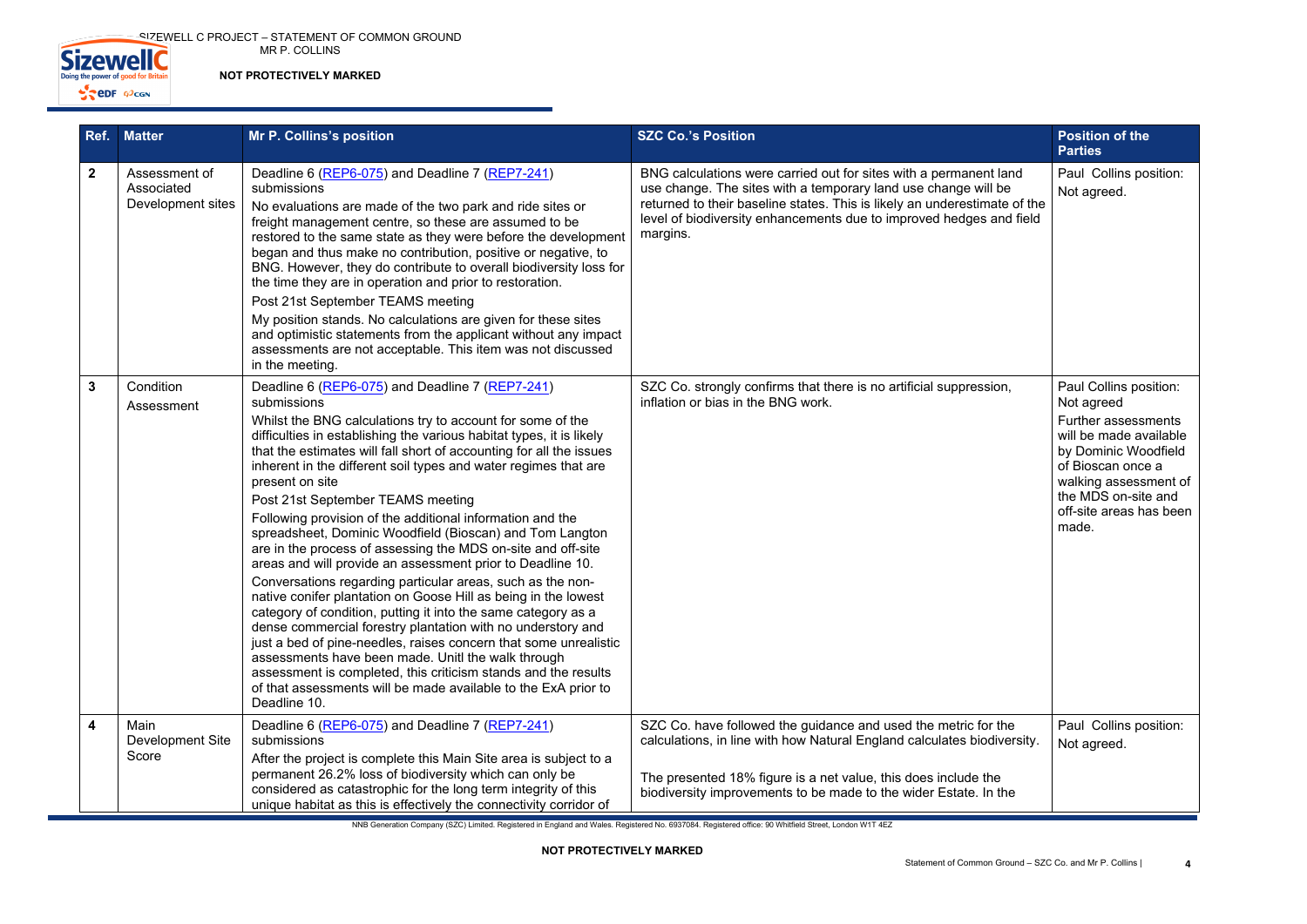$\sim$  <code>SIZEWELL C PROJECT – STATEMENT OF COMMON GROUND</code> MR P. COLLINS



**NOT PROTECTIVELY MARKED**

NNB Generation Company (SZC) Limited. Registered in England and Wales. Registered No. 6937084. Registered office: 90 Whitfield Street, London W1T 4EZ

| Ref. | <b>Matter</b>                                                      | <b>Mr P. Collins's position</b>                                                                                                                                                                                                                                                                                                                                                                                                                                                                                                                                                                                                                                                                                                                                                                                                                                                                                                                                                                                                                                                                                                                                                                                                                                       | <b>SZC Co.'s Position</b>                                                                                                                                                                                                                                                        | <b>Position of the</b><br><b>Parties</b> |
|------|--------------------------------------------------------------------|-----------------------------------------------------------------------------------------------------------------------------------------------------------------------------------------------------------------------------------------------------------------------------------------------------------------------------------------------------------------------------------------------------------------------------------------------------------------------------------------------------------------------------------------------------------------------------------------------------------------------------------------------------------------------------------------------------------------------------------------------------------------------------------------------------------------------------------------------------------------------------------------------------------------------------------------------------------------------------------------------------------------------------------------------------------------------------------------------------------------------------------------------------------------------------------------------------------------------------------------------------------------------|----------------------------------------------------------------------------------------------------------------------------------------------------------------------------------------------------------------------------------------------------------------------------------|------------------------------------------|
|      |                                                                    | the AONB and these interlinked habitats. Supports RSPB<br>statements on BNG.<br>Post 21st September TEAMS meeting<br>I refer back to the points I made in item 1 above. The<br>interpretation of the 18% figure will mean that the off-site areas<br>have no BNG, i.e.0%, as the 128% gain associated with the off-<br>site areas are all referred across to the on-site area.<br>Whilst it is true that there will be no ecological barriers between<br>the on-site and off-site areas at the end of the project, the fact is<br>that all the positive BNG improvements have occurred in the off-<br>site fields and the main development site has a 26% BNG<br>reduction. That is what the individual elements of the metric 2<br>results say, no matter how Natural England guidelines interpret<br>the overall results.<br>Scientifically and statistically, the NE overall assessment<br>guideline makes no sense.                                                                                                                                                                                                                                                                                                                                               | long-term there will be no ecological barriers or differentiation<br>between the land within the Order Limits and the wider Estate. SZC<br>Co. have followed the guidance and used the metric for the<br>calculations, in line with how Natural England calculates biodiversity. |                                          |
| 5    | <b>BNG</b> assessment<br>not reflective of<br>other<br>assessments | Deadline 6 (REP6-075) and Deadline 7 (REP7-241)<br>submissions<br>The Applicant's claims of BNG are spurious, arithmetically<br>wrong and wilfully ignore the overall impact on biodiversity.<br>Post 21st September TEAMS meeting<br>The criticism above has nothing to do with the CIEEM impact<br>asessment. It is focussed solely on the interpretation and<br>assessment of BNG.<br>Having said that, whilst the two assessments would not expect<br>to end up in exactly the same position, you would expect there<br>to be some correlation between the two.<br>But back to the criticism here, the overall impact on biodiversty<br>is not properly assessed as the intervening 12 years on the<br>main site, when biodiversity will be close to zero, is simply not<br>assessed at all.<br>It is true that the metric 2 assessment does not take this<br>delayed implementation of the post development habitat<br>restoration and creation into account.<br>For the applicant to ignore this loss into it's interpretation and<br>overall assessment of BNG is simply a dereliction of<br>responsibility to create a balanced assessment by hiding behind<br>guidance on metric 2 which never anticipated the situation that<br>the SZC develoment entails. | SZC Co. have followed Natural England evaluation for the BNG<br>assessment and the CIEEM impact assessment. BNG is not an<br>impact assessment tool.                                                                                                                             | Paul Collins pos<br>Not agreed.          |

|                    | <b>Position of the</b><br><b>Parties</b> |
|--------------------|------------------------------------------|
| 'n<br>te. SZC      |                                          |
| diversity.         |                                          |
|                    |                                          |
|                    |                                          |
|                    |                                          |
|                    |                                          |
|                    |                                          |
| <b>SNG</b><br>t an | Paul Collins position:<br>Not agreed.    |
|                    |                                          |
|                    |                                          |
|                    |                                          |
|                    |                                          |
|                    |                                          |
|                    |                                          |
|                    |                                          |
|                    |                                          |
|                    |                                          |
|                    |                                          |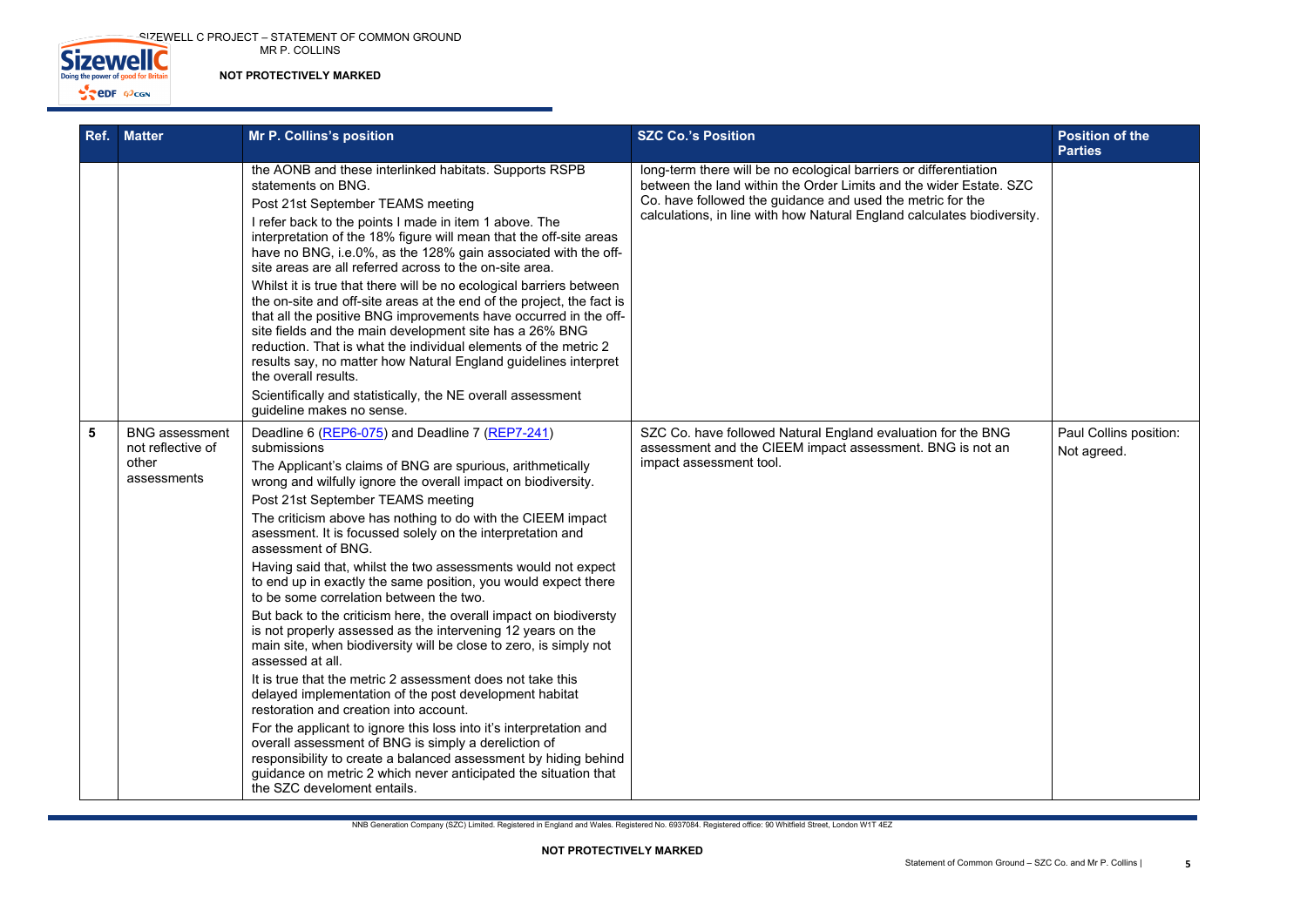SIZEWELL C PROJECT – STATEMENT OF COMMON GROUND MR P. COLLINS



**NOT PROTECTIVELY MARKED**

| Ref.           | <b>Matter</b>                                       | Mr P. Collins's position                                                                                                                                                                                                                                                                                                                                                                                                                                                                                                                                                                                                                                                                                                                                                                                                                                                                                                                                                                                                                                                                                                                                                                                                                                                                                                                                                                                     | <b>SZC Co.'s Position</b>                                                                                                                                                                                                                                                                                                                                                                                                          | <b>Position of the</b><br><b>Parties</b> |
|----------------|-----------------------------------------------------|--------------------------------------------------------------------------------------------------------------------------------------------------------------------------------------------------------------------------------------------------------------------------------------------------------------------------------------------------------------------------------------------------------------------------------------------------------------------------------------------------------------------------------------------------------------------------------------------------------------------------------------------------------------------------------------------------------------------------------------------------------------------------------------------------------------------------------------------------------------------------------------------------------------------------------------------------------------------------------------------------------------------------------------------------------------------------------------------------------------------------------------------------------------------------------------------------------------------------------------------------------------------------------------------------------------------------------------------------------------------------------------------------------------|------------------------------------------------------------------------------------------------------------------------------------------------------------------------------------------------------------------------------------------------------------------------------------------------------------------------------------------------------------------------------------------------------------------------------------|------------------------------------------|
| 6              | <b>Existing habitat</b><br>creation                 | Deadline 6 (REP6-075) and Deadline 7 (REP7-241)<br>submissions<br>It's also the case that much of the already created habitat is of<br>low quality, and evidence of appropriate management is not<br>there. Some of the things that are being done, particularly on<br>Aldhurst Farm, are not really being done to create the sort of<br>lowland heath habitat or acid grassland that they're wanting, it's<br>just turning into low quality, grassland and nothing else. And in<br>fact, recent topping of the entire area, because it was full of<br>ragwort won't have done anything good. In fact, it probably will<br>have destroyed some of the heather brashings and other plant<br>life that actually was being put on there.<br>The assumption being that the retained habitats will be vastly<br>improved in the future.<br>Post 21st September TEAMS meeting<br>Insufficient nutrient depletion strategies have been applied to a<br>number of the fields that have been taken out of arable<br>production and put into programmes to create acid grassland<br>and lowland heath habitat. Whilst these may be sucessful in the<br>longer term, the impact of not following good practise in these<br>efforts will be missing the target dates for habitat quality,<br>refelected in the BNG asessments and thus further challenge<br>what is already a questionable assessment and claim for BNG. | Habitats which are already established have existing management<br>plans and will be further managed to increase quality and<br>disctinctiveness e.g. heather establishment which creates more<br>heathland habitat.<br>Much of the habitats created already are in the transitional period,<br>where they're being turned from an arable field into a semi natural<br>habitat. The process to reach target conditions is ongoing. | Paul Collins position:<br>Not agreed.    |
| $\overline{7}$ | <b>CWS Vegetated</b><br>Shingle and Dune<br>Habitat | Deadline 7 (REP7-241) submissions<br>When you start looking at the profile of the soft coastal defence,<br>which starts at 6.4 metres high and then then grades down to<br>the mean high water springs tidemark, it's going to be a very<br>different environment than that which is currently in place.<br>Currently, this is where a lot of this vegetated shingle habitat is.<br>If you also then start to look at the applicant's biodiversity net<br>gain for the two areas of shingle habitat and also the dune<br>habitat. There's a 94% loss in their biodiversity measurement<br>between what is exists now and what will be there 20 years<br>after the new habitat is put in place.<br>Post 21st September TEAMS meeting<br>This item was raised at the same time as the biodiversity loss<br>for the MDS on-site area. Comments made in sections 1 and 4<br>above apply equally here.                                                                                                                                                                                                                                                                                                                                                                                                                                                                                                            |                                                                                                                                                                                                                                                                                                                                                                                                                                    | Paul Collins position:<br>Not agreed.    |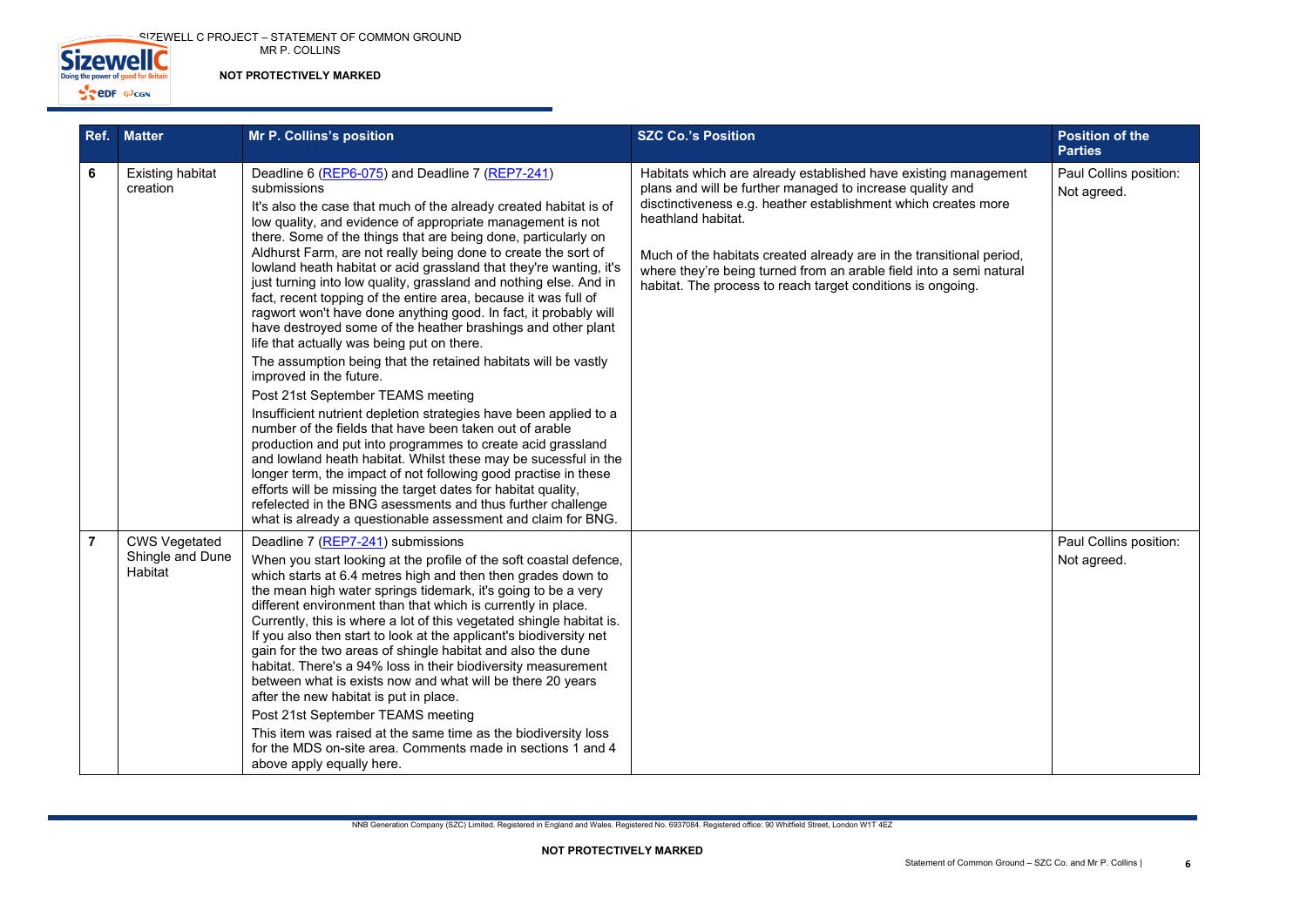SIZEWELL C PROJECT – STATEMENT OF COMMON GROUND MR P. COLLINS



**NOT PROTECTIVELY MARKED**

| Ref. | <b>Matter</b>                           | Mr P. Collins's position                                                                                                                                                                                                                                                                                                                                                                                                                                                                                                                                                                                                                                                                                                                                                                                                                                                       | <b>SZC Co.'s Position</b> | <b>Position of the</b><br><b>Parties</b>                      |
|------|-----------------------------------------|--------------------------------------------------------------------------------------------------------------------------------------------------------------------------------------------------------------------------------------------------------------------------------------------------------------------------------------------------------------------------------------------------------------------------------------------------------------------------------------------------------------------------------------------------------------------------------------------------------------------------------------------------------------------------------------------------------------------------------------------------------------------------------------------------------------------------------------------------------------------------------|---------------------------|---------------------------------------------------------------|
| 8    | Metric 2 and<br>Metric 3<br>assessments | Post 21st September TEAMS meeting<br>It was stressed on two occasions that a BNG Metric 2<br>assessment is not required for National Strategic Infrastructure<br>Projects. I pointed out that having submitted such and<br>assessment, it is only right that we assess the validity and<br>veracity of the assessment, especially as it is being used in<br>communications material regarding the development.<br>I think it is also thae case that where a developer develops on<br>designated habitat, that no Biodiversity Net Gain can be<br>claimed as the deisgnated habitat cannot be assessed under<br>Metric 2. The fact that over 10 hectares of SSSI habitat will be<br>lost in the development, would also indicate that these claims,<br>whilst being helpful in terms of assessing the project, are in fact<br>outside of the guidance for BNG asessment claims. |                           | <b>Paul Collins Pos</b><br>TBD once SZC's<br>position is know |
|      |                                         | Discussions during the meeting confirmed that Arcadis have<br>looked at metric 3 asessment although it was stated on behalf<br>of the applicant that they would not be using metric 3 and that<br>originally RSPB/SWT had been of the same opinion. However it<br>was also noted that RSPB/SWT's position seemed to have<br>changed at Deadline 7.<br>Metric 3 can deal with the delayed implementation of habitat<br>restoration and creation, so would it not make more sense to<br>show the impact of the delaythrough Metric 3 which has grown<br>out of the Metric 2 assessment?                                                                                                                                                                                                                                                                                          |                           |                                                               |

| <b>Position of the</b><br><b>Parties</b>                       |
|----------------------------------------------------------------|
| Paul Collins Position:<br>TBD once SZC's<br>position is known. |
|                                                                |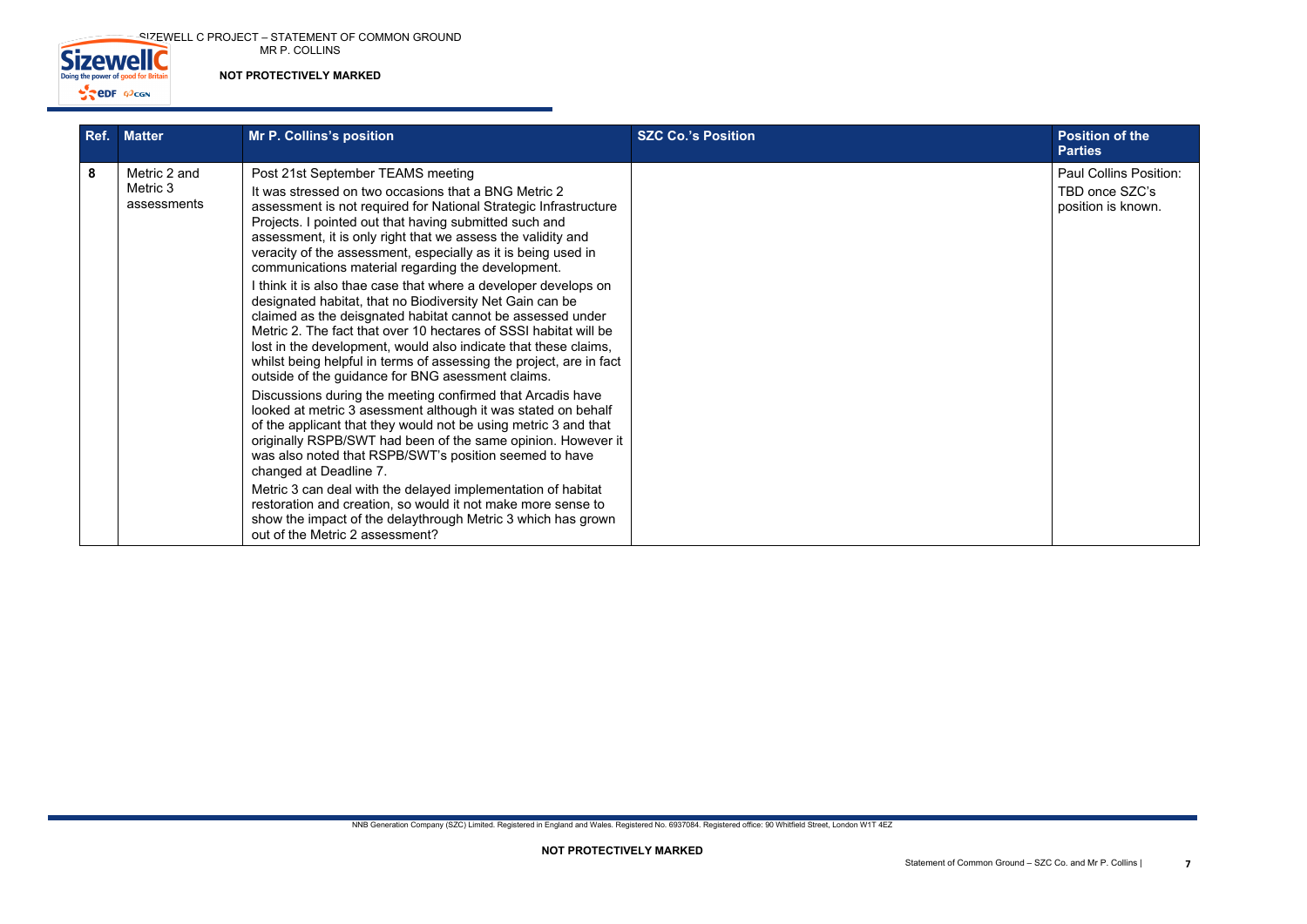

# **NOT PROTECTIVELY MARKED**

# <span id="page-15-0"></span>APPENDIX A: ENGAGEMENT ON THE SOCG

A.1.1. The preparation of this SoCG has been informed by a programme of discussions between the parties, as are summarised in **Table A.1**.

# **Table A.1: SOCG meetings held between the parties**

| <b>Date</b>                 | Details of the Meeting                                                                                               |
|-----------------------------|----------------------------------------------------------------------------------------------------------------------|
| Tuesday 21st September 2021 | Teams meeting held to discuss the<br><b>Biodiversity Net Gain Assessment</b><br>submitted to examination [REP1-004]. |

NNB Generation Company (SZC) Limited. Registered in England and Wales. Registered No. 6937084. Registered office: 90 Whitfield Street, London W1T 4EZ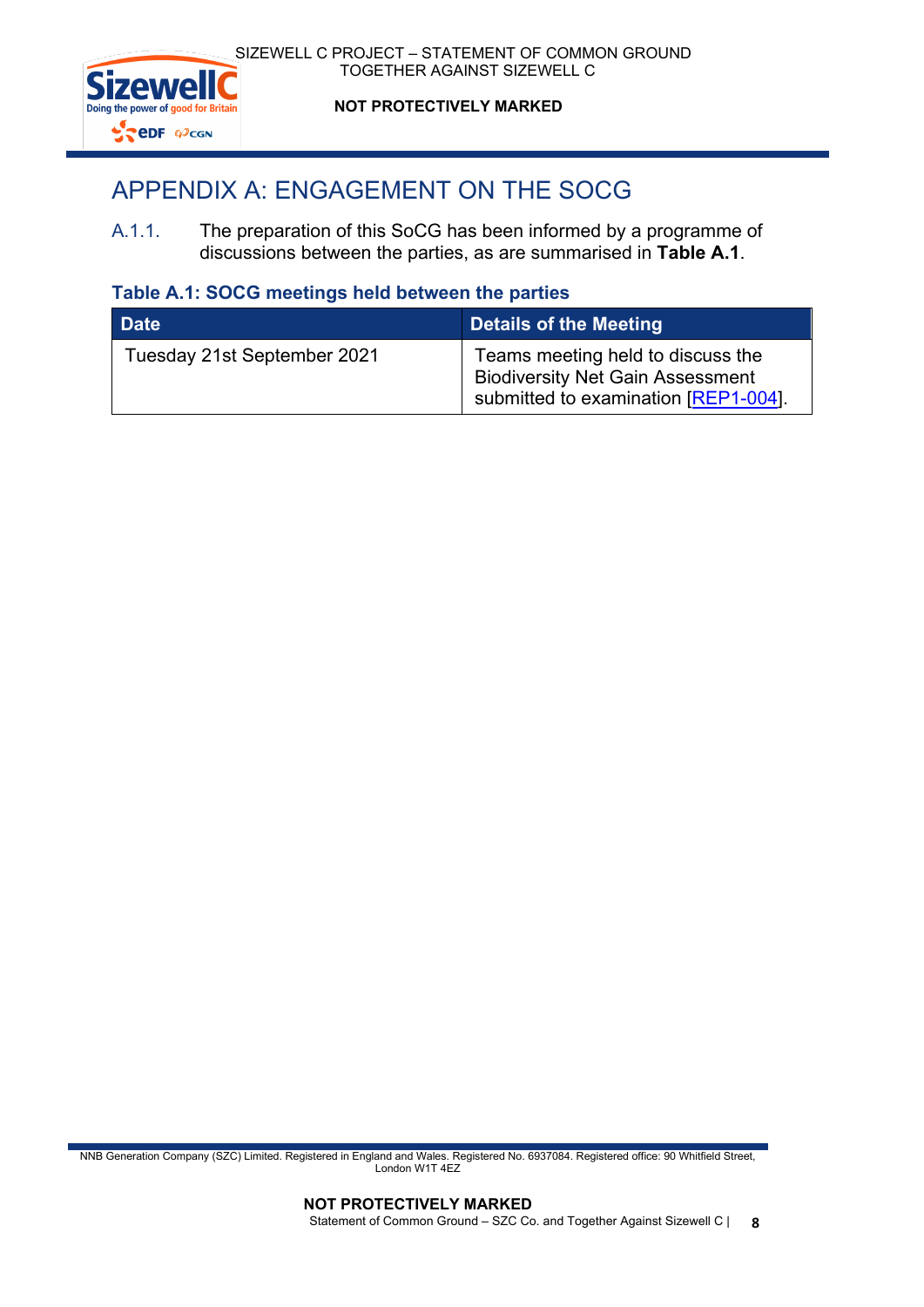

**NOT PROTECTIVELY MARKED**

# <span id="page-16-0"></span>APPENDIX B: ENGAGEMENT TO DATE ON BNG

Response to RSBP on BNG [\[REP5-120\]](https://infrastructure.planninginspectorate.gov.uk/wp-content/ipc/uploads/projects/EN010012/EN010012-006219-submissions%20received%20by%20D3%20and%20D4%201.pdf#page=1288): located on e-page 1288

NNB Generation Company (SZC) Limited. Registered in England and Wales. Registered No. 6937084. Registered office: 90 Whitfield Street, London W1T 4EZ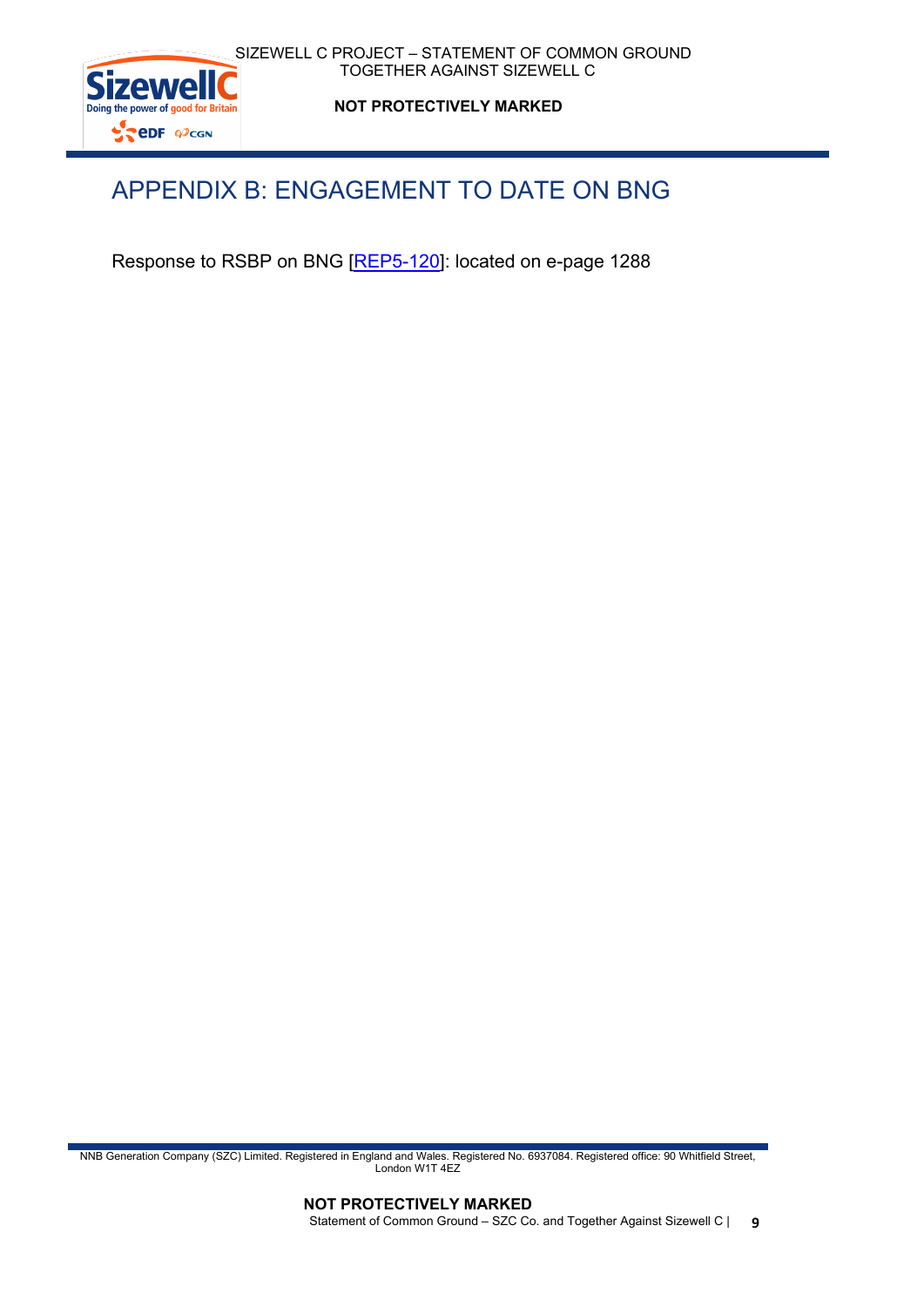# Audio file

New Recording 3.m4a

# **Transcript**

The initial part of the transcript as people joined the meeting has been removed but is available if required.

00:05:01 AL (AECOM) for the Applicant

The meeting is obviously on biodiversity net gain or do introductions very soon. Just gonna say a little bit about ground rules. Really we are gonna come, not focused, but entirely covered by the person that games today. We don't want to drift onto into other areas.

00:05:17 AL (AECOM) for the Applicant

That's not the purpose of the meeting. The purpose of the meeting is because we're directed by the examining authority to hold this meeting to try and come up with a statement. The common ground not might be more of a statement on common ground.

00:05:30 AL (AECOM) for the Applicant

Let's see if we can agree on some things and present that to the examining authority. And obviously that's the that's the ambition for today.

00:05:38 AL (AECOM) for the Applicant

To see what we can agree and document those things we don't agree and put that note in front of an examination.

00:05:47 AL (AECOM) for the Applicant

Introductions, obviously. Alan Lewis technically for ecology on Sizewell C uh, my work for ACON, but I'm embedded within the Sizewell C team and from our side Martina would you like to take everybody through the Arcadia team?

00:06:05 MG (Arcadis) for the Applicant

Sure, I'm they've been for the last couple of years the project. Director of the Ecology services on site well and on the BNG and. Liam you want to introduce yourself.

00:06:19 LP (Arcadis) for the Applicant

Stan had come, uh, you know, a lot of involvement in the PNG and through my work with sides well and had a lot of experience.

00:06:30 LP (Arcadis) for the Applicant

With other products as well.

00:06:34 E (Arcadis) for the Applicant

Hi, I'm Emily. I'm a graduate. Psychologists are killers and I've been doing a lot of work on files well this year and I'm going.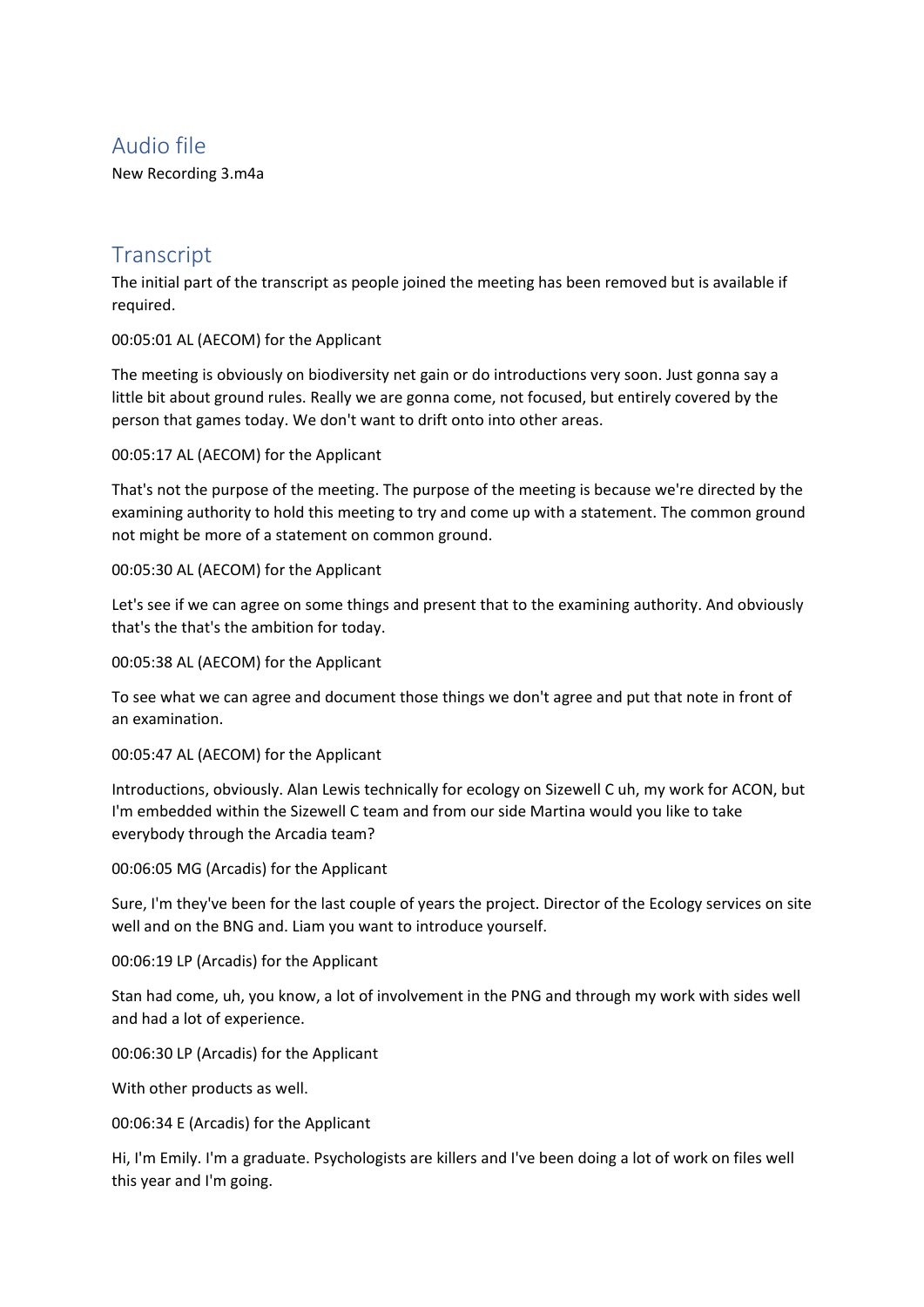00:06:41 E (Arcadis) for the Applicant

To be taking.

00:06:42 E (Arcadis) for the Applicant

The Minutes for today.

00:06:44 MG (Arcadis) for the Applicant

And there is a transcription as well. We should point out, and, uh, so that will be helpful. I guess Emily.

00:06:52 LP (Arcadis) for the Applicant

See how well it works.

00:06:54 Paul Collins

Well, if it's if it's if it's anything like the one that they use on the on on the hearings, it could be hilarious at times. That's all I'll say.

00:07:04 Paul Collins

Well, it's OK, but.

00:07:09 Paul Collins

At least at least you get something you can go back and look at and then then go and listen to what was actually said.

00:07:16 AL (AECOM) for the Applicant

Exactly exactly, but it.

00:07:17 AL (AECOM) for the Applicant

Gives you the gist of what was said. Also wanted both go through from from your side.

00:07:22 Paul Collins

Yeah, OK, so Paul Collins. I'm well, I'm I'm the chair of stop signs we'll see, but I'm a counsellor for Fenton Eastbridge Parish council and their lead.

00:07:32 Paul Collins

Uh, person on on the Sizewell and energy projects in general, so we have a few others that we have to.

# 00:07:39 Paul Collins

Deal with and also. I'm a Co secretary for Minsmere level Stakeholder group, which looks after the coastal areas and hinterland in the bins near Valley, along with people like minzer like the RSPB and others so.

00:07:55 Paul Collins

And perhaps dominate you introduce yourself.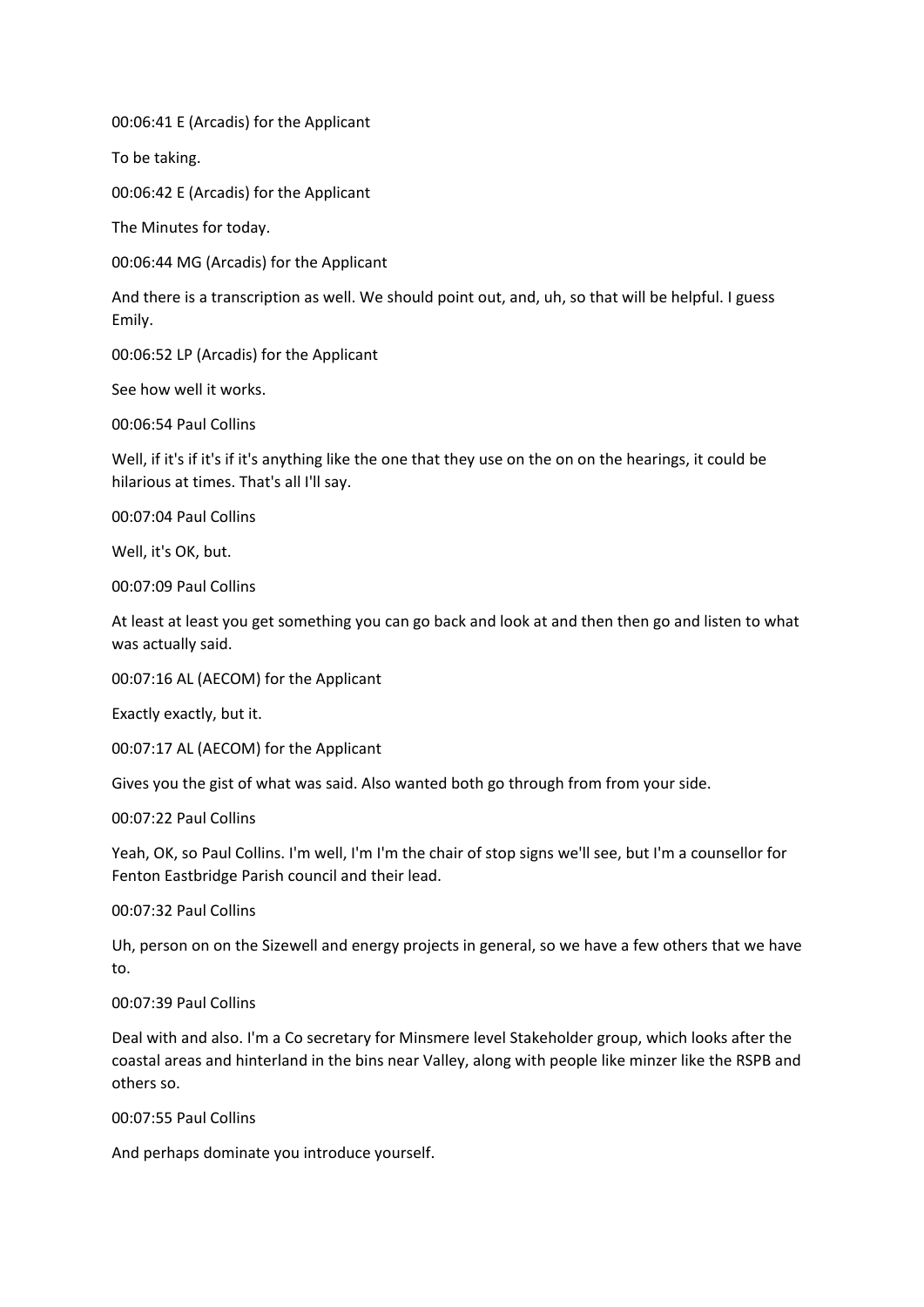#### 00:07:58 DW for Bioscan

Hi, yes DW, director of Bioscan, UK ecological consultants.

00:08:03 DW for Bioscan

Uhm, pulled into this by friends of the Earth Suffolk coastal primarily to look at the biodiversity net gain matter because I have long experience of the system and its application. If there's.

00:08:18 DW for Bioscan

In the background noise, I apologise, my son tested positive for COVID yesterday were all stuck at home and it's obviously rattling through the school.

00:08:27 DW for Bioscan

So yeah, I will. I will use the mute button when I.

00:08:30 MG (Arcadis) for the Applicant

Need to well, I hope he's not too bad.

00:08:33 MG (Arcadis) for the Applicant

Not sure bro.

00:08:33 DW for Bioscan

He's got thank you for asking, but he's got absolutely no.

00:08:37 DW for Bioscan

Symptoms at all.

00:08:40 MG (Arcadis) for the Applicant

Have you have you confined him to his room though?

00:08:42 MG (Arcadis) for the Applicant

So you don't.

00:08:42 MG (Arcadis) for the Applicant

Get it or what? What are you doing?

00:08:43 DW for Bioscan

Well, we're just we're.

00:08:44 DW for Bioscan

Just keeping all the doors open, hence me being in the garden. And it's yeah it's a it's. It's a bit of a tricky when he's 10 years old.

00:08:52 DW for Bioscan

So trying to get that.

00:08:54 DW for Bioscan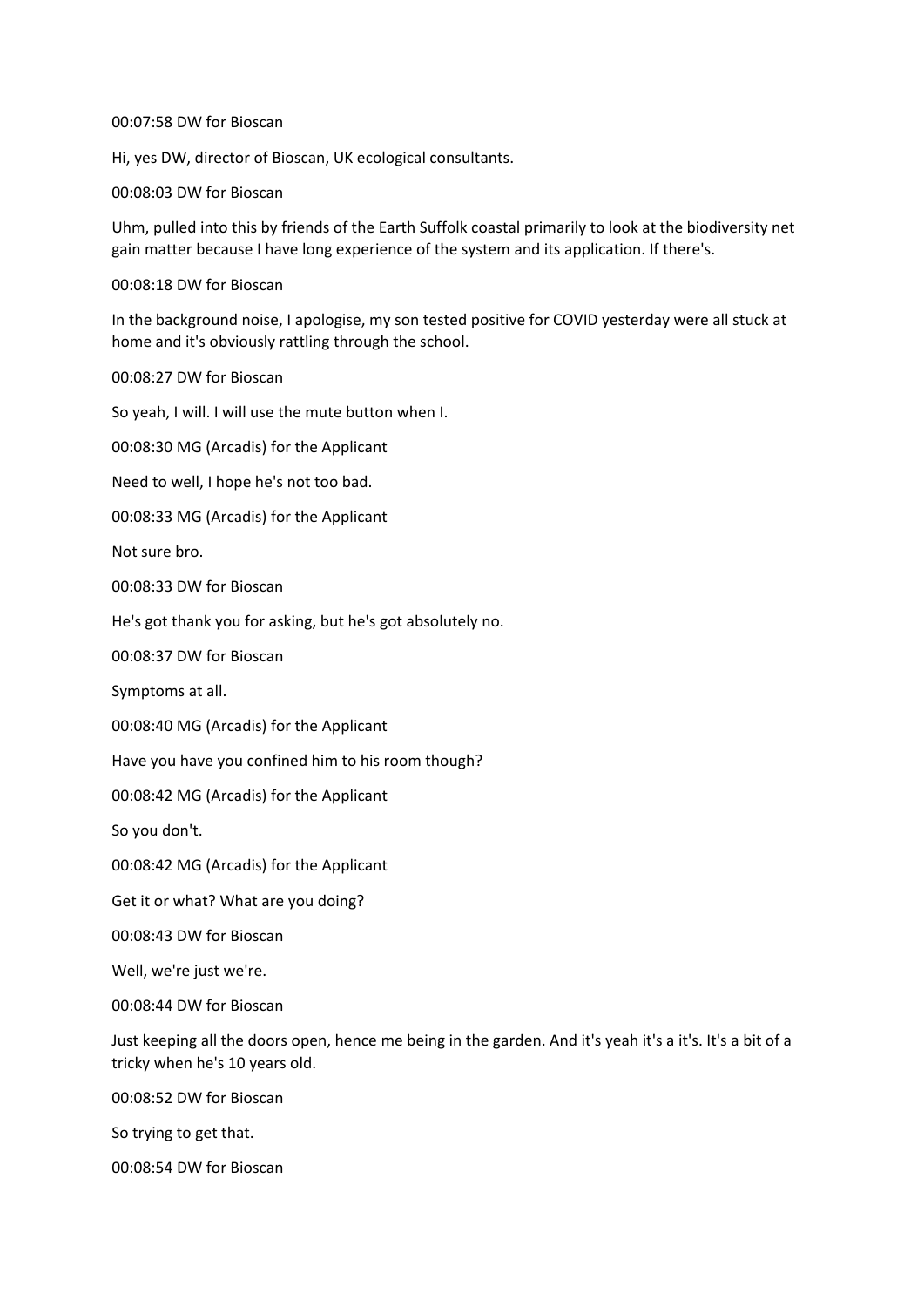Not really.

00:08:57 DW for Bioscan

Thank you very much.

00:09:01 TL

Hello I'm Tom Langton. I live locally in in Broomfield which is within the Six Mile danger or destruction zone? I'm not quite sure to call up UM ecologist and I lived here30 years so I know the area very well. It's my patch. I've been giving advice to Suffolk Coastal Friends of the Earth, but also independently making my own submissions. As you may be aware particularly concerned about the quality of outputs from and mitigation and I got heavily embroiled in the destruction of Coronation Woods. Some of you may be aware of that but generally I mean reptile and amphibian specialists back to India.

00:09:52 TL

Uh, or or?

00:09:54 TL

Whatever it was, uhm, back into foul early 2000s about natterjack toad and the potential for heath and restoration. Uh, so I've got a long legacy, in terms of taking interest in the site. Also, the pleasure of being banned from the land at EDF in relation to wanting to do invertebrates and amphibian reptile surveys. That's me.

00:10:27 AL (AECOM) for the Applicant

Thanks, Tom. What we've done. We obviously haven't got a a formal agenda, Paul, but what we did yesterday and Liam thank you for and thank you for your email yesterday which provided those links to all your reps and what Liam did yesterday was work his way through.

# 00:10:42 AL (AECOM) for the Applicant

The BNG matters raised in those reps and we were just gonna work through those Liam. I think that's probably the best way and obviously that will stimulate discussion as we move through. So, do you wanna start off with the first issue, Liam, you picked up.

00:10:55 LP (Arcadis) for the Applicant

I wonder if someone else wouldn't mind sharing this screen so I can have this open and I can have my notes open, that sort of thing, but I'm trying to share everything at once that location.

00:11:04 AL (AECOM) for the Applicant

Yeah, what's wrong?

00:11:05 AL (AECOM) for the Applicant

Far have you gotten one of your team so many agenda or something?

00:11:09 LP (Arcadis) for the Applicant

People don't get ever.

00:11:11 E (Arcadis) for the Applicant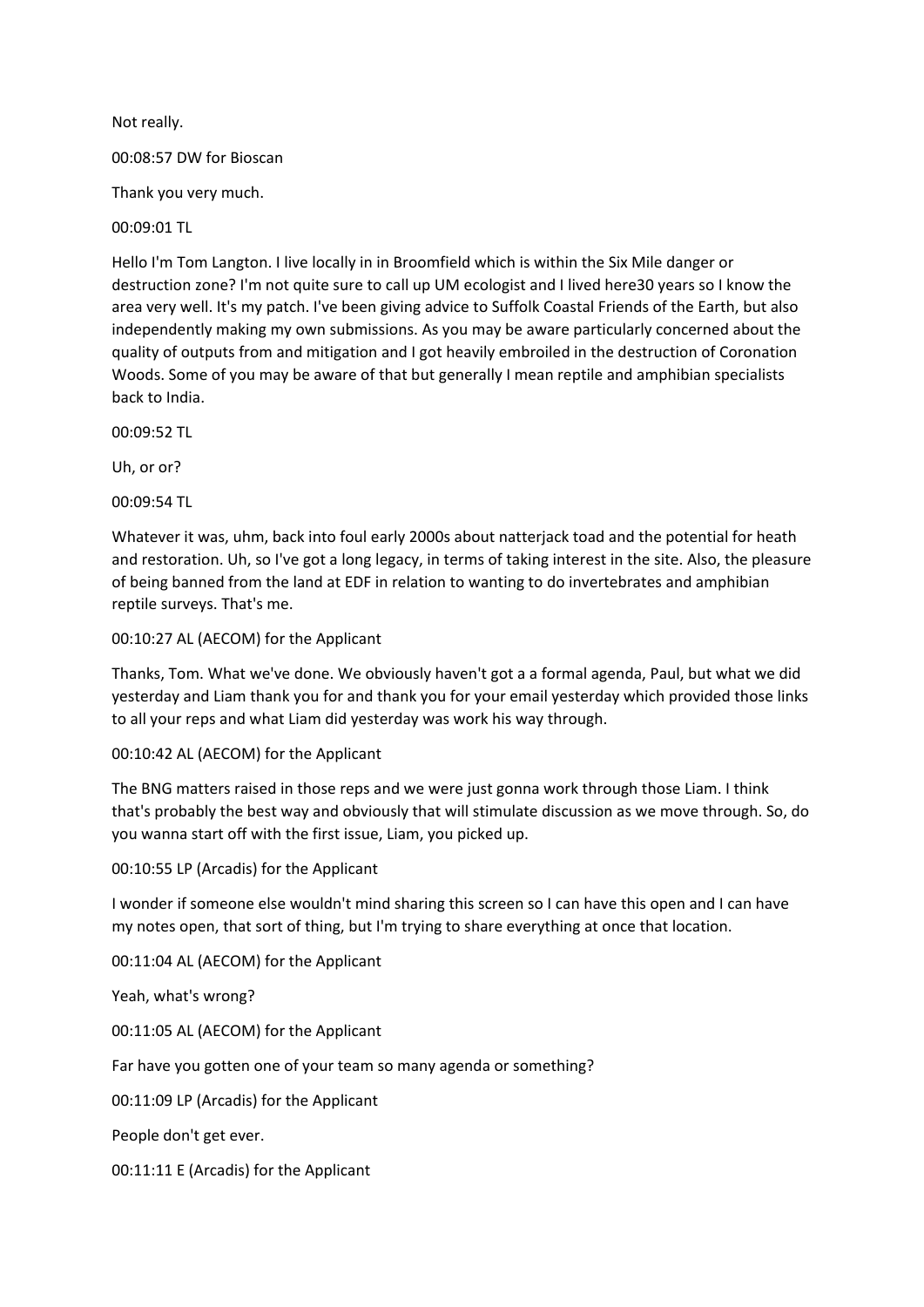Yes, I do one second. 00:11:13 AL (AECOM) for the Applicant Only shows her screen, then that'll at least have to be something to talk to. 00:11:17 E (Arcadis) for the Applicant Alright, can you see that so this pairing? 00:11:21 Paul Collins Bigger would be good. 00:11:24 Hey man. 00:11:43 E (Arcadis) for the Applicant Everyone see the the this legenda live in Scotland. 00:11:49 MG (Arcadis) for the Applicant Yes, thanks Emily. 00:11:50 Is there anything? 00:11:51 TL Yeah, you can just enlarge it just fine. 00:11:57 MG (Arcadis) for the Applicant A tip for anyone going forward on the meeting if they want to zoom in in something you can. 00:12:01 MG (Arcadis) for the Applicant Actually do that. 00:12:02 MG (Arcadis) for the Applicant You've got control. 00:12:02 MG (Arcadis) for the Applicant Over zoom on your mouse if you have a little wheel on your mouse that works, you can zoom in and out as well. Just if we are looking at any details or anything. 00:12:12 AL (AECOM) for the Applicant OK thanks. Well apologies Martin if I skipped. 00:12:14 AL (AECOM) for the Applicant Over the the the the. 00:12:16 AL (AECOM) for the Applicant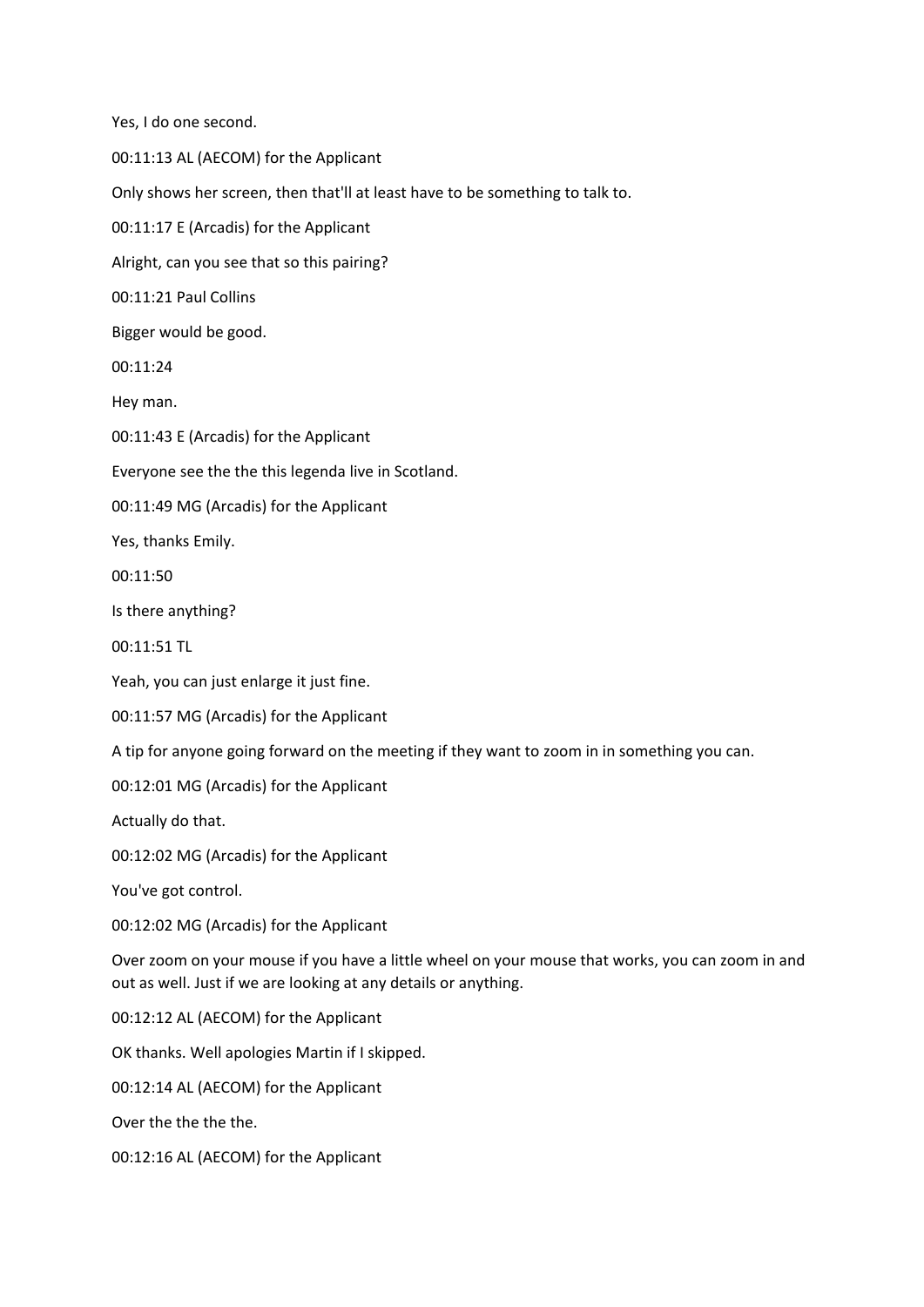The the the piece on the.

00:12:17 AL (AECOM) for the Applicant

Uhm, culture of caring is is that an Arcadis? UM introduction in terms of your default and meeting agenda or meeting structure?

00:12:25 Paul Collins

I can't seem to do anything with it.

00:12:28 MG (Arcadis) for the Applicant

I don't. I think it probably is.

00:12:30

I mean.

00:12:32 E (Arcadis) for the Applicant

Yeah I did.

00:12:33 E (Arcadis) for the Applicant

The reminder basically just a reminder of.

00:12:37 E (Arcadis) for the Applicant

You know the umbrella values and how we work together.

00:12:40 E (Arcadis) for the Applicant

So obviously like leadership.

00:12:42 E (Arcadis) for the Applicant

And stuff like that and then working together so we can get the best positive outcome. Uhm.

00:12:47 E (Arcadis) for the Applicant

That would basically just.

00:12:48 E (Arcadis) for the Applicant

A little little reminder.

00:12:49 E (Arcadis) for the Applicant

Just why I put that there.

00:12:50 MG (Arcadis) for the Applicant

That's a lovely thought. And and it's.

00:12:52 AL (AECOM) for the Applicant

A it's a lovely thought that and I think the examining authority are keen for us to work together to at least define where we.

00:13:00 AL (AECOM) for the Applicant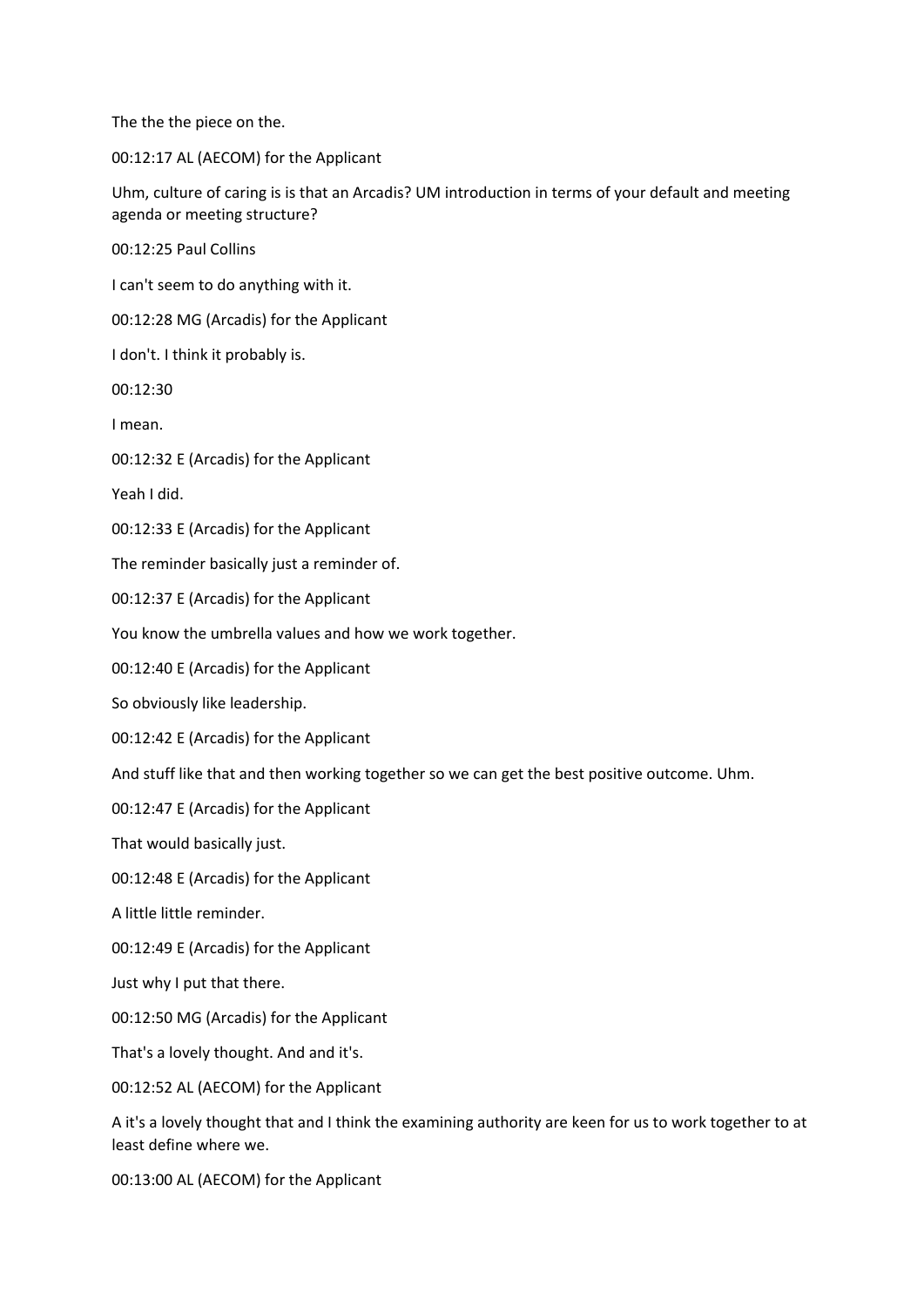Agree and define where we disagree and that will help the examining authority. So I think that's right, even though.

00:13:06 AL (AECOM) for the Applicant

I'm probably not a team as in as in the sense of the team, but in terms of working towards something the examining authority wants.

00:13:13 AL (AECOM) for the Applicant

I think that is a central point.

00:13:15 DW for Bioscan

We're effectively required to under the enquiries Procedure Regulations so.

00:13:19 AL (AECOM) for the Applicant

It's actually exactly right.

00:13:21 AL (AECOM) for the Applicant

We were duty bound.

00:13:22 AL (AECOM) for the Applicant

To to do that, or for the panel.

00:13:26 AL (AECOM) for the Applicant

So you know.

00:13:29 AL (AECOM) for the Applicant

Sorry all, I was gonna say so I I presume in in relation to the submissions there on the Ice Age 7 summary, you've got that open in front of you.

00:13:37 AL (AECOM) for the Applicant

And we can work through that, and then we'll come onto the the other later bullet points under the submissions, yeah?

00:13:43 LP (Arcadis) for the Applicant

Yes, I've just put a link in the in the chapters meeting so family you would mind opening that first one up and work through that one. Then just take them one at a time.

00:14:05 DW for Bioscan

Can I just ask you a question about the agenda just before it disappears off the screen?

00:14:11

Yeah, cool.

00:14:14 DW for Bioscan

Yes, is there scope within this meeting presumably makes sense from the examining authorities perspective. Is there scope within this meeting to discuss the issues that I raised?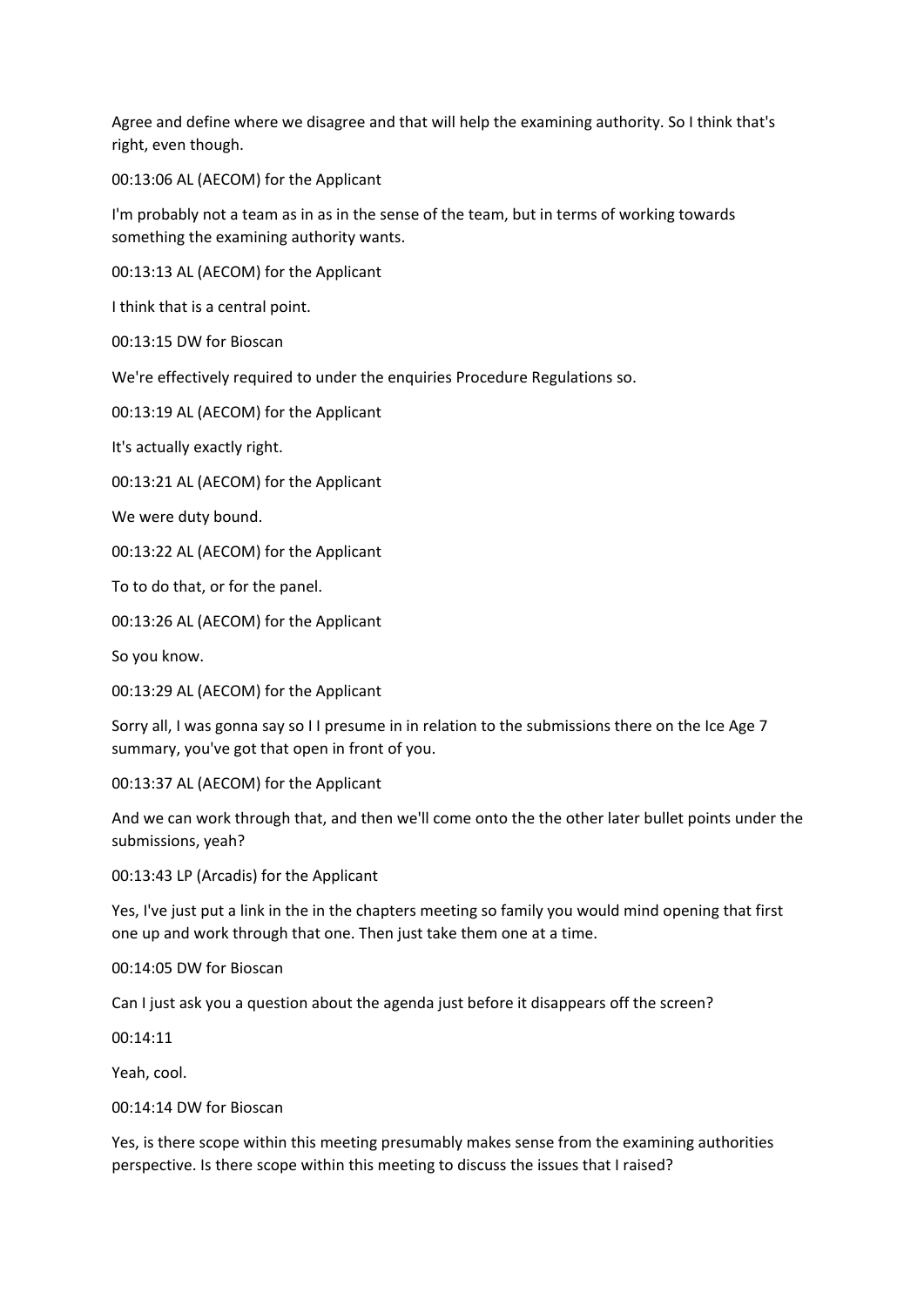#### 00:14:24 DW for Bioscan

Uh, in my various submissions as well as the issues that call is raised, I think there's there's a clear synergy between the two, but to the extent that anything I've raised is not already covered in full submissions, it probably be useful to take this opportunity to discuss some of those as well.

00:14:39

Yeah, I.

00:14:41 AL (AECOM) for the Applicant

I think that's.

00:14:41 AL (AECOM) for the Applicant

The That's that's fine. Well, in terms of explaining it in the narrative to examine authority.

00:14:48 AL (AECOM) for the Applicant

Water, think how?

00:14:49 AL (AECOM) for the Applicant

We present that.

00:14:49 AL (AECOM) for the Applicant

'cause also this is.

00:14:50 AL (AECOM) for the Applicant

A supposed to be second to common grounds between ourselves and and Mr. Collins.

00:14:54 AL (AECOM) for the Applicant

But you know, we can obviously clearly point out where there are you know additions to that or or, or indeed congruence between the two two points.

00:15:03 AL (AECOM) for the Applicant

I think I think that's fine, I don't.

00:15:05 AL (AECOM) for the Applicant

Have a problem with that particular.

00:15:07 Paul Collins

Good thank you OK.

00:15:12 LP (Arcadis) for the Applicant

So I suppose talking through these, if it's great and a pointed at a time. So the first point. I'm not going to read everything out for everyone, obviously.

00:15:22 DW for Bioscan

Sorry it's been there.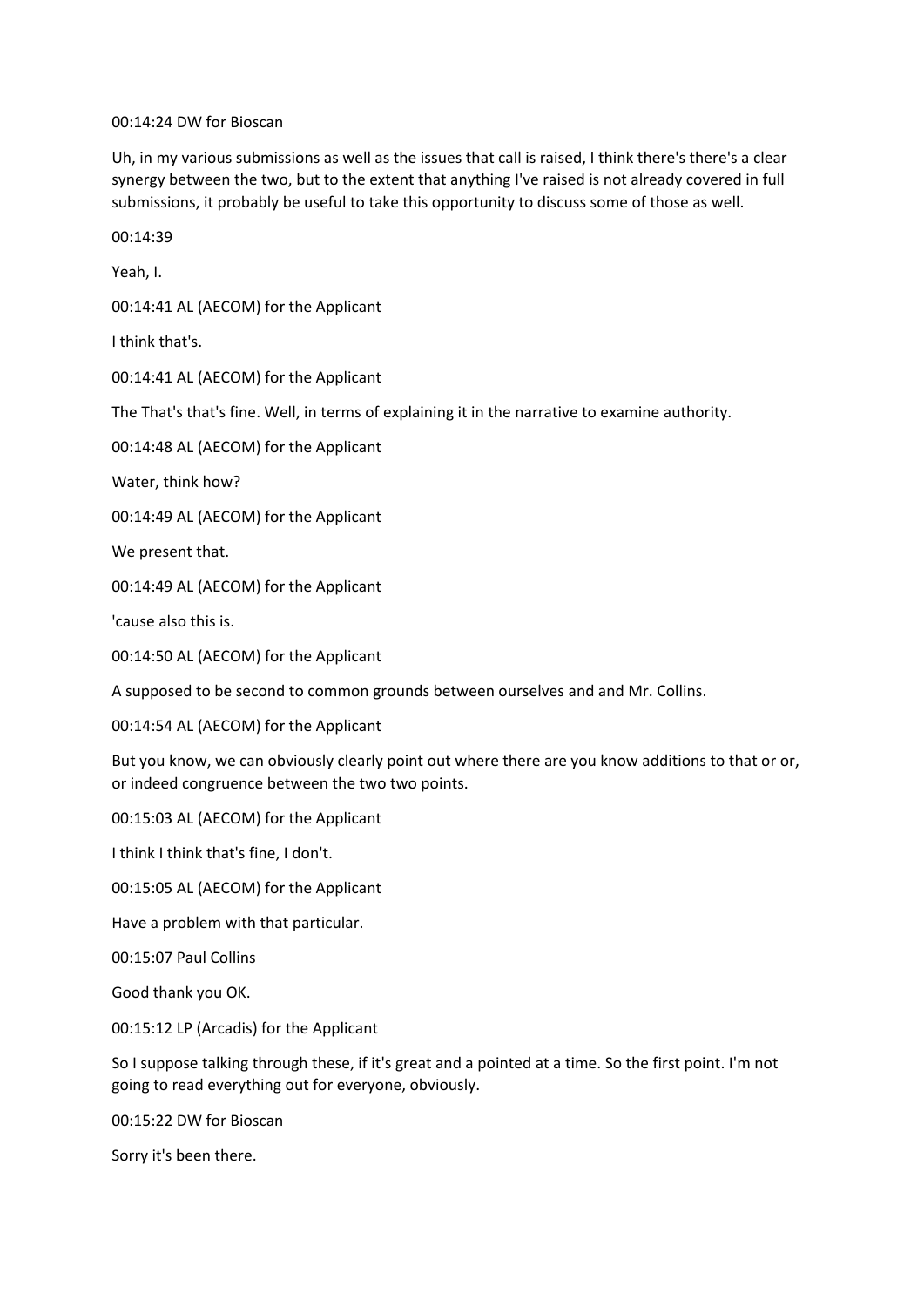00:15:23 LP (Arcadis) for the Applicant

On the screen.

00:15:25 LP (Arcadis) for the Applicant

And yeah, so where we've got points around, you know, uhm.

00:15:30 LP (Arcadis) for the Applicant

You know designated sites and that sort of.

00:15:32 LP (Arcadis) for the Applicant

Thing this point comes up a few times that you know those have been assessed appropriately in the designated section.

00:15:40 LP (Arcadis) for the Applicant

So, think about the county wildlife sites and you know and any potential impacts there, etc. You know, we've been clear about the approach we've taken within the metric around those and is a starting point at a high level.

00:15:54 LP (Arcadis) for the Applicant

You know?

00:15:55 LP (Arcadis) for the Applicant

Where we followed the guidance for the metric, we've done so, but where the dedicated impact assessments have taken place. That is, Tom is taking place in the dedicated section of the S et cetera, so it's that delineates nothing that's important to note as starting point in that first Section a.

#### 00:16:19 LP (Arcadis) for the Applicant

The next bullet point around. I want to talk about in terms of overall compliance. Uhm, not possible to reference locations, et cetera. So, anything here referencing back to the calculations carried out by Bioscan, and further, what we've done within the report itself, so, you know the text in the reports outlines how areas have been assessed, how approaches being taken to strategic significance, that sort of thing. The baseline, the post certain scenarios presented in the figures, and then take them back to the Bioscan report that you know came out with a very similar result. You know it. An exercise has been undertaken to, you know, carry out a validation or checking exercise, or what you want to call it, and you know very similar outcome has been had so I think you know there is evidence there that it is possible to look at what we've done and make sense of this, as it were at the very least.

#### 00:17:28 DW for Bioscan

I have to take issue with that Liam. What I presented in my last latest submission was the best attempt at trying to replicate what you've done. The fact that it came out with a relatively similar end result is not in any degree of validation, it isn't.

#### 00:17:45 DW for Bioscan

It is effectively in the absence of you guys providing the calculations in a transparent manner. It is the best we've been able to do from your submitted material. If we got it quite close, that's possibly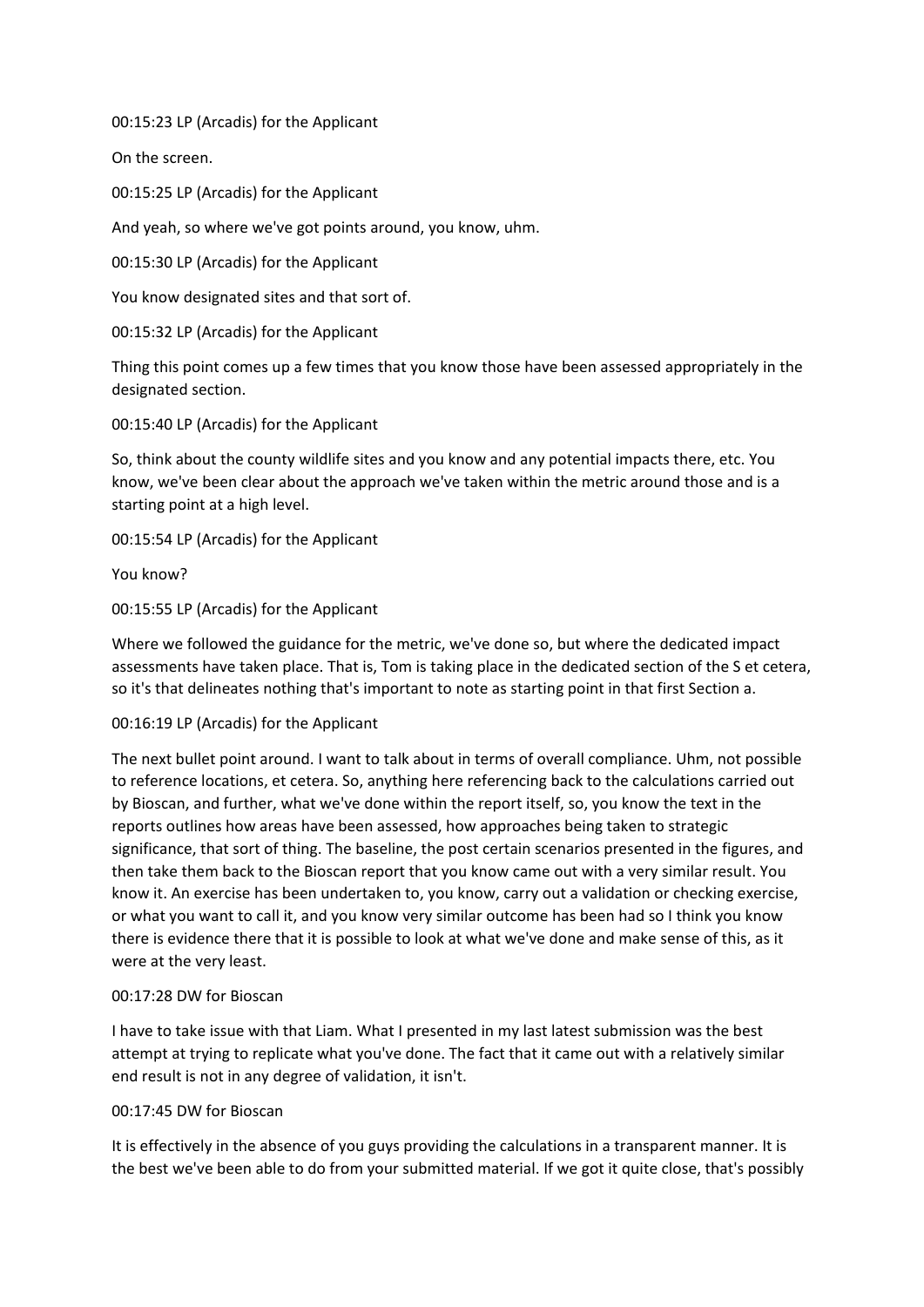a point that can be made, but it's not, it's in no way a validation exercise. It is a substitution for actually being able to work off your figures because we are not able to do that because there is continued to be this refusal to release those figures. I think that just needs to be on the record if this is going to be something that's going to be handed up to the examining authority.

# 00:18:22 Paul Collins

Yes, and I think I think it is clear as well, that you know we cannot relate the table to the maps. There is no way of relating these two together despite maps being published in the submissions by the applicant EDF. There's no way of actually relating the two.

# 00:18:47 DW for Bioscan

We just why don't we just cut to the chase here. Why don't you provide those calculations and then we can all work off the same spreadsheet.

00:18:54 AL (AECOM) for the Applicant

We're happy to do that, but we I think in coming up with the figure that you managed to do. In coming up to 17%, it proves that it was what everything that we've been saying today. It is feasible. You've got the baseline position defined, you've got the future end state and it's just a matter of resource, you know to digitise polygons, to come up with an assessment total. You've achieved 17% on the MDS.

00:19:27 DW for Bioscan

OK.

00:19:28 AL (AECOM) for the Applicant

So you just proved our point effectively Dominic

00:19:32 DW for Bioscan

No. (A) We've not been able to exactly replicate the figure.

00:19:39 AL (AECOM) for the Applicant

The pretty similar in.

00:19:41 DW for Bioscan

(B) We've had to undertake a significant manpower resource. We've had to reply. We are a specialist ecological consultancy with a significant knowledge of biodiversity net gain. If we cannot exactly replicate your figure using your input parameters. What hope is there for any interested parties who doesn't have that level of expertise to actually understand what you've done?

And this is this is the crux of the matter. You're saying that you are now prepared to release these calculations. I first asked for them in July 2020.

# 00:20:17 DW for Bioscan

And now if you are now saying that you're prepared to release those calculations so that the examining authority can be clearly sighted on where the differences are between us rather than having to work off your version and another version that we had to try and cobble together in the absence of you providing the calculation. The problem there is that there is no transparency there.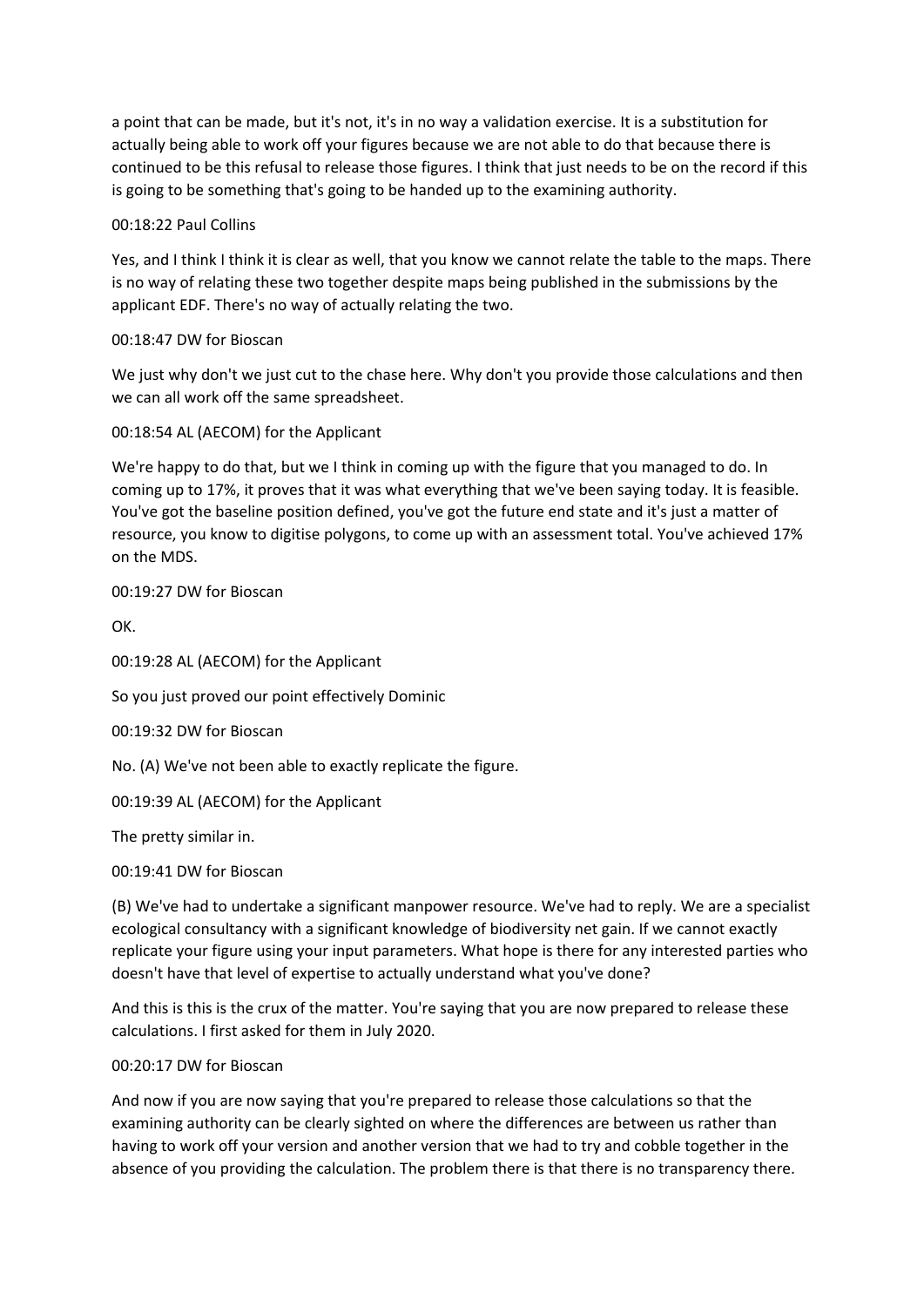You're going to end up working to multiple versions and everyone is going to get massively confused, not least the examining authority.

# 00:20:48 AL (AECOM) for the Applicant

If you share your version with us, we'll share our version with you. The difference is between 17% and did it 19% on MDS.

# 00:20:59 Paul Collins

No no.

# 00:20:59 DW for Bioscan

I think you are completely misconstruing the exercise that we have done. What we've done is a starting point using your input parameters, but you seem to think that because we've achieved the figure, that's quite close to yours, that is the right figure. What we've attempted to do is the first stage of the process of validation and independent verification is to actually try and reproduce your metric so that we can then start checking whether the input and output parameters are correct. So, you're talking about something that is the beginning of the process being the same as something that is at the end of the process. It is completely wrong.

# 00:21:36 Paul Collins

Can I just take can a minute? Can I just take this back to what is the whole point of the national Strategic Infrastructure Project evaluation and that is that the applicant is supposed to provide the information which actually underpins their application in all manner. This has not been done. You can't do it from a report taken from a report without showing exactly how you got there, and I don't really understand why when there are many other reports from other third parties which you have published in full in your application. You haven't done it for biodiversity net gain.

And the fact that you are the fact that you're about to come back to it now, which is OK, is very good, but it's very, very late in this process. So you're putting us into a position where we even have to look at your numbers and your calculations and figure out what it is and if there are any issues with that.

# 00:22:47 DW for Bioscan

I could just make it one thing absolutely abundantly clear, given that there is a recording of the transcript here, that the figure that we have achieved is the closest figure we've been able to achieve to where you guys got to. It does not account for any independent evaluation whether your inputs and your outputs are correct. What we have simply done is try to get to the starting position of that process. The easiest way to get to the starting position of an independent validation process is for you guys to give us your figures. You've refuse to do that, so we've attempted to reconstruct what you did to get to your figures.

You don't seem to understand the difference between us achieving an output by trying to recreate your metric that's quite close to your result and us challenging the inputs and output parameters. We've simply not. I mean, if you're going to go back to the examining authority and you're going to say that Bioscans reconstructed metric is in some way a validation of what we've done then that is completely wrong, and I want that on record right now.

That is the start of the process. All we've done by that exercise is demonstrated it is not actually possible, as you've claimed repeatedly, to actually independently reconstruct the metrics. Even a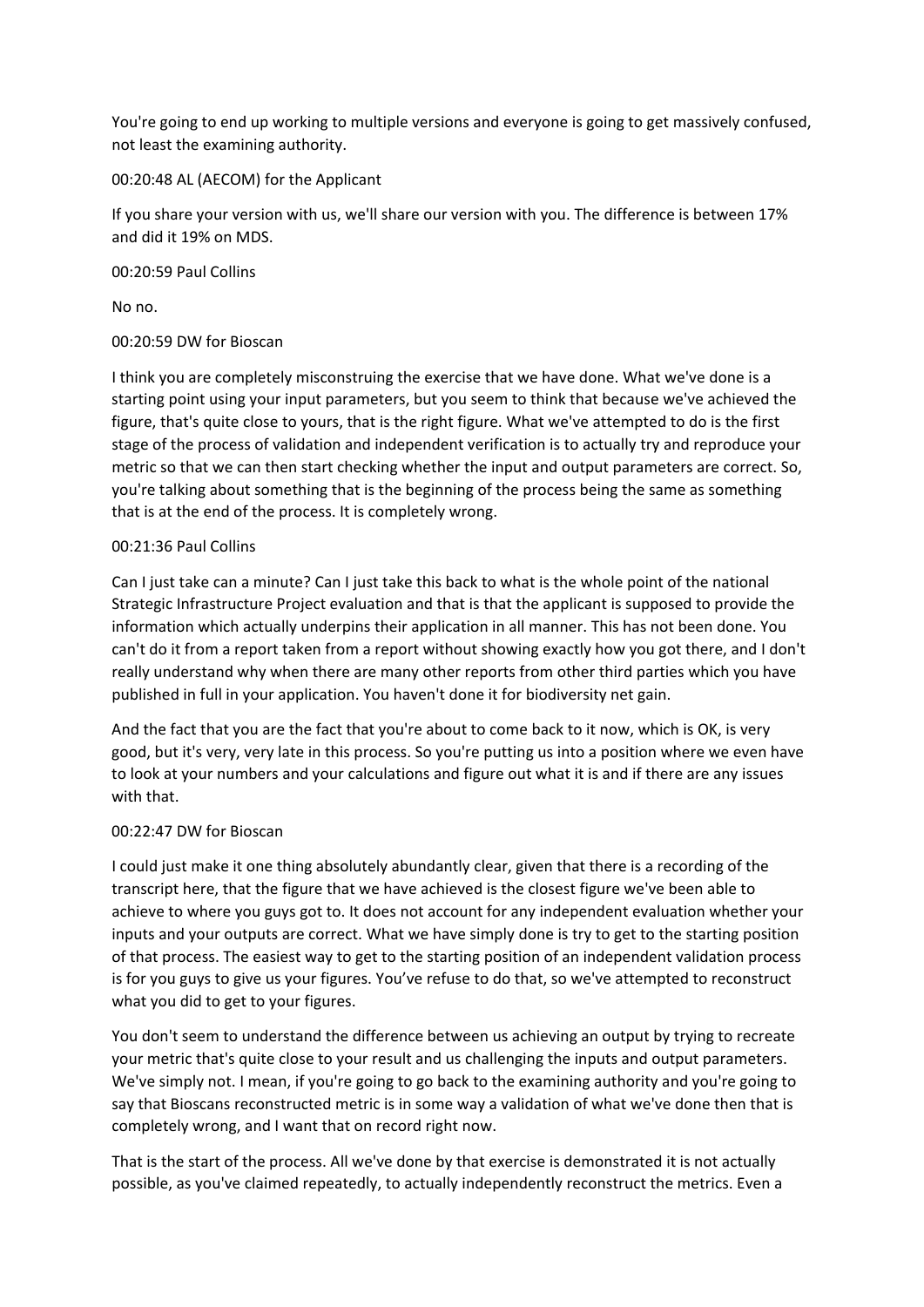well experienced environmental consultancy practise putting lots of people onto the job has not been able to exactly replicate your figure, and there are clear differences in that metric. So we can't even get to the starting position of an independent validation exercise without you guys providing your full calculation.

If you're now saying Alan that you're prepared to do that, then that is extremely welcome. You say that we haven't yet provided ours. I did actually provide the spreadsheet to the examining authority. I see that what they've actually put up on their document server is a PDF of it.

# 00:24:38 AL (AECOM) for the Applicant

I think you hit the nail on the head there Dominic. You cannot share models transparently through a PDF based examination library.

#### 00:24:47 DW for Bioscan

So, I'm not, but Alan I've not asked for that. Back in June 2020, I asked for the Excel spreadsheet, so that we could understand what was done. If you're if you're now saying that that kind of media and formatting issues in relation to the presentation of examination documents is an excuse not to provide your calculations.

00:25:06 AL (AECOM) for the Applicant

It's not excuse, it's a reality.

00:25:09 DW for Bioscan

We looked at the justification for not providing the calculations, then that they don't work very well in PDF, and that you're not prepared to provide Excel spreadsheets.

00:25:17 AL (AECOM) for the Applicant

No, it's the reason why there's lots of modelling that we've done in lots of areas whether it be coastal processing, whether it be fisheries modelling, you cannot interrogate it via the mechanism of the examination library. It is not feasible.

#### 00:25:34 DW for Bioscan

You can provide experts with those calculations in in order to allow people to come to an informed view as to whether those calculations are valid.

00:25:44 AL (AECOM) for the Applicant

We just agreed that we will share them with you.

00:25:47 DW for Bioscan

Well, that's progress.

00:25:49 Paul Collins

I'd like to see the report and also the original report and the spreadsheet is what we would really like to be able to see here.

00:25:58 Paul Collins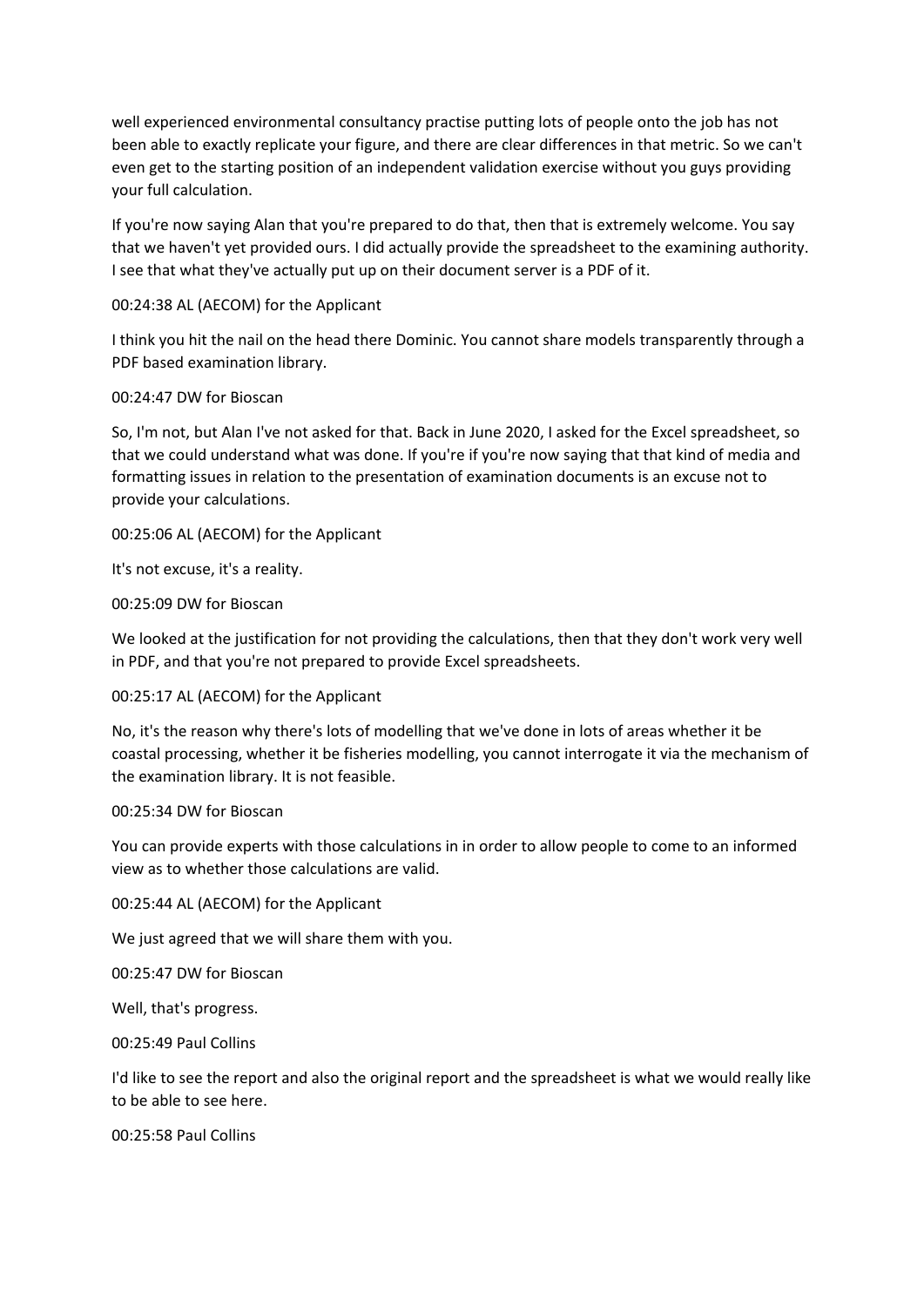I mean, there are all sorts of formats placed in the examination library. I'm not sure whether Excel spreadsheets are.

# 00:26:05 AL (AECOM) for the Applicant

Most of them don't work.

#### 00:26:07 Paul Collins

PowerPoint's seem to work fairly well and stuff like that so anyway.

#### 00:26:24 DW for Bioscan

I mean, we've got some progress there, so with what three or four weeks to go to the end of the examination, we are now finally going to get the calculations that were asked for in June. First, after in June 2020 that's progress. And just to be clear what we want to do with those calculations is once we've got your full calculation, we can then understand very, very late in the day, but going out and checking a field by field, if necessary, through individual inputs and check their veracity in terms of whether the condition assessments are accurate. Whether the habitat classifications are accurate.

We haven't been able to start that process because we simply haven't had that information and, as Paul has articulated very well, one of the problems that is that you've aggregated all of your inputs for certain habitat types, such as arable of certain condition and 30 something field units aggregated into one line on the spreadsheet, which means that you can't do a field by field assessments. So that is the process that we would like to go through. An independent validation and verification process and that is one of the reasons why, well it is the main reason why, we wanted to have sight of the calculations. You simply cannot do it on the basis of your biodiversity net gain report.

# 00:27:44 MG (Arcadis) for the Applicant

May I ask a question? This is a very open, just you know of interest question. As it's not a requirement, the Net Gain, and it is an enhancement that's voluntarily submitted by the client. I'm just wondering in the what the sort of end outcome is of the checking of the veracity and once you have done that, what is it that you would like to see? Is there some is there a target or a number that you would like to see demonstrated.

# 00:28:16 Paul Collins

I think we're not after a target or a number, we're after an open discussion. You've provided this information on behalf of the applicant, it's gone to the Planning Inspectorate who understand what the legal situation is, as far as whether you need to do this or not, but you provided it. So it has to be open, it has to be understandable and it has to represent exactly what the situation is.

We're not saying we need this to be 15% or 10% or 3% or minus 8%. We don't know.

What we want it to be is a bet is a true reflection, if you're going to give this sort of information, don't give us numbers which are not truly representative of what is actually going to happen. Not only at the beginning where we are now and at the end where we end up in 12 years time or so, because nobody knows exactly how long this is going to be. We need to see what the overall impact is and at the moment just claiming 19% or 18% or whatever it is. 19% net gain simply doesn't really reflect the situation that we're in here, and that's the other part of it which is in my other paper.

# 00:29:45 MG (Arcadis) for the Applicant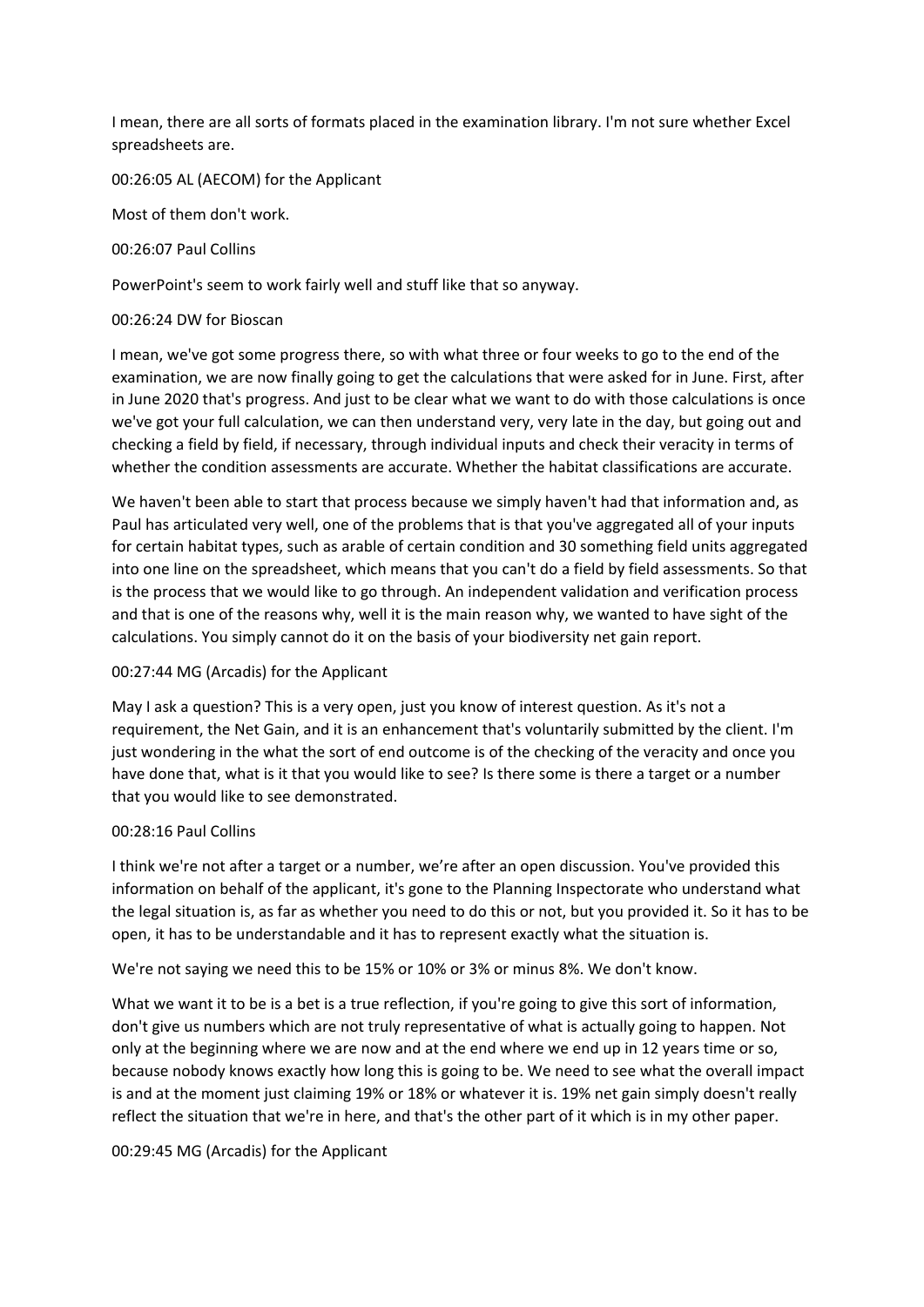You think it doesn't reflect. So you feel it's an overestimation. I'm just trying to get to that outcome.

# 00:29:50 Paul Collins

Yes.

# 00:29:52 DW for Bioscan

We might be able to independently verify whether that is a fair assumption to reach. The bottom line Martina is it is non mandatory, but obviously if your biodiversity net gain condition assessments and classifications are wrong then that is a matter that goes to the heart of whether your non BNG assessments are right or wrong and obviously that goes to the core of the EIA process and the core of the decision making process.

So the biodiversity net gain element is intertwined with the accuracy of the ecological assessment more generally. If we find major problems, you've elected to quantify certain habitats as a certain condition, and you've elected to say that in 12 years time, 15 years time they will be a different condition. We want to check the veracity of those claims.

We want to check whether the baseline assessment is correct in the first instance, but we also want to check whether they are realistic assumptions to make about where that habitat will be in 15, 20, 25 years.

Because we very much suspect, and this is all set out in my latest submission, and we very much suspect that there has been artificial suppression of the baseline value of some of these habitats and artificial inflation of where they're going to be in 20 to 25 years time.

00:31:16 MG (Arcadis) for the Applicant

Exactly, there certainly hasn't been. I have to say very strongly that there has been no artificial anything on our part.

00:31:25 DW for Bioscan

If we're provided with figures, we can go round and independent representation.

00:31:29 MG (Arcadis) for the Applicant

People would do, but we certainly haven't approached this with any bias at all, and you know that I just want to be clear about that.

# 00:31:38 DW for Bioscan

Well, there's part it's just bias and then there's also base error and training.

00:31:45 MG (Arcadis) for the Applicant

Yes, they are two different things and I'm assuming you guys have read the LEMP as well, which is obviously important to actually what we what we're doing. But I think we can move on from maybe that point now, but thank you, that that's helpful.

00:32:01 DW for Bioscan

Thank you.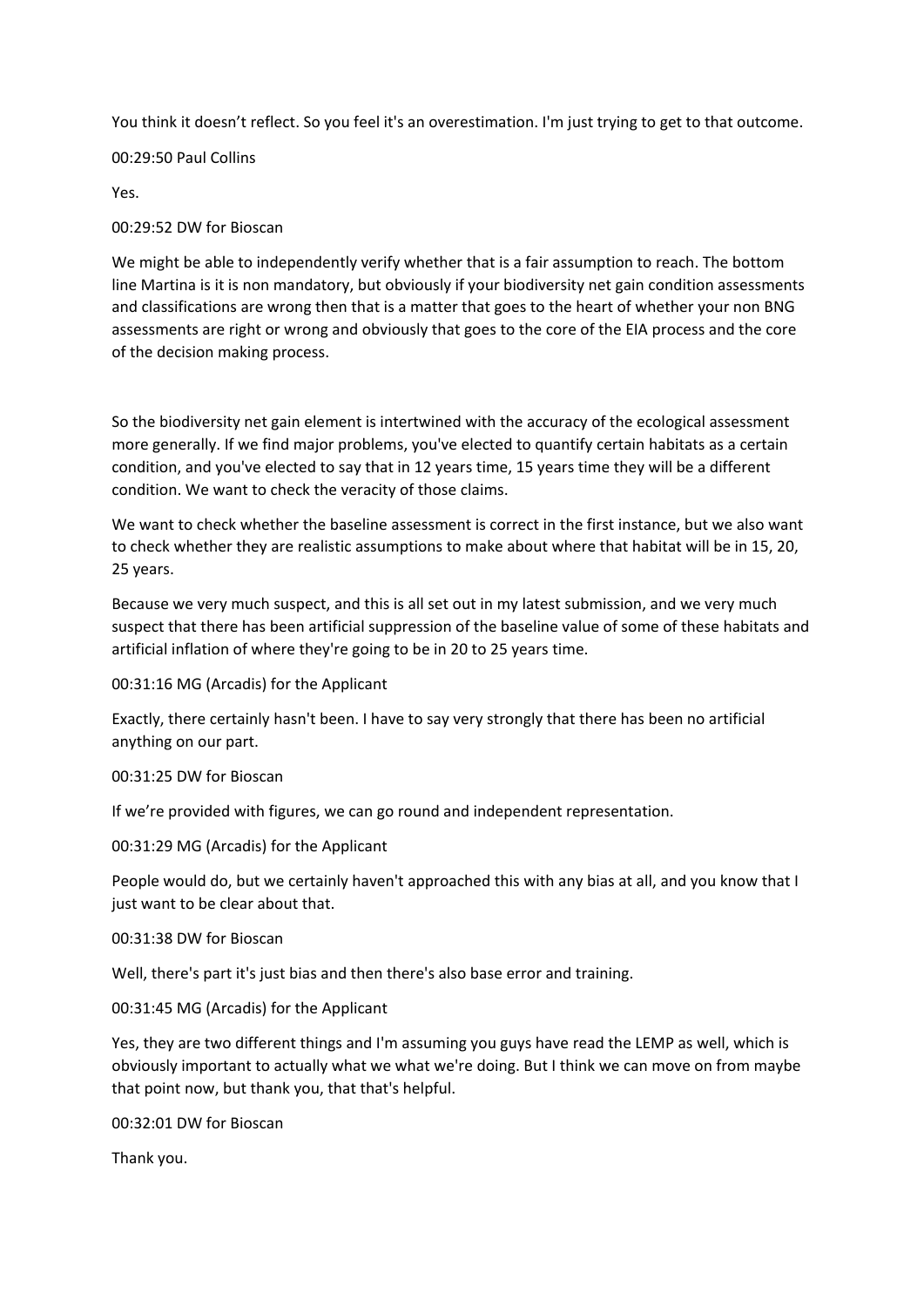00:32:06 LP (Arcadis) for the Applicant

Down through there, I think we've covered that point. Sorry, I'm just going down checking, we've covered bits that was going past.

# 00:32:24 Paul Collins

Just going back to that issue about the claim for the main site being 18.03% and the fact that you've taken your biodiversity net gain and only compared it to the main site as opposed to the main and the off-site. It was pointed it was pointed out by the RSPB and I also pointed it out in my not in this document in the previous document.

#### 00:32:51 LP (Arcadis) for the Applicant

I mean the approach that we followed with these calculations as per the PM 2.0 guidance. That's how the metric calculates it, and that's what we've done.

00:33:02 Paul Collins

Seems to be a difference of opinion there.

00:33:05 AL (AECOM) for the Applicant

So what was your point there Paul? I was trying to get to the bottom of what you meant there.

#### 00:33:08 Paul Collins

So the main site is split into on-site and off-site and the main site which is the main development site and some of the fields that surround it.

#### 00:33:18 AL (AECOM) for the Applicant

The order limits and the EDF Estate.

#### 00:33:21 Paul Collins

Yeah, so you've taken the overall biodiversity net gain from both of those, but only compared it to the main site. So you've not compared it to the total area of the site and the total biodiversity starting point.

00:33:37 AL (AECOM) for the Applicant

I don't understand the point, the whole thing. Liam can you clarify?

# 00:33:41 LP (Arcadis) for the Applicant

I mean so the point as I understand it that Paul is making that when you're working out the percentage change what your numerator and what's your denominator effectively? And my response was that you know the numbers that we have returned there as you know as calculated and presented by the metric and it will be a point for, I suppose, Natural England. You know, you know. Consultation responds where appropriate that you feel that, doesn't you know, that you disagree with that approach.

# 00:34:12 Paul Collins

It's not only me that doesn't agree with it. It's the RSPB and others. They actually say it should be over the whole site. You can't take the best of, you can't take what the off site is giving you and then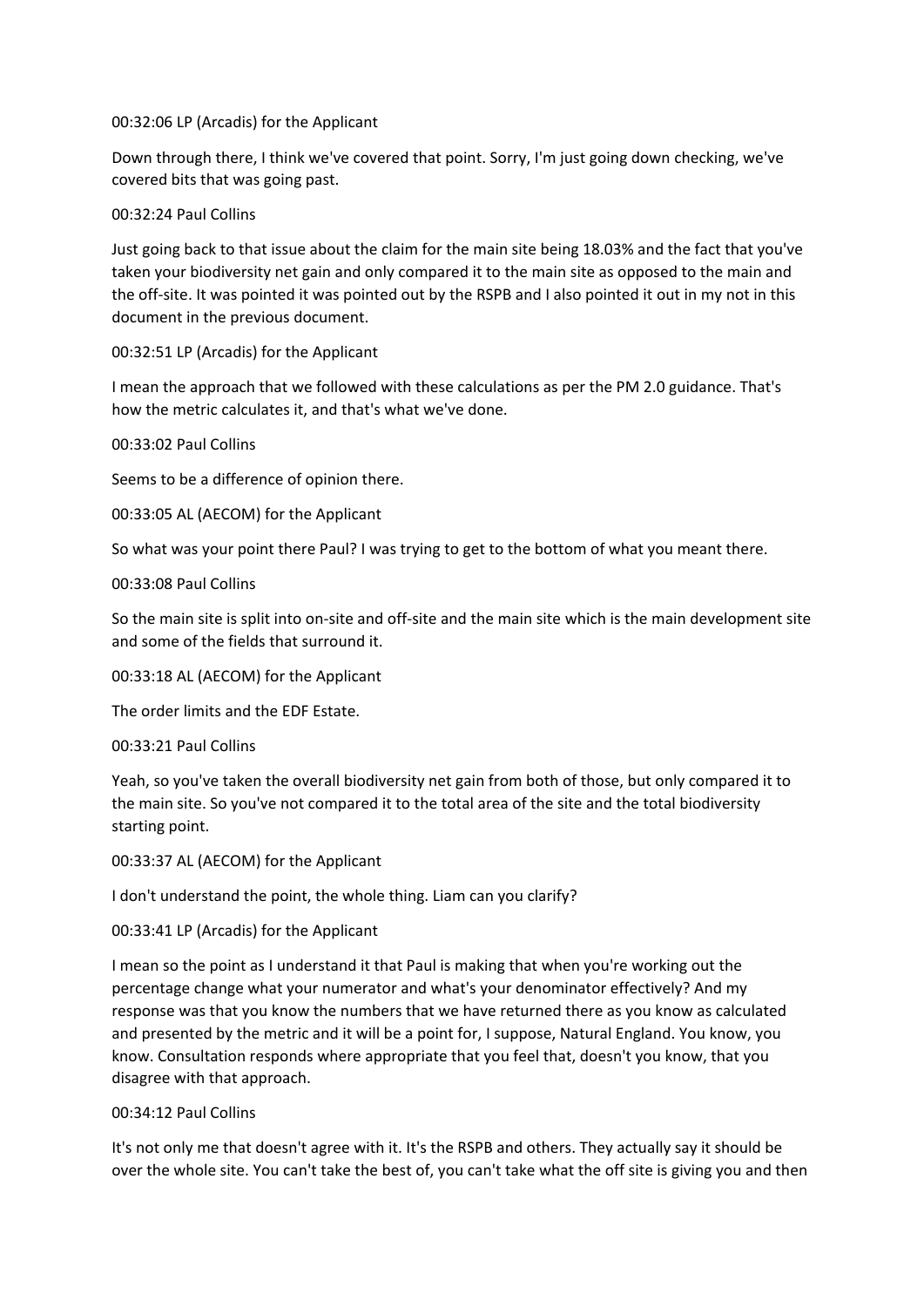compare it only to the main site when the off side has some level of contribution already. So, you're basically taking the plus without the minus and it means it means about a 4% difference, 5% difference, which will make a big difference on your 19% as well.

# 00:34:44 LP (Arcadis) for the Applicant

As I said, we followed the guidance. Since we carried out calculations using the metric, and that's how the metric calculates it, the metric is always a, you know it is a tool. It is a proxy for biodiversity value and that is how Natural England have decided to calculate biodiversity net gain to calculate to account for onsite and offsite elements and we think on that note.

# 00:35:07 MG (Arcadis) for the Applicant

And also it is a moving feast. It should be pointed out, shouldn't it? It's still a very moving feast and I imagine that, throughout the lifecycle of the project recalculations and re-evaluations will be made.

# 00:35:32 LP (Arcadis) for the Applicant

And so, I think here then the point is around the ongoing habitat creation where that is and the targets that have been set. For you know what we're aiming towards in the long term, and I think the key document there were a lot more details providers in the LEMP documents around you know where we are and how we're going to get to where we're going to get to.

# 00:35:59 DW for Bioscan

I'm fine, I'm very interested in that point actually, because one of the points I raised in my deadline 7 submission was what is going to substantively change between management of the Sizewell Estate at the moment and management of the Sizewell Estate in the future, because at the moment, what your metric figures are saying is this value is that management of the Sizewell Estate to date has not been very good. And that it is going to be a step change to some kind of spectacular new management into the future, because otherwise I don't know how you're going to get from a kind of a generally fairly poor level of condition, so you are generally fairly good level.

# 00:36:43 AL (AECOM) for the Applicant

But we don't accept the generally poor level condition I mean. There is an Estate wide management plan which is being submitted at Deadline 8 on Friday, which effectively captures the delivery of all the existing management plans that sit underneath that Estate wide, so there's no ambiguity within the order limits we've got the oLEMP which I think Martina has already referred to, which secures things like the restoration of the temporary construction area north of Kenton Hills in the long term, but the Estate wide management plan is in an Estate wide.

# 00:37:23 DW for Bioscan

So, what's going to improve? What's going to improve?

# 00:37:31 AL (AECOM) for the Applicant

What which means actually, I mean. The habitat we're already establishing on Studio Field, will, you know, will be further managed to enhance them for, for example, you know Heather establishment, et cetera. So, we've got Heather plots happening this autumn to extend the cover of heathland in Studio Field complex.

# 00:37:51 DW for Bioscan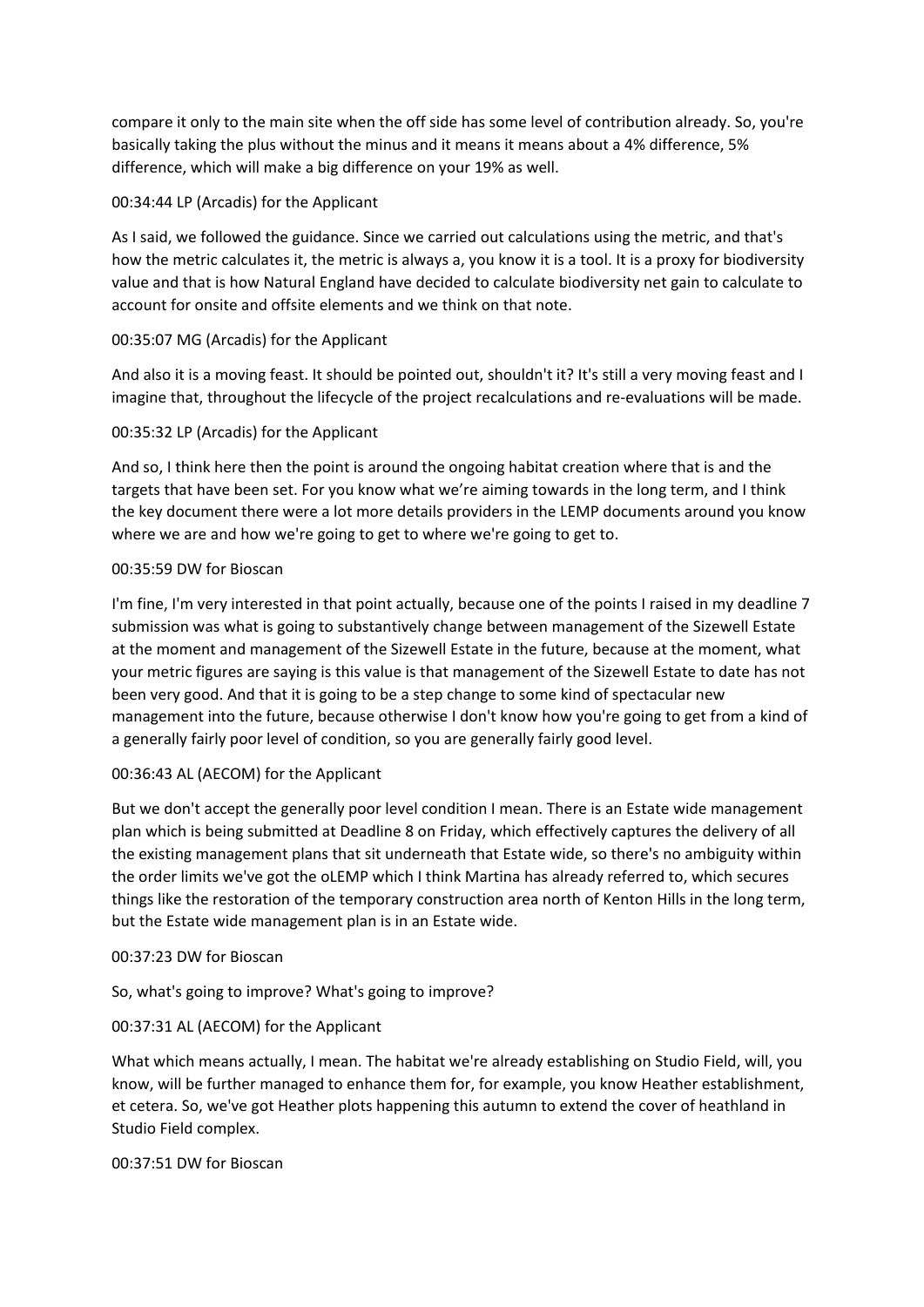So are there going to be new management bodies brought in to secure this kind of step change? Because I'm not sure you're getting the point. The point at the moment is that the way that the net gain figures have been constructed is that the existing estate is in relatively poor condition and that in the future it will be in relatively good condition. Now, the corollary to that, of course, is that means that existing management of the estate has not been very successful, but that it's going to massively improve in the future. I'm just interested in how that's going to happen.

# 00:38:22 AL (AECOM) for the Applicant

I don't think I accept the premise I I don't know Liam. Would you like to say a little bit about the starting point and the end point that you've assumed in the assessment? Obviously at the moment, and certainly in relation to some of the fields where at it you know we're in an intermediate stage compared to the original baseline which arable fields? So, do you want to say a little bit about the assumptions that you've made? You know, moving between a baseline position and as observed in the field position in some cases, and future condition.

# 00:38:54 LP (Arcadis) for the Applicant

I think that's the key point around that a lot of these areas where improvements are being made are in that transition period of, you know they're going from, you know, A to B that you know if it's starting as an arable field, and in some cases it is and moving towards, the more you know semi natural habitat that that change process.

# 00:39:10 DW for Bioscan

I'm sorry, can I just be clear I'm not talking about new habitat creation quite so much as improved management of retained habitats. The assumption being that their existing poor condition is going to be hugely improved in the future, and I'm just interested in the mechanism for that, given that they are already under a management regime.

# 00:39:32 AL (AECOM) for the Applicant

Which retains can you see this example of what retained habitats are?

# 00:39:35 DW for Bioscan

Like some of the woodland areas, for example.

# 00:39:38 AL (AECOM) for the Applicant

Right, what have we assumed in relation to the metric? What have we assumed in relation to existing woodland Liam? We should talk this one through.

# 00:39:46 LP (Arcadis) for the Applicant

I think going, for example, you know the large area of plantation coniferous woodland that has you know, assessed through the condition assessment sheets et cetera. You know? For example, for example, the woodland areas don't score very well, that the guidance is that you know these plantation woodlands and coniferous woodlands that are relatively young are.

# 00:40:10 DW for Bioscan

You've classed them as poor.

00:40:15 LP (Arcadis) for the Applicant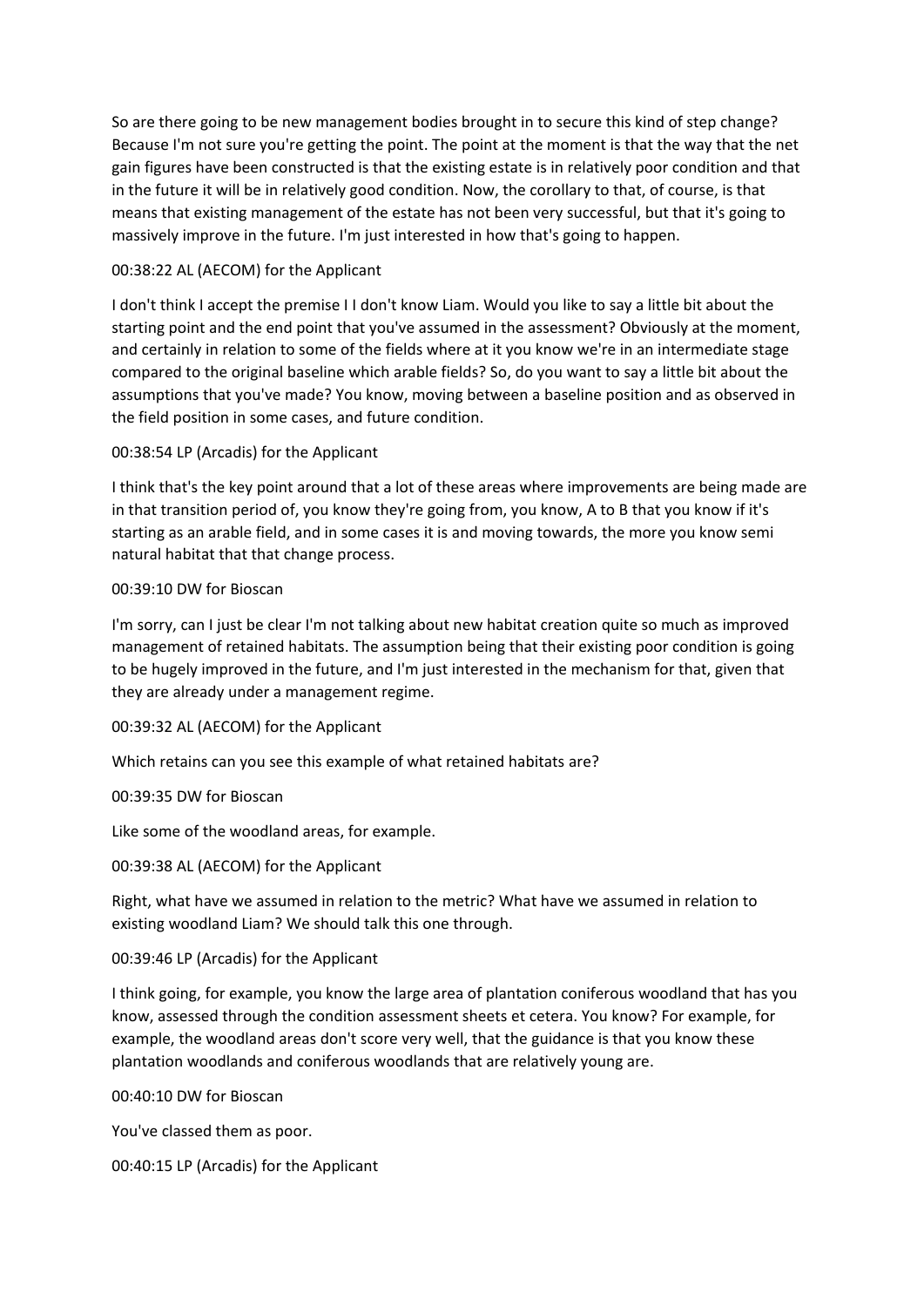Yeah, so it's guided that there isn't, you know, a great deal to you know I don't think there's a great deal of wiggle room there at all, really. It's you know, it's the guidance is that those sort of habitats are poor condition and that's defined by the metric that those sort of plantation coniferous Woodlands are poor condition in general, and you know, we've looked at them and agree with the assessment of the metric. That yes, that does fit there, or you know, a fair reflection.

00:40:41 DW for Bioscan

OK, well let's let's.

# 00:40:43 DW for Bioscan

Let's take this from an ecological common sense perspective. If other coniferous Woodlands, which is a category under the metric varies from poor to good. You've classed these plantations, which are generally fairly mature pine plantations with a fairly open structure, fairly broad rides, a decent understory and ground floor layer. You've class those as poor. So what room does that lead to class something like a dense Sitka Spruce plantation which has just got a carpet of needles under it. If those if those plantations at Sizewell are poor, what are they? Are they extremely poor or are they some new category that's even lower than that?

# 00:41:29 LP (Arcadis) for the Applicant

So, I think, to take it back to the point that the metric is a way of assessing biodiversity. It's not, you know, it's a proxy value for biodiversity and the metric guidance lays out a series of ways, methods of how habitat should be assessed, and we followed the guidance as it was at the time Vector 2.8 and the metric 2.0 has certain ways of assessing certain habitats of which woodland and grassland are a couple of examples where at the time the guidance lead you down a certain route for certain habitats and it lead us down a certain route for the plantation coniferous woodland that it assessed as poor relative to other habitats, and that is how the guidance is written and that's the guidance that we followed, and that's how we got to the assessment.

# 00:42:15 MG (Arcadis) for the Applicant

Is it worth sharing any of the condition assessment? Will that be helpful?

# 00:42:24 DW for Bioscan

What this sounds to me like almost using the guidance to retrieve a preordained conclusion as opposed to just you applying it.

00:42:37 AL (AECOM) for the Applicant

No, we refute that we followed the guidance.

# 00:42:41 DW for Bioscan

Well, at the end of the day there's ecological common sense isn't there, and if it overrides the guidance then you are allowed within assessment to handle override. You can override the concept which is exactly what you can do.

# 00:42:52 AL (AECOM) for the Applicant

Come on, you cannot override the guidance. You'll be the first. You'll be the first to criticise us if we override the guidance and came up with our own approach and you know we will clearly need to make that point more clearly in the joint Statement Common Ground.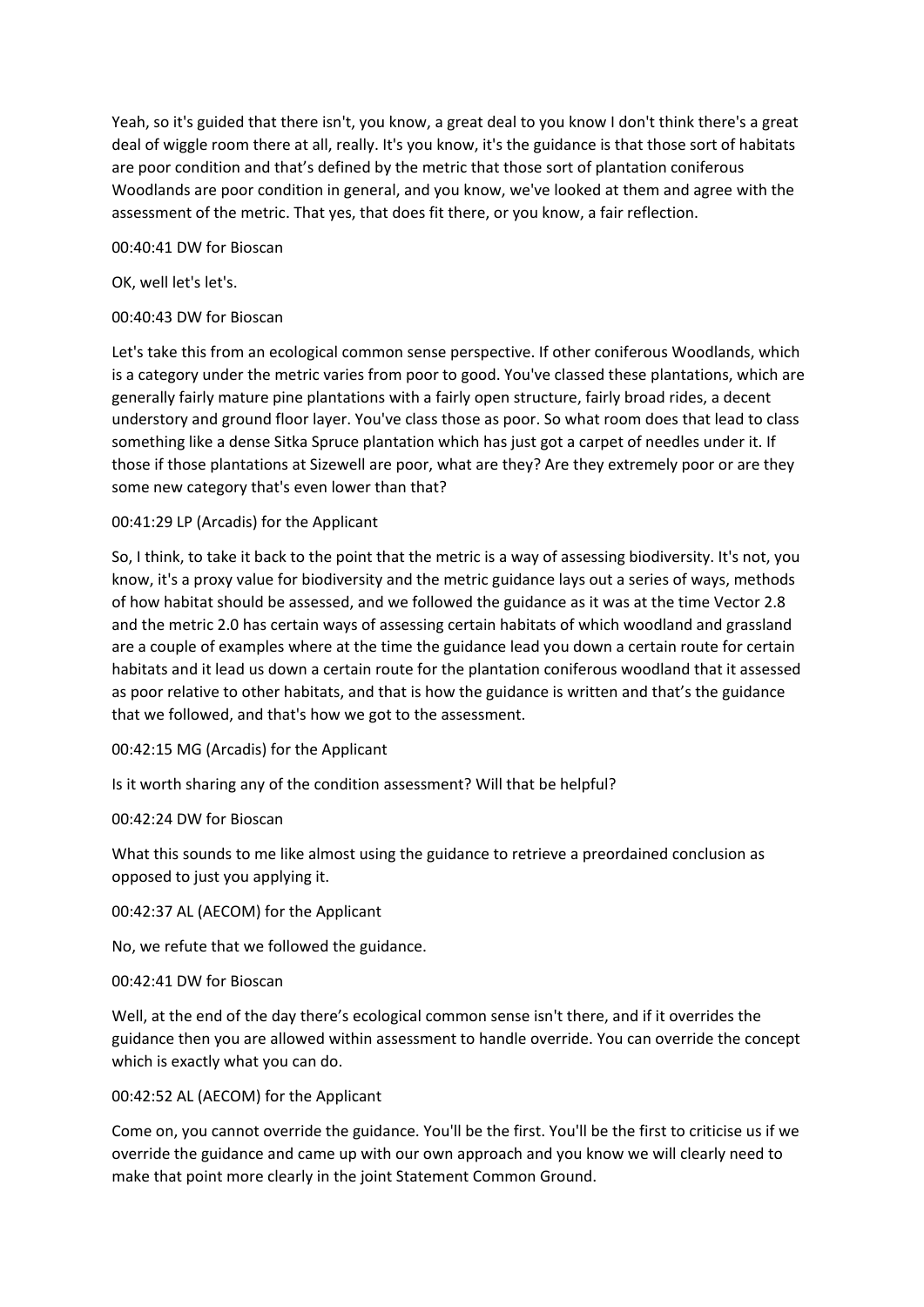#### 00:43:06 DW for Bioscan

The guidance is there to be overridden, provided the appropriate justification is given. Given that that is part of how the metric system works, that's why it has that huge bar at the right hand end of all of the tables that allows you to put in your justification comments.

So, in a situation where these Woodlands, clearly, if there is a sliding scale of quality from something dreadful like a dense Sitka spruce plantation which allows almost nothing to grow underneath it, that is clearly going to fall at the bottom end. If you imagine because obviously that category doesn't include Caledonian pinewoods, so if you imagine the best possible quality of other coniferous woodland achievable, the plantations at Sizewell clearly cannot come at the absolute bottom end of that sliding scale, and that's where you put them.

00:43:55 MG (Arcadis) for the Applicant

Dominic, what were they in your assessment?

00:44:00 DW for Bioscan

You would have to say you'd probably put them somewhere in the middle.

00:44:03 MG (Arcadis) for the Applicant

But you have assessed them. Haven't you So what? What did you? Assess it.

#### 00:44:07 DW for Bioscan

Well, I still haven't been to the site because of COVID and because of everything else, but I've seen pictures of the plantations. I also know that area pretty well.

00:44:14 AL (AECOM) for the Applicant

So you haven't been to the site.

#### 00:44:16 Paul Collins

Excuse me, I've been to the site and I walk past them on a regular basis when we take people round and through that site and what Dominic is saying is completely correct. There is good understory growth there. They are well spaced. It's not like one of those plantations which would be at the poor end where nothing grows underneath apart from a carpet of pine needles.

# 00:44:41 DW for Bioscan

I say I've not been to the site, what I mean is I've not been into the site within the last 18 months. I've been around that area. I'm a lifelong birder. I know Minsmere very, very well indeed. So, I do know those plantations pretty well. I know their structure, I know their character, I know the type of thing we're talking about. I know it's not the same as a dense Sitka spruce plantation on some hillside. Where you've got nothing underneath, no lights, no ground flora. So, it's a point of simple common sense and it is not possible, I don't believe, if you're taking a fair and objective assessment to justify your allocation of those plantations, regardless of what the guidance says, whether it's supporting them in any way, it's not justifiable to put them into the lowest possible category.

What I'm now interested in also is it what you're going to do to them to turn them into one of the highest possible categories in 20 years, which is what you claim is going to happen.

#### 00:45:33 Paul Collins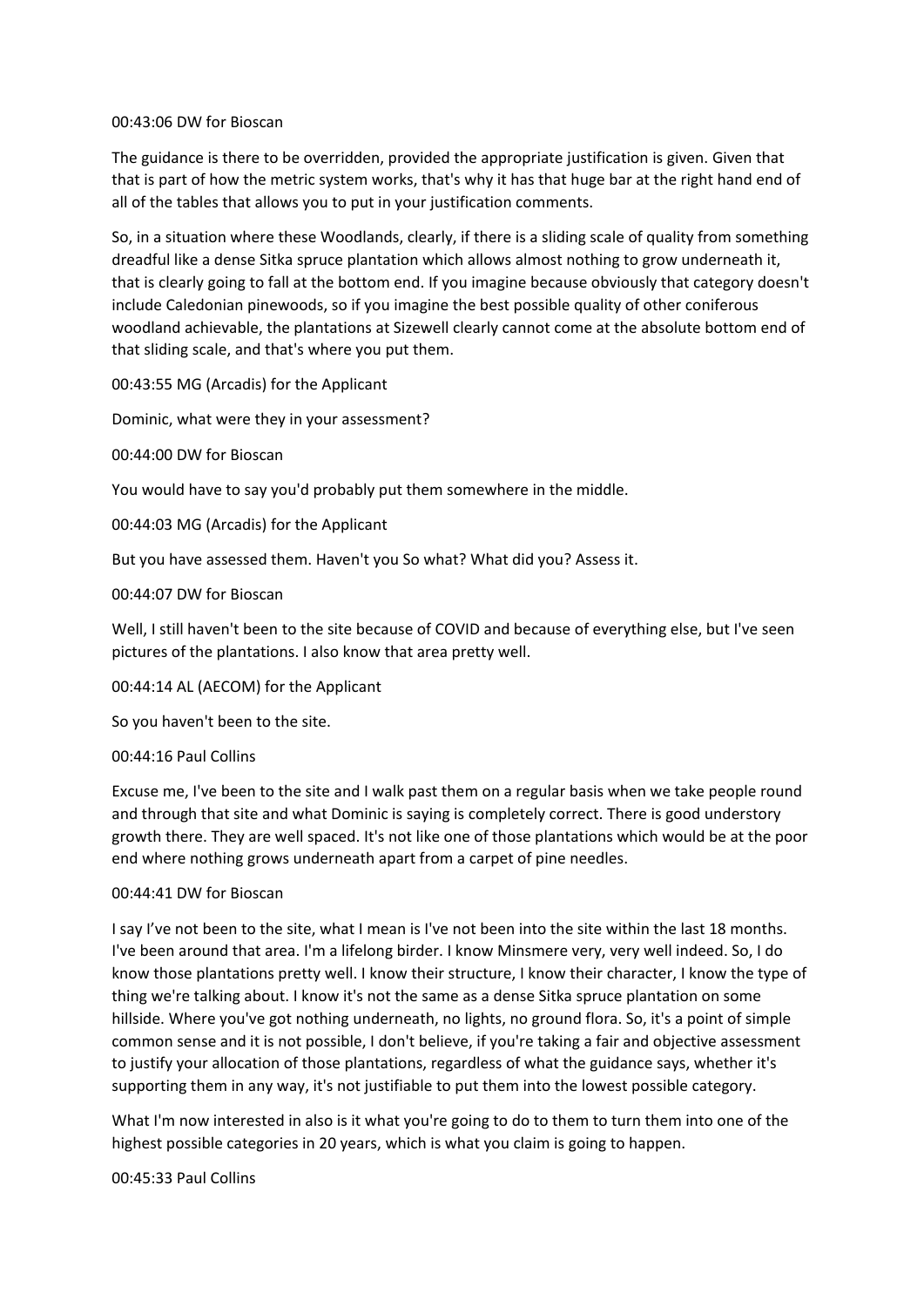The other thing that is clear, is that actually, that central spine of the development site ends up as a very significantly less biodiverse area, even under those conditions that you're talking about than it is currently. The corridor between Sizewell across the AONB and between Sizewell Marshes and Minsmere is severely damaged. And that's based on your own biodiversity net gain numbers. It's like 75%.

00:46:09 AL (AECOM) for the Applicant

I don't think I recognise that Paul.

00:46:13 Paul Collins

Your figures say 26% reduced biodiversity net gain for the main site as a corridor between Sizewell Marsh and the SSSI and Minsmere. That's what your numbers say. It's not my numbers, those are the ones that you've reported.

00:46:27 AL (AECOM) for the Applicant

Don't recognise that.

00:46:30 Paul Collins

Why don't you recognise your own numbers? This is the second time we've had this. You don't recognise your own numbers for the shingle where it's a 95% or 96% reduction.

00:46:40 AL (AECOM) for the Applicant

We can get to that. We seem to, yeah, we can get to that.

00:46:45 Paul Collins

But you keep saying you don't recognise your own numbers? I don't recognise why you don't recognise your own numbers, I just take your spreadsheet and look at them.

00:46:57 AL (AECOM) for the Applicant

The headline commentary you're extrapolating from the numbers is something I don't recognise.

Just in relation to woodland we are, it is true, that we are felling an area of plantation on Goose Hill. You know, that is not in dispute but if you look at the OLEMP, we are creating new broad corridors from the retained Kenton Hills northwards, towards Ash Cottages to link up with Ash Woods and also back across, in part, across the Goose Hill, to link up to that retained border of the eastern edge of Goose Hill, which we are retaining during construction.

So it's not correct to say that there's a detriment in the long term, to fragmentation. We acknowledge the short-term challenges of fragmentation and that that you know that is reflected in in the environmental statement where appropriate. But in the long term you look at the OLEMP, if you look at the habitat proposals which are secured under DCO, there is no doubt there is greater connectivity and less fragmentation across that landscape in the future than there is at present. Now we acknowledge it will take time to get there, but that time you know is accounted for in the difficulties within the metric. So you know, there's no way of amending those scores.

Simply because you know woodland is. I mean, Liam you can explain why woodland doesn't. If you were to try and create biodiversity net gain positives, you wouldn't start creating woodland because there's got such huge discounts on it achieving these values. In future you wouldn't use woodland.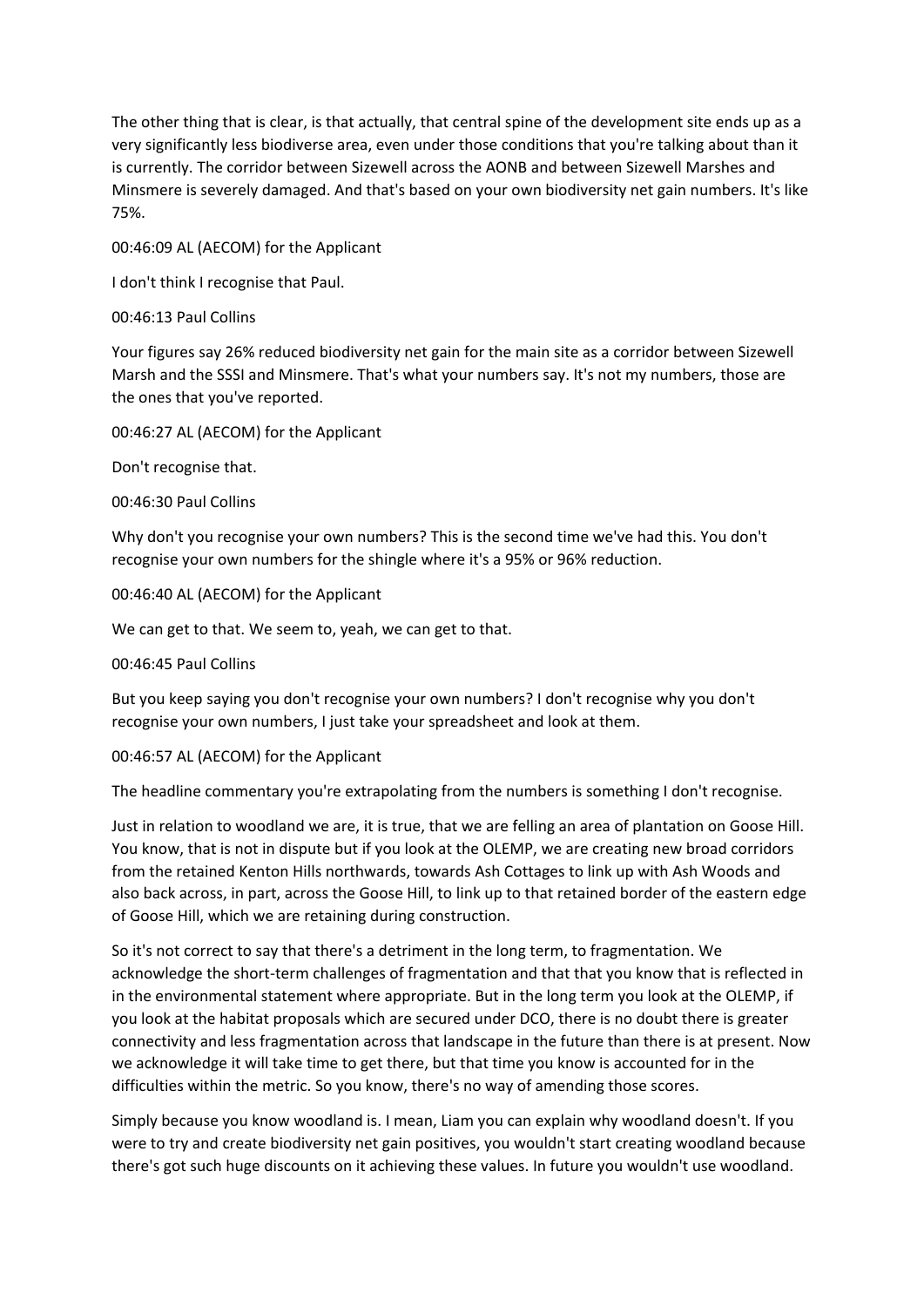If you were trying to create BMG because you're penalised so heavily, I don't know Liam, if you want to say a little bit about Woodland briefly.

# 00:48:55 LP (Arcadis) for the Applicant

Sure thing, so yeah it does as Alan said it does recognise that it is difficult to do and that is part of, you know, you know the that it is recognising these are ambitious targets to try and you know leave something that is in a good state at the end state of this process and as Alan says you know it doesn't score particularly well if games were being played around BNG, it wouldn't be woodland that would be prioritised it would be other habitats. So, you know the BNG metric is designed to assess the landscape design, and that's what we've done following the guidance.

You know we've not made massive changes to try and just hit biodiversity net gain that you know the BNG doesn't take anything away from any other assessments around the connectivity points. Obviously connectivity is part of the metric, but again we followed the guidance on that point around, you know, Natural England's guidance at the time and yeah, the other one says you know the connectivity points been assessed elsewhere.

# 00:49:54 Paul Collins

So, you say on one hand, you're saying you agree with the biodiversity net gain calculations. On the other hand, you're saying it doesn't really reflect what it is you're doing so you want it both ways.

# 00:50:07 LP (Arcadis) for the Applicant

I think the point I'm trying to make is that you know the biodiversity net gain doesn't take away from any of the other assessments. Just because we're saying there's a change in biodiversity unit, we're we're not going to do this or that, we're not going to assess anything else. That's completely not the case. What I am saying is that there have been dedicated assessments to each of these topics where relevant and the biodiversity net gain sits outside that. It doesn't take anything away from the assessments, the other dedicated assessments.

# 00:50:29 DW for Bioscan

It's got to be consistent with them though, doesn't it?

# 00:50:31 AL (AECOM) for the Applicant

Of course it's consistent with them and you know and the team have assessed that assessed the landscape master plan and all the future proposals. Of course they're aligned with that, but the point I was making in relation to woodland, if this was driven entirely simply by trying to maximise BNG score, I wouldn't be planting great swathes of native woodland between Kenton Hills and Ash Cottages or back across Goose Hill when we removed the TCA it wouldn't be doing that. I'd be creating more grassland and heathland because it would score better on the BNG assessment basis.

But I don't live in that world, I've got to reconnect the landscape for bats, which is one of the reasons why we're doing all that enhancement, the North, South and East West connectivity. So, you know, this isn't driven entirely by trying to gain, you know, trying to assess, maximise the BMG score. That's never been the intention.

# 00:51:29 DW for Bioscan

No, I don't.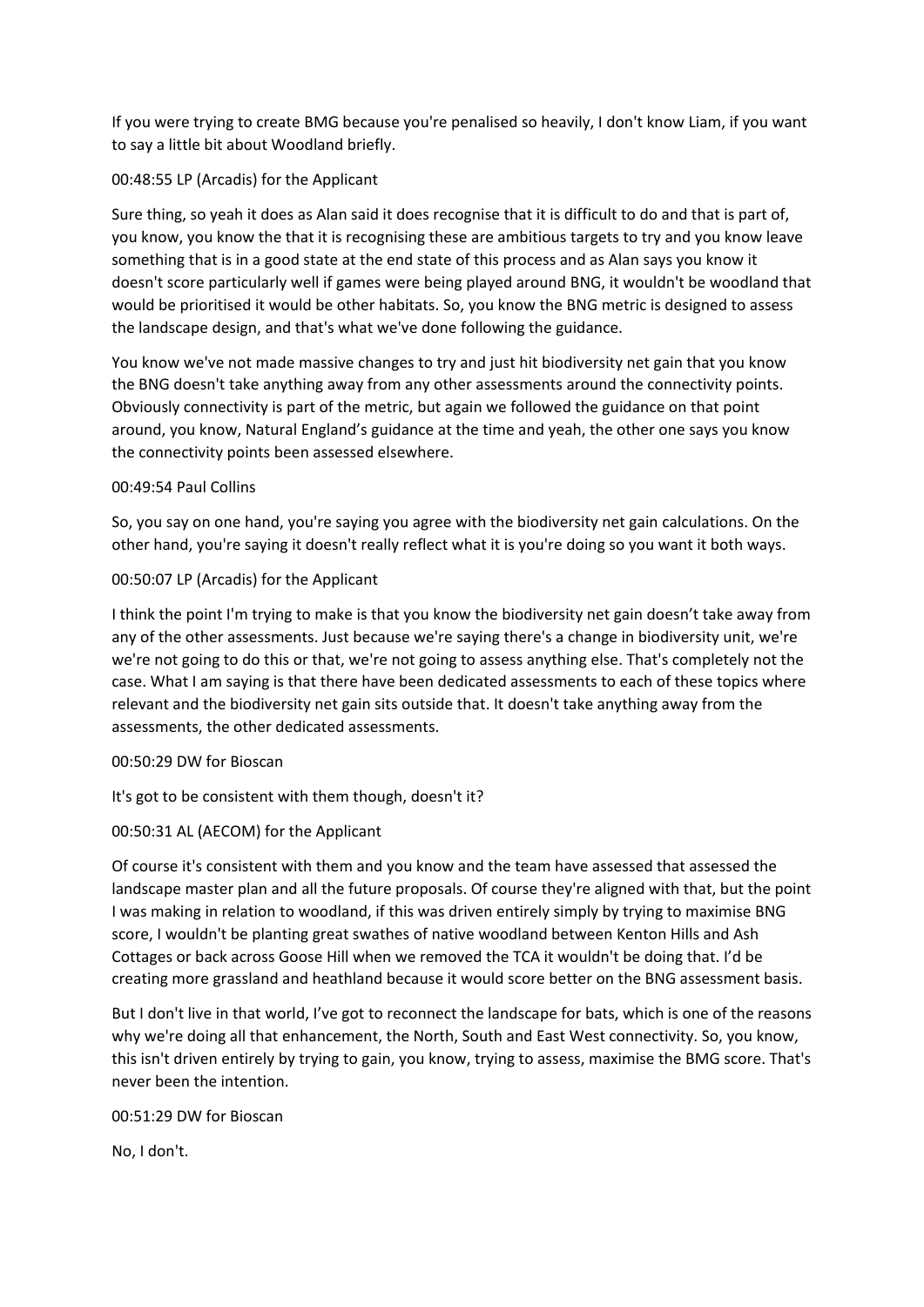# 00:51:30 AL (AECOM) for the Applicant

I think. I don't.

# 00:51:30 Paul Collins

I don't think we're saying that, but I think what we're saying is , the assessment you make, the assessments you're making are reflecting that, and we're just reflecting what your assessments say.

# 00:51:44 DW for Bioscan

The point here Alan is that nobody is suggesting that you have driven the whole of the LEMP and the oLEMP and what have you and the habit, creation schemes and the compensation schemes on the basis of going to get the maximum possible biodiversity net gain score. That would be an extraordinary approach.

You yourselves have said that it's ancillary because it's non mandatory, but it has to be consistent and obviously what we're interested in doing is if there are problems with the biodiversity net gain assessment, such as I think have been revealed in relation to the, when we talked about woodland, then they are problems that then must reflect on the subjective assessments.

That you've done within the normally EIA context. So if you undervalue, if you've undervalued habitats in the metric in the baseline state, then that undervaluing must be endemic to the EIA process generally.

# 00:52:39 AL (AECOM) for the Applicant

Well, of course we don't accept that.

00:52:41 MG (Arcadis) for the Applicant

He's gonna say. I mean it's being taken much later. In fact the impact assessment for receptors was in place much earlier. So, we actually started doing the biodiversity net gain for this much later in the day and as Liam and Alan have both said that was taking existing and or then tweaked and decisions that are already been made and looking at the numbers behind it. I don't know whether it's.

# 00:53:07 DW for Bioscan

The decision that these plantations were poor condition, poor examples of coniferous of non-native coniferous woodland was taken in the EIA process and also part of the BNG assessment. The BNG assessment followed up.

# 00:53:23 MG (Arcadis) for the Applicant

The BNG assessment, as Liam has said, sits outside because we're following condition assessment guidelines rather than signing impact assessment guidelines. So there are two different. There are two very different assessments.

# 00:53:33 DW for Bioscan

I'm not clear. Is there a discrepancy between the approach taken to valuation, in the evaluation of the retained habitats?

00:53:45 MG (Arcadis) for the Applicant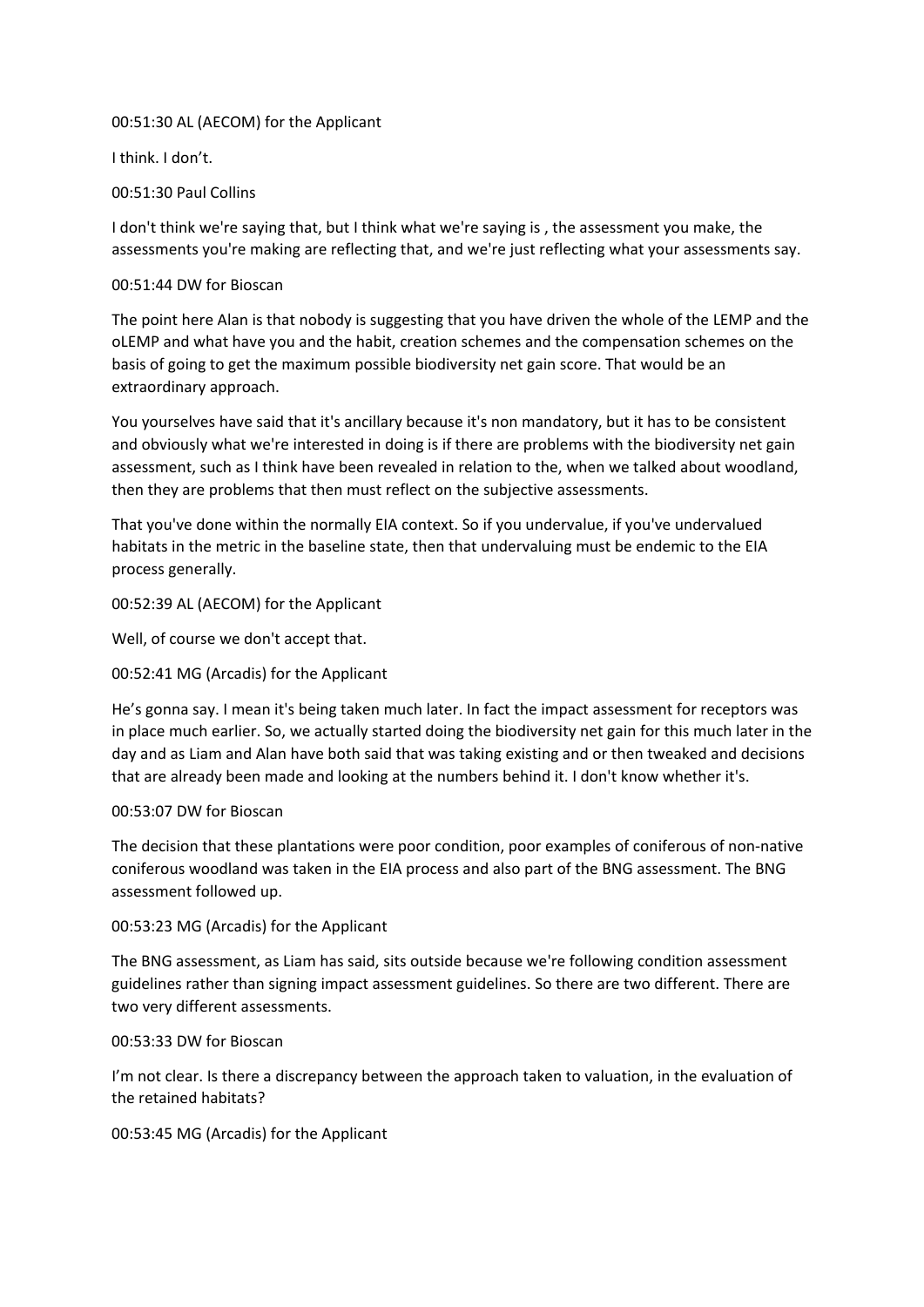We've that we've followed the CIEEM evaluation for impact assessment, and we've followed the Natural England evaluation for BNG assessment and.

#### 00:53:54 DW for Bioscan

You're happy that when BNG, your BNG assessment values something is in poor condition. It's a poor-quality example of a high percent poor condition. And that is entirely consistent with the approach that you've taken under the CIEEM guidelines, yeah?

# 00:54:07 MG (Arcadis) for the Applicant

No that's not what I've said completely the opposite, in that they're separate. They sit outside, they are separate to each other.

#### 00:54:13 DW for Bioscan

If there's a discrepancy is to do with different processes rather than.

#### 00:54:18 MG (Arcadis) for the Applicant

If there is a discrepancy is because. I mean BNG is not meant to be an impact assessment tool. And I think we need something actually.

#### 00:54:25 AL (AECOM) for the Applicant

Exactly right Martina and the point about the environmental statement is if you actually read Chapter 14, I think it is volume 2 with the ecological chapter and it's a long read, about 450 pages I think, the area of Goose Hill just taking Goose Hill as an example I think that's assessed under the ambit of one of the County Wildlife Sites, so we're looking at the impacts on the county wildlife site in that in that location.

#### 00:54:48 DW for Bioscan

Exactly, so I mean, that's a good point, Alan. So, it's designated as a County Wildlife Site in part for habitat reasons, and yet, in biodiversity net gain terms it scores this poor condition. Can you not see that there's an inconsistency?

00:55:06 LP (Arcadis) for the Applicant

The pass is biodiversity net gain assessment is obviously the strategic significance element and that part where you know this value associated with, you know, non statutory designated sites comes into it.

00:55:22 AL (AECOM) for the Applicant

We've got 7 minutes left of this meeting.

00:55:23 DW for Bioscan

I'm trying to understand the point your making. Is there any inconsistency or not between greatly teaching it or both.

00:55:27 MG (Arcadis) for the Applicant

I think we're not going to make any progress on this one, I think we should agree to maybe go and provide a detailed breakdown of the condition assessment as per the guidance. It's already in the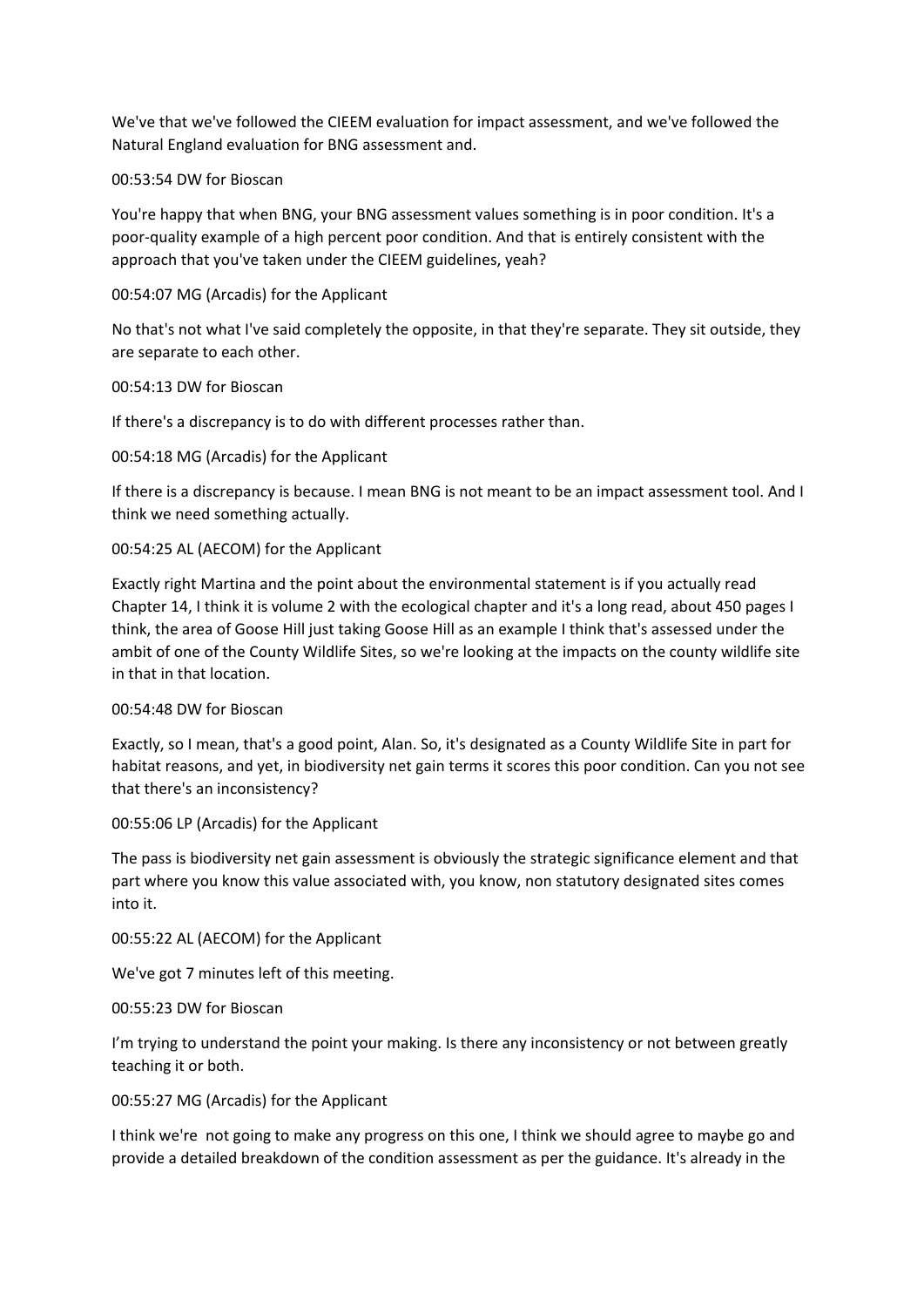report, but we can give maybe more detail on that because, as Alan said, we don't have much time left so.

#### 00:55:47 DW for Bioscan

That that's why you're providing the calculations. Then we can take an independent view. We can put all our comments in, yeah?

#### 00:55:53 AL (AECOM) for the Applicant

Are there any points that you wanted to cover now face to face in the remaining 6 minutes rather than have a wider debate upon the alignment between BNG and the ES, which I don't think is the purpose of the meeting, or it might be from your perspective, but it isn't as directed by the Examining Authority.

#### 00:56:11 DW for Bioscan

It's clearly relevant to decision making.

#### 00:56:13 E (Arcadis) for the Applicant

Oh, this is quick point before the end of the meeting, it might be worth just quickly going over the actions from the meeting and sort of conclusions that we've had as well.

#### 00:56:24 AL (AECOM) for the Applicant

Thanks Emily. I think that we will do that and are there any more technical points that you wanted to get out of this meeting? Or will we resort to

#### 00:56:35 DW for Bioscan

From my perspective, Alan, if you're going to provide the calculations that that's a huge step forward and we can then take those away and we can independently verify them or otherwise, and then that can go into the mix in relation to the examination. The disappointing thing, of course, is that we are a matter of a few weeks away from the end of the examination unless it's extended and this should have been done almost 18 months ago.

#### 00:57:02 AL (AECOM) for the Applicant

Well, of course we don't believe that, but anyway. Any particular technical points you want to go through now, Paul. This is your meeting after all.

#### 00:57:16 Paul Collins

Just looking, I mean providing all that information is going to be is going to be useful. I'm still concerned that actually none of the assessments look at the project overall and I know you might say that that actually isn't really a part of what you're supposed to do. But there's no real accounting for 12 years when you basically have scorched earth on the main site, there's nothing there.

#### 00:57:39 AL (AECOM) for the Applicant

Well, it's not in the metric.

00:57:41 Paul Collins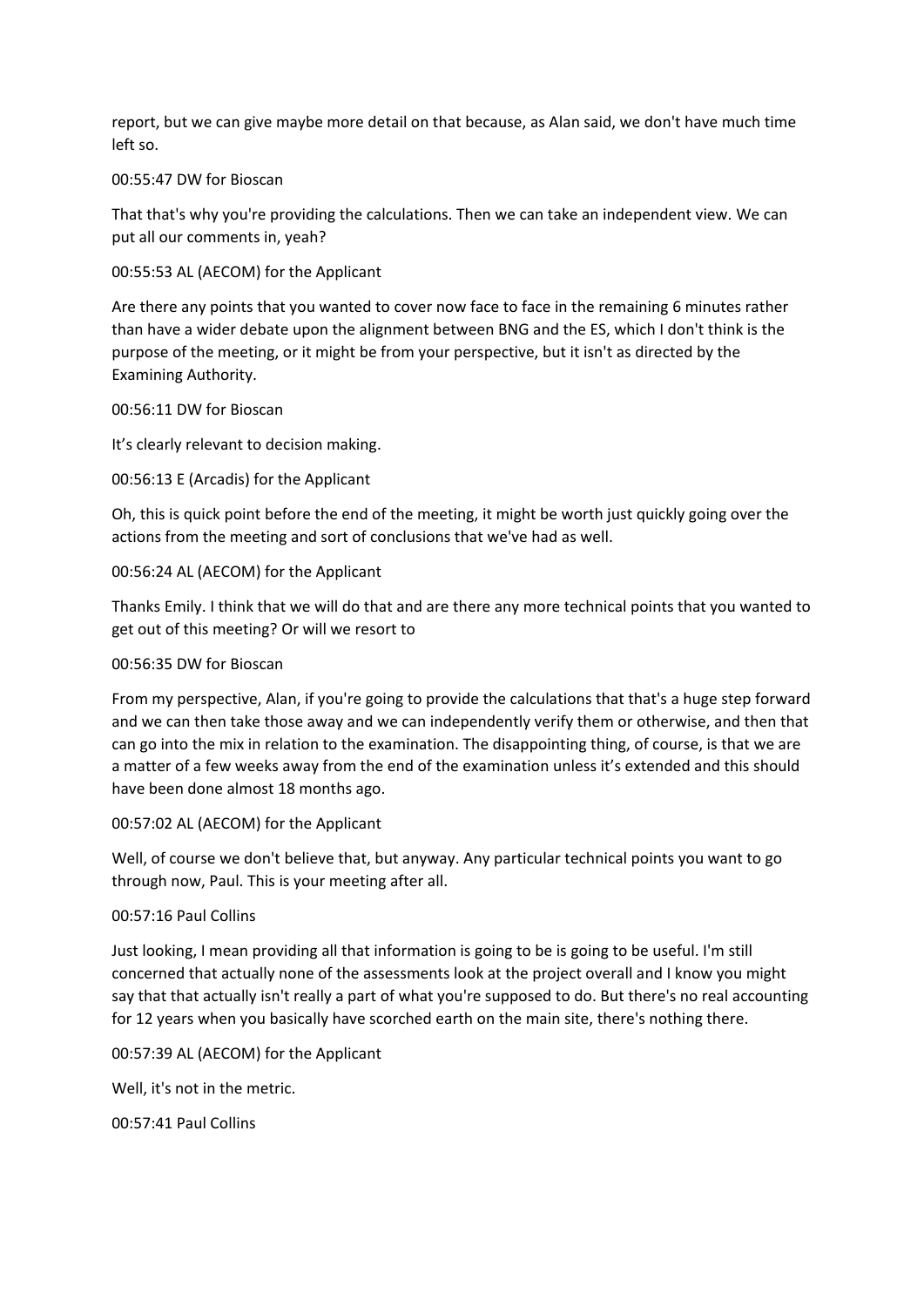I know, it's not in [the metric] and I pointed out that you know, I understand. I understand where the biodiversity and the way it looks at the beginning and the end, but the fact of the matter is most projects don't take 12 years when all you have is basically nothing.

00:58:00 AL (AECOM) for the Applicant

It's a fair point, but we obviously used the metric and try to apply the guidance as best we can and that's what we've done.

# 00:58:08 Paul Collins

Just as a matter of interest, did you actually take a look at the biodiversity metric three at all?

# 00:58:15 AL (AECOM) for the Applicant

So, our position on biodiversity metric 3 is we're not going to use it.

Obviously the Arcadis team have looked at it.

We're not going to be using it. We're not going to be using it because Natural England says we shouldn't be using it. The RSPB said that deadline 6 that we shouldn't be using it. The RSPB / Suffolk Wildlife Trust I think they change their mind because at deadline 7 their representation says that we should be using it. So I'm not quite sure who was authoring the two different reps, but.

# 00:58:40 Paul Collins

Basically then actually Natural England say if you're asked to do it then you should do it. But also, I understand that it might have a different result to what the metric 2 you know, what it says. You know, it's ambiguous. But I was just interested to know whether you had actually bothered to look at it, which you obviously have.

# 00:59:00 DW for Bioscan

And of course, once we've once we've got your calculations, we can potentially run them through metric three and see what it does in any event.

# 00:59:07 AL (AECOM) for the Applicant

More than more than welcome to do that, if you think that's a worthwhile use of your time and the teams time.

OK, right and we've got two minutes left the so the actions are for us too, for Liam to send through, given that Paul, we've got Pauls email, Paul is the linchpin of the meeting here the reason for meeting, we'll submit the spreadsheet based tool, isn't it Liam, will submit that too. Paul, we'll expect the same back from you in relation to Bioscan working and move forward from there.

And we we're happy to use email going forward to exchange, points, critique, whatever if you want to try and understand why we've taken a particular position, then feel free to do so by email. Copy everybody in on the call.

# 01:00:10 Paul Collins

Well, I would say if you're going to provide the spreadsheet, if there's anything that you think that should accompany it, which will explain some of your position and the way it's been generated, I think that would be very helpful because rather than perpetuate this back and forth on email, it would be nice to have everything.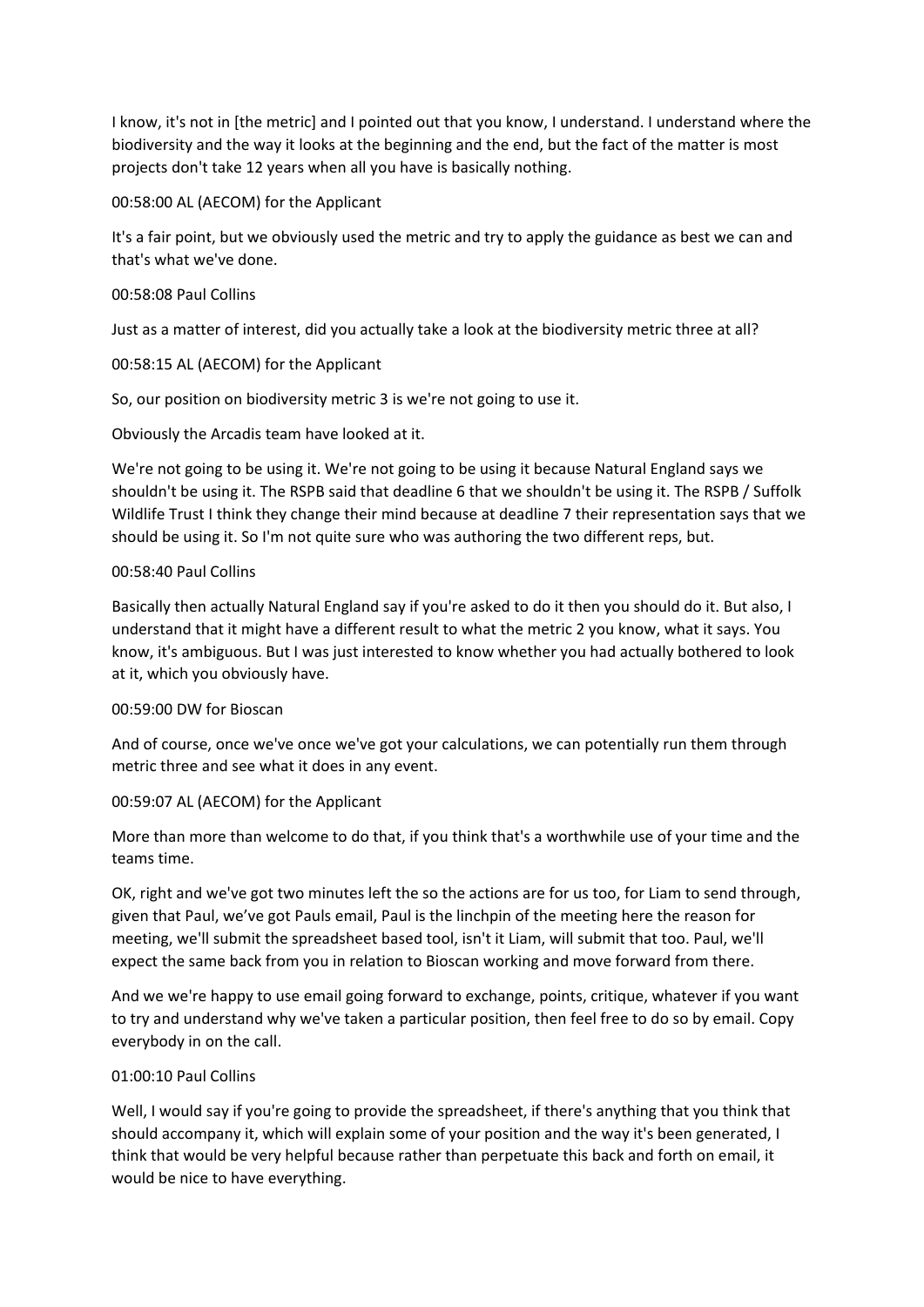#### 01:00:28 AL (AECOM) for the Applicant

Paul was just extending the offer to support as you see fit.

# 01:00:38 DW for Bioscan

I think it's crucial given the time that we've got left. I think it's crucial that we have that spreadsheet in pretty short order and I think given the purpose of this meeting is to try and find points of common ground. We've got one point of cartogram, which is that the calculations will be provided, and I think perhaps the most expeditious way of taking this forward in the remaining weeks is once we've got it, and once we've reviewed it, we could perhaps offer some statements for common ground and you can perhaps do the same, and we can try and cobble something together for the examining authority. That's going to be the most helpful to them.

# 01:01:12 TL

Can I just asked if the original Arcadis reports are too big, could you send them by WeTransfer?

01:01:21 LP (Arcadis) for the Applicant

WeTransfer is something that we've used.

01:01:23 TL

Yeah, that if they're too big to get into an email.

01:01:27 Paul Collins

Whatever is whatever you feel is appropriate, send them to us and we'll.

# 01:01:31 DW for Bioscan

And speed is the essence now, isn't it?

01:01:34 AL (AECOM) for the Applicant

Thank you very much, right? OK, thank you everybody. Paul, good luck. Are you appearing at the desal hearing next week?

# 01:01:44 Paul Collins

I'm not. It's not next week. It's on October the 5th and unfortunately the lateness of that whole thing Change 19 means I'm on holiday so.

01:02:00 AL (AECOM) for the Applicant

Early times I'm on holiday as well. So I won't be here.

# 01:02:02 Paul Collins

So, I'll have to have somebody else to deal with that. I think, I think Northumbrian water doing a fantastic job personally, but there you go.

01:02:17 AL (AECOM) for the Applicant

Or all the best, everybody have a good week and. Thank you.

01:02:21 Paul Collins